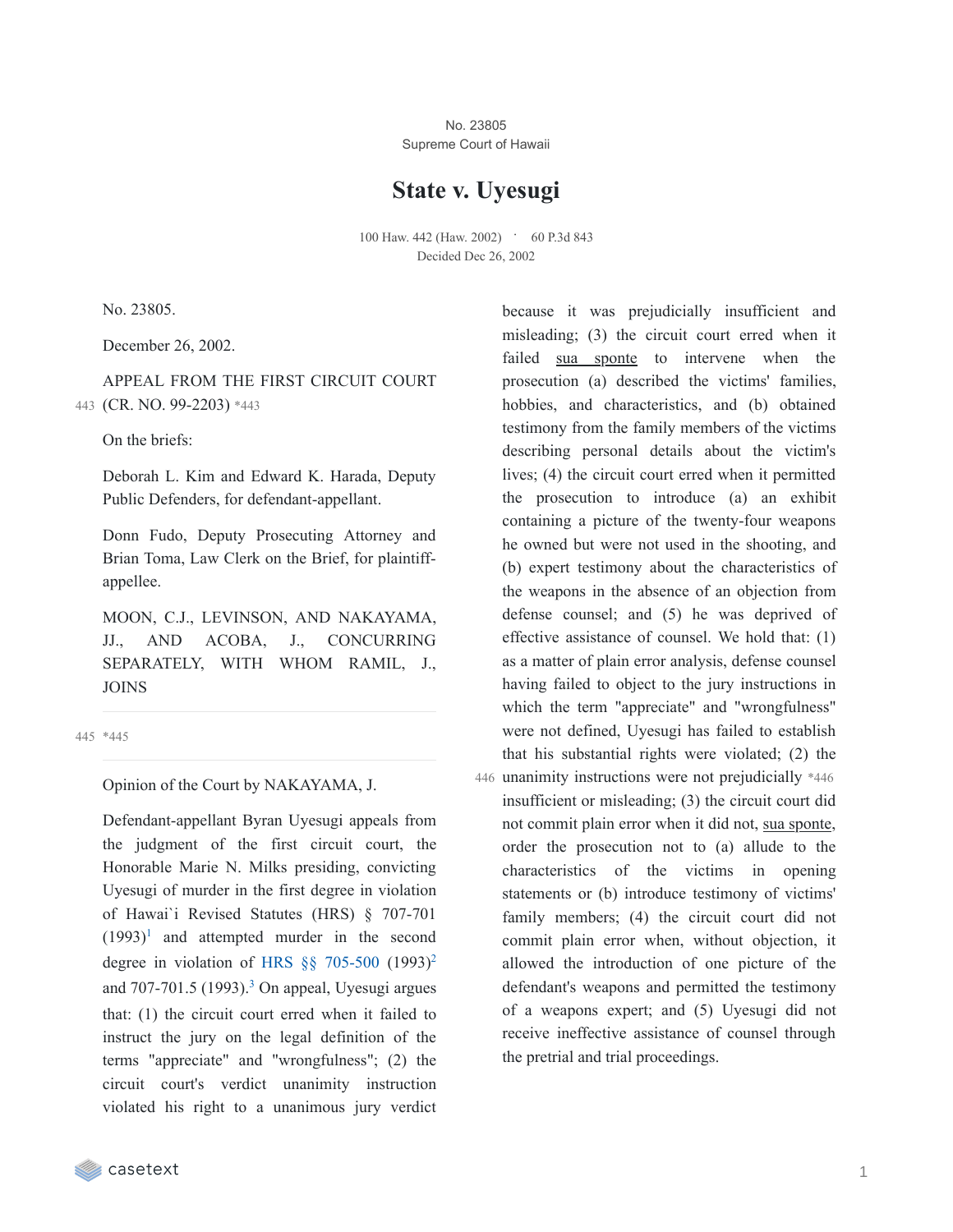1 HRS § [707-701\(1\)\(a\)](https://casetext.com/statute/hawaii-revised-statutes/division-5-crimes-and-criminal-proceedings/title-37-hawaii-penal-code/chapter-707-offenses-against-the-person/part-ii-criminal-homicide/section-707-701-murder-in-the-first-degree) provides that "[a] person commits the offense of murder in the first degree if the person intentionally or knowingly causes the death of: (a) More than one person in the same or separate incident[.]"

2 HRS § [705-500](https://casetext.com/statute/hawaii-revised-statutes/division-5-crimes-and-criminal-proceedings/title-37-hawaii-penal-code/chapter-705-inchoate-crimes/part-i-criminal-attempt/section-705-500-criminal-attempt) provides:

(1) A person is guilty of an attempt to commit a crime if the person:

(a) Intentionally engages in conduct which would constitute the crime if the attendant circumstances were as the person believes them to be; or

(b) Intentionally engages in conduct which, under the circumstances as the person believes them to be, constitutes a substantial step in a course of conduct intended to culminate in the person's commission of the crime.

(2) When causing a particular result is an element of the crime, a person is guilty of an attempt to commit the crime if, acting with the state of mind required to establish liability with respect to the attendant circumstances specified in the definition of the crime, the person intentionally engages in conduct which is a substantial step in a course of conduct intended or known to cause such a result.

(3) Conduct shall not be considered a substantial step under this section unless it is strongly corroborative of the defendant's criminal intent.

3 HRS § [707-701.5\(1\)](https://casetext.com/statute/hawaii-revised-statutes/division-5-crimes-and-criminal-proceedings/title-37-hawaii-penal-code/chapter-707-offenses-against-the-person/part-ii-criminal-homicide/section-707-7015-murder-in-the-second-degree) provides that " [e]xcept as provided in section [707-701,](https://casetext.com/statute/hawaii-revised-statutes/division-5-crimes-and-criminal-proceedings/title-37-hawaii-penal-code/chapter-707-offenses-against-the-person/part-ii-criminal-homicide/section-707-701-murder-in-the-first-degree) a person commits the offense of murder in the second degree if the person intentionally or knowingly causes the death of another person."

## **I. BACKGROUND**

On November 9, 1999, Uyesugi was indicted on one charge of first degree murder for the shooting deaths of seven individuals, seven counts of murder in the second degree, and one count of attempted murder in the second degree. Witnesses testified that Uyesugi was an employee of the Xerox Corporation, and that on November 2, 1999 he arrived at work in time for an 8:00 a.m. "work group" meeting. Two of the seven victims were in the meeting room when witnesses heard a loud explosion, saw the two victims shot, and observed Uyesugi crouched with a gun in his hand. Two other witnesses testified to hearing the loud explosions and discovering the remaining five victims. Uyesugi surrendered without further incident after a standoff with the police lasting several hours.

A. Jury instructions regarding the affirmative defense of physical or mental disease, disorder or defect

### **excluding penal responsibility.**

Jury instruction number 26, originally proposed by the prosecution, provided that:

It is an affirmative defense to a criminal charge that, at the time of the offense, the Defendant was not criminally responsible for his conduct.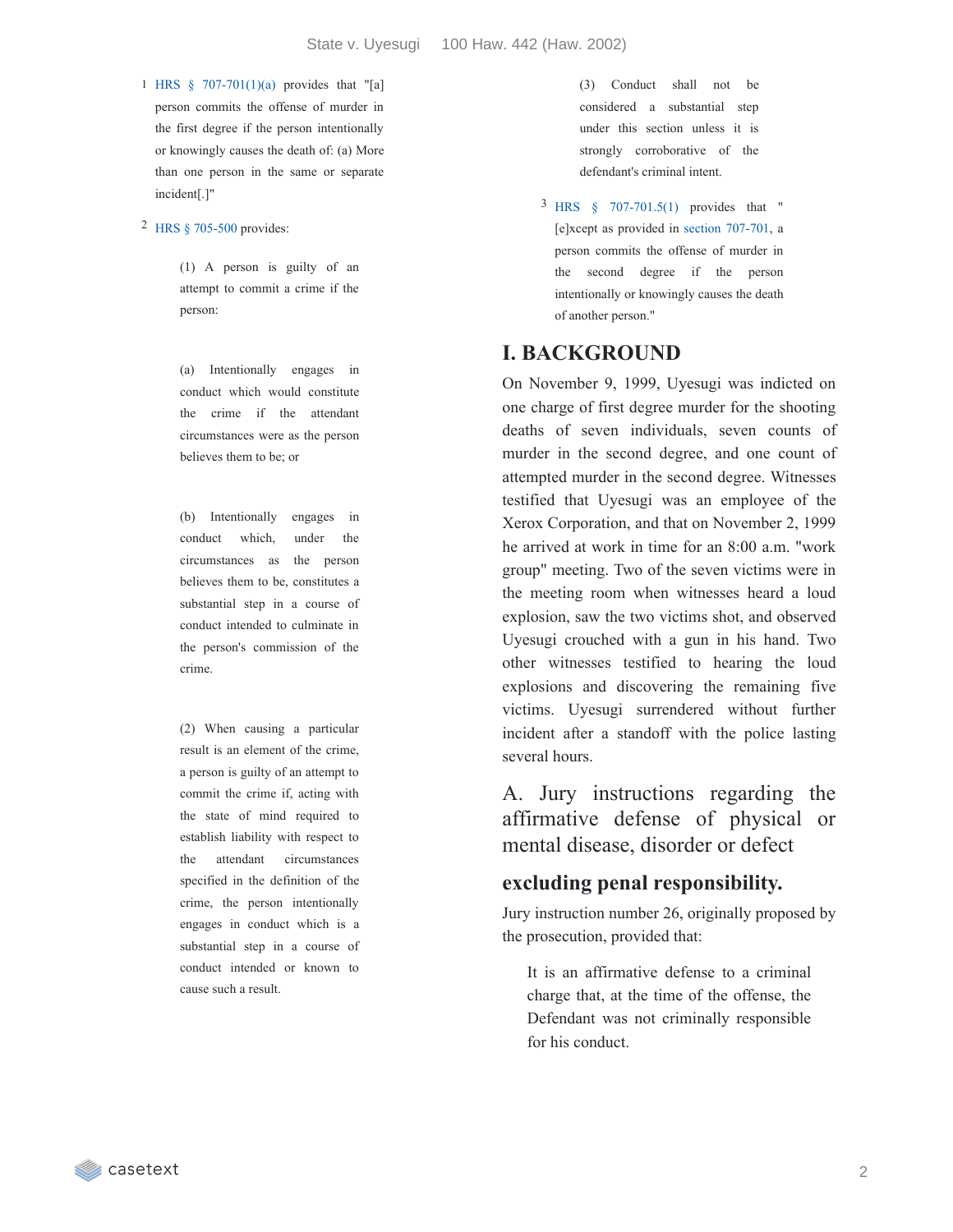The Defendant is not criminally responsible for his conduct if it is more likely than not or more probable than not that, at the time of the charged offense(s) and as a result of a physical or mental disease, disorder or defect, the Defendant lacked substantial capacity either to appreciate the wrongfulness of his conduct or to conform his conduct to the requirements of the law.

A person "lacks substantial capacity" either to appreciate the wrongfulness of his conduct or to conform his conduct to the requirements of the law if his capacity to do so has been extremely limited by physical or mental disease, disorder or defect. The phrase "lack of substantial capacity" does not mean a total lack of capacity. It means capacity which has been impaired to such a degree that only an extremely limited amount remains. The term "physical or mental disease, disorder or defect" does not include an abnormality manifested only by repeated criminal or otherwise antisocial conduct.

You must return a verdict of not guilty by reason of physical or mental disease, disorder or defect which excludes criminal responsibility if you find by a preponderance of evidence, that is, that it is more likely or more probable than not, that, at the time of the charged offense, 1) the Defendant was suffering from a physical or mental disease, disorder, or defect, and 2) that as a result of such physical or mental disease, disorder or defect, he lacked substantial capacity either to appreciate the wrongfulness of his conduct or to conform his conduct to the requirements of the law.

Defense counsel withdrew their requested instructions on the affirmative defense of physical or mental disease, disorder, or defect excluding criminal responsibility on June 1, 2000. The withdrawn instructions did not provide definitions of "appreciate" or "wrongfulness." The circuit court also instructed that "[u]nless otherwise provided, the words used in these instructions shall be given their usual sense and in connection with the context in which they appear."

# B. Jury unanimity instructions

The circuit court provided unanimity instructions. The prosecution's proposed instruction number 1, regarding first degree murder, was given over the defendant's objection. That instruction provided that "[i]n order to find that the prosecution has proven the first element, you must find that the Defendant caused the deaths of two or more of the people specified. Your decision as to each death must be unanimous." Instructions regarding murder in the second degree \*447 were given by 447 agreement: "However, if and only if you find the Defendant not guilty in Count I of the offense of Murder in the First Degree, or if you are unable to reach a unanimous verdict as to this offense, then you must consider whether the Defendant is guilty or not guilty in Counts II through and including Count VIII of Murder in the Second Degree." The court's instruction number 17, given by agreement, provided that "[a] verdict must represent the considered judgment of each juror, and in order to return a verdict, it is necessary that each juror agree thereto. In other words, your verdict must be unanimous." The court's instruction number 18 was given by agreement; it provided that, " [d]uring your deliberations, you must not discuss this case with any person other than your fellow jurors. You must not reveal to the court or to any other person how the jury stands, numerically or otherwise, until you have reached a unanimous verdict and it has been received by the court." Instruction number 29, given by agreement provided that "[i]f and only if you find the Defendant not guilty in Count I of the offense of Murder in the First Degree, or you are unable to reach a unanimous verdict as to that offense then you may bring in one of the following verdicts[.]"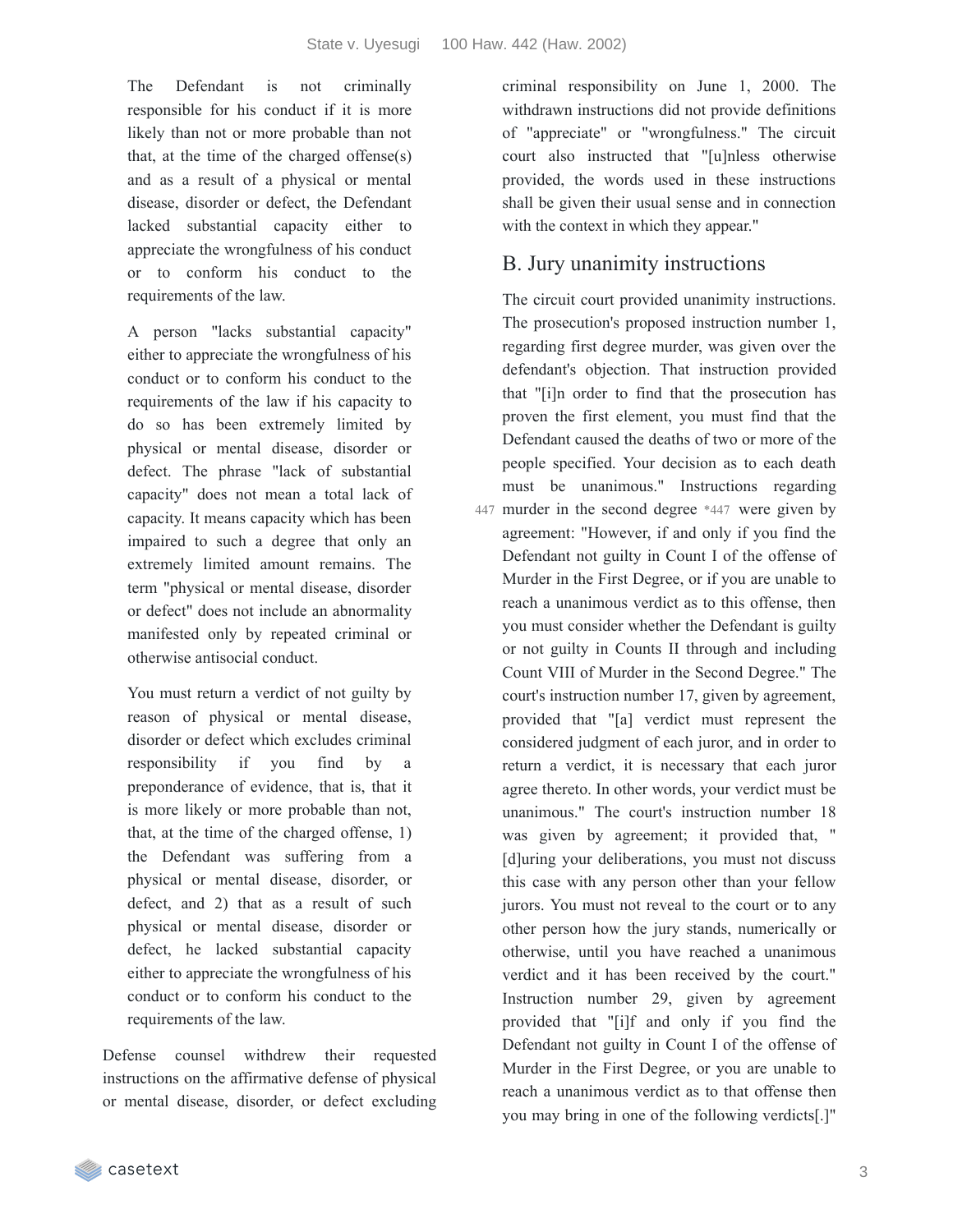The circuit court instructed that if the defendant "has not proved both of these [lack of penal responsibility elements] by a preponderance of the evidence then you must find that this defense does not apply." At the conclusion of instruction number 29 the court reiterated to the jury that " [y]our verdicts must be unanimous." At no time during deliberations did the jury request clarification of any of the instructions.

# C. The prosecution's opening statement and witness testimony

During opening statements, the prosecutor referred to the victims and the victims' families. He stated:

Mel Lee, 58 years old; Waipahu High School; Electronics Institute of Hawaii; married for 18 years, two sons and a daughter; Xerox for 32 years. He was the defendant's boss. Along with the names of each of the victims, I will give you something about them or their life to help connect the two so you will ultimately understand exactly who was there and why they were there.

Also was Ford Kanehira, 41 years old; Castle High School, also the Electronics Institute of Hawaii. He had been married for 18 years. He had a son. He had been with Xerox for 19 years. He married, basically, his high school sweetheart. He was 17, she was 14 when they met. They dated for five years. They got married for a quarter of a century of their lives. They had been virtually inseparable until they had a child, and then the three of them were inseparable.

Ronny Kataoka, 50 years old; Leilehua High School. He learned his electronic trade at Honolulu Community College, also married his high school sweetheart, married for 25 years. He and his wife also worked for the Xerox Corporation, Lynn. They had a daughter. He had been with Xerox for 27 years. When the National Guard was called up from Hawaii to serve in Vietnam, Ronny was part of the National Guard, and he served. He was a Vietnam veteran. He carried a grenade launcher while he was in Vietnam.

Peter Mark, 46 years old; Kaimuki High School, Electronics Institute of Hawaii; married for 16 years, two sons; Xerox for 19 years. He loved everything to do with the ocean. He loved surfing, until he got married with two kids, and then surfing took a sort of a backseat to his love of the ocean [sic]. He was buried at sea within sight of Diamond Head.

John Sakamoto, easy person to remember. 36 years old; Kalani High School, Electronics Institute of Hawaii; married for seven years, son and daughter; Xerox for 10 years. Easy to remember because he's the fisherman. Hundreds of pictures of this man with the fish that he caught. When he — before he joined Xerox, he helped make his own boat, and every weekend, Saturday and Sunday, every vacation it was fishing, fishing, fishing.

Again, that took a backseat after his son and daughter. It was less frequently now, but this was somebody who was on the sea and was actually able to make a living, supplement his income because of his effectiveness as a fisherman in a boat that 448 he helped to build. \*448 . . . .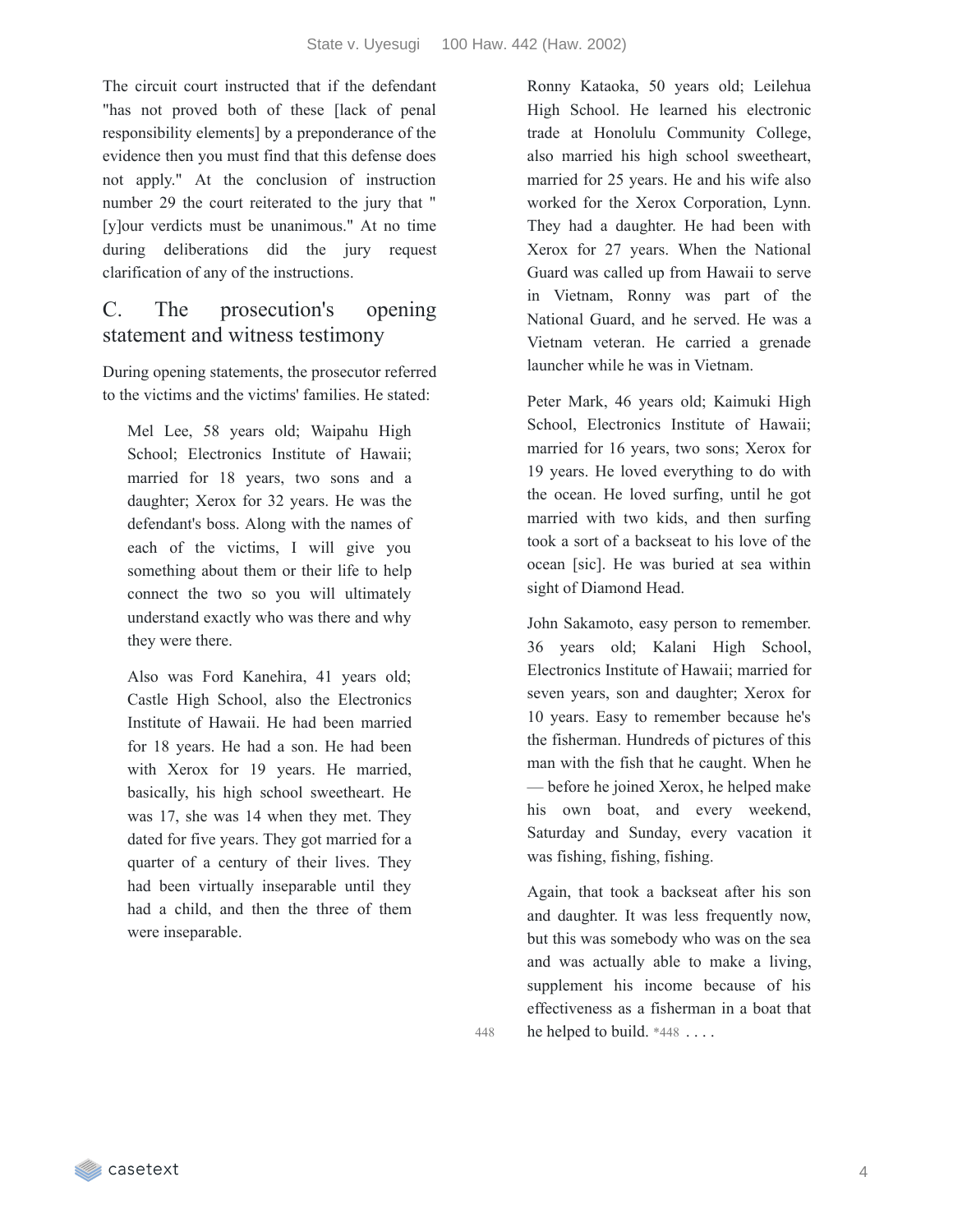Around 8:00 Jason Balatico was in that room. 33 years old; Farrington High School graduate, Healds Institute of Technology; married for ten years, a son and a daughter. That very day he had made his eighth year at the Xerox Corporation.

What you can remember about Jason Balatico is that he was a man who was fast and quick at everything he did. He was very fast to smile, sort of a prankster; one of his favorite tricks was to supergluing [sic] a penny on the floor, somebody would try to pick it up for good luck and spend a lot of time trying to pick the penny off the floor.

Ron Kawamai, nicknamed the politician, love karaoke. 54 years old; Kaimuki High School; previously married, a son; Xerox for 30 years. He loved socializing, and he loved people.

Defense counsel did not object either during or after the prosecution's opening statements.

The prosecution called six of the wives of the victims to testify and the son of the seventh victim. Excerpts of the questions are provided.

PROSECUTION: Did you and Mel have any children?

WITNESS: Yes.

PROSECUTION: How many did Mel have all together?

WITNESS: Three.

. . . .

PROSECUTION: Could you tell me what was Mel's — just one thing what was his favorite past time?

. . . .

WITNESS: Golfing.

The second witness was asked whether the victim, prior to marriage, enjoyed particular activities and where the victim was buried. Defense counsel objected and the court overruled the objection. The third witness was asked about the victim's fishing business and the boat he built. The fourth witness was asked what hobbies his father enjoyed. The fifth witness was asked why she and her husband had returned to Hawai`i and she stated that "[w]e didn't want to deny our children knowing their parents  $-$  God  $-$  grandparents, their cousins, their aunties and uncles." This witness was also asked about pranks the victim liked to play on others, the victim's athletic prowess, and the names and ages of their children. The only objection made by defense counsel was noted above. Defense counsel cross-examined each of these witnesses, asking specific questions in order to confirm or deny whether Uyesugi's beliefs about each of the victims were delusional. For example, Uyesugi was apparently acting under the delusion that one of his co-workers was an FBI agent. Defense counsel asked the wife of this victim if her husband worked for the FBI and whether he had ever been a federal agent. Of the remaining witnesses, defense counsel asked questions to establish whether any of the victims had discussed Uyesugi with them or if they were aware of the problems Uyesugi was having at work.

# D. Testimony and evidence related to Uyesugi's gun collection

The prosecution called Charles Davis, a forensic firearm and toolmark examiner, to testify regarding the twenty-four guns owned by Uyesugi though not used in the shooting and the one gun used in the shooting. Davis testified that the prosecution requested that he identify, classify, and evaluate the weapons. He identified four types of weapons, $4$  and explained the differences among them. During this testimony, the prosecution offered a picture of the guns into evidence, which the circuit court received. The picture was an  $8\frac{1}{2}x$ 11 inch document containing a picture of each of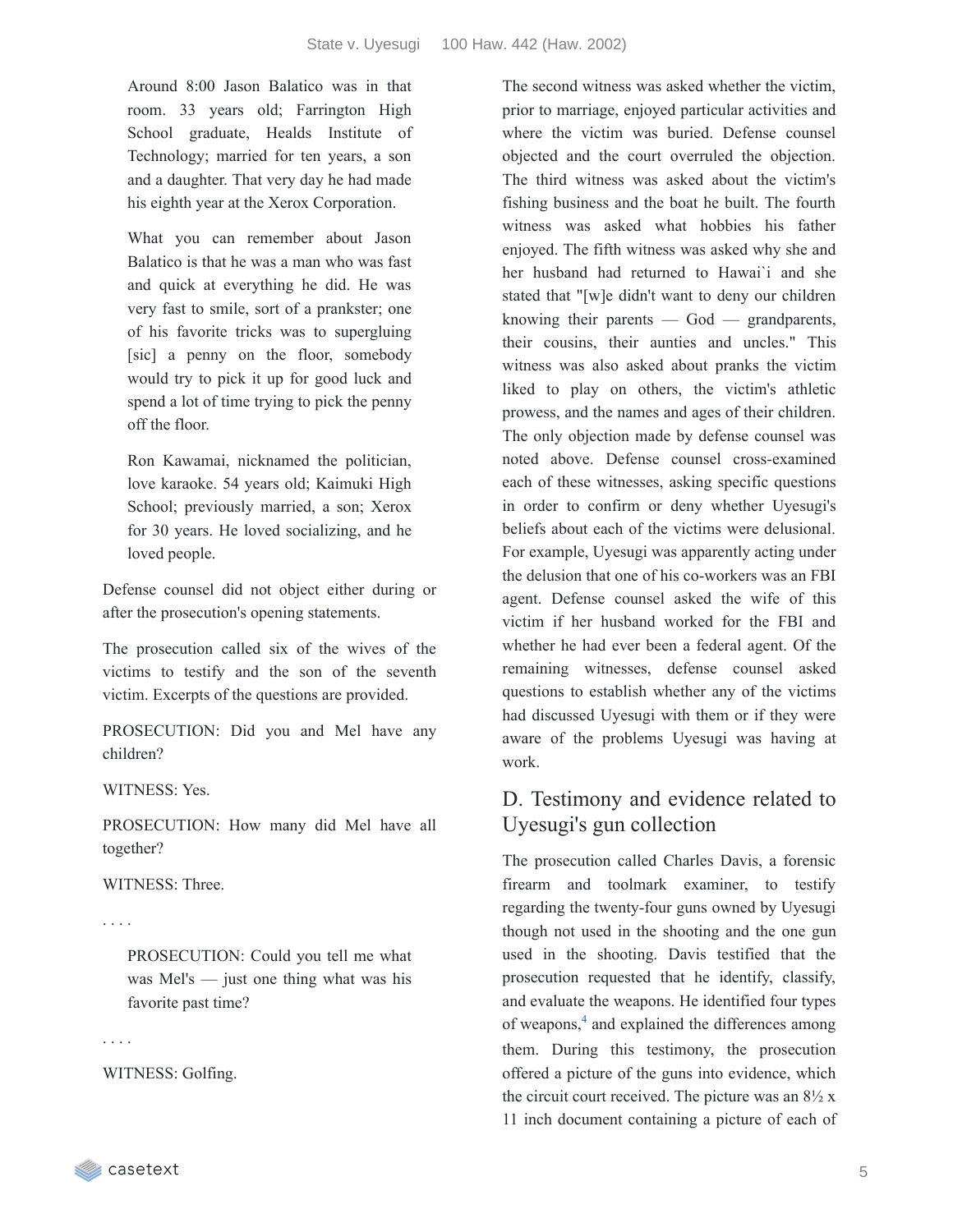the twenty-four guns. The prosecution then asked Davis to identify every weapon and describe its characteristics.<sup>[5](https://casetext.com/_print/doc/state-v-uyesugi?_printIncludeHighlights=false&_printIncludeKeyPassages=false&_printIsTwoColumn=true&_printEmail=&_printHighlightsKey=#fa407510-e7bd-44a4-8ac0-71656f9c7900-fn5)</sup> Davis extensively discussed the

- 449 Glock  $17<sup>6</sup>$  $17<sup>6</sup>$  $17<sup>6</sup>$  its \*449 bullet capacity, and reloading time. Davis concluded his testimony by explaining what a "jacketed hollow-point bullet" is, how this type of bullet functions, and the type of damage to the human body such a bullet will inflict.
	- 4 Davis testified that he identified five rifles, two shotguns, nine revolvers, and eight pistols.
	- 5 For example, while discussing the difference between a .22 and .357 magnum revolver, Davis stated "the next pistol is a Browning model P 35, high power, Belgian pistol. It's a .9 mm caliber, has a five-inch barrel. It's a semiautomatic Belgian, the magazine, which is displayed here with the gun has a capacity of 13 cartridges."
	- 6 Uyesugi used the Glock 17, loaded with hollow point bullets in the shooting; 28 casings were recovered.

#### **II. STANDARD OF REVIEW**

### **A. Harmless error and plain error in the context of jury instructions**

"The standard of review for a circuit court's issuance or refusal of a jury instruction is whether, when read and considered as a whole, the instructions given are prejudicially insufficient, inconsistent, or misleading." State v. Aganon, 97 Hawai`i 299, 302, 36 P.3d [1269,](https://casetext.com/case/state-v-aganon-1#p1272) 1272 (2001), reconsideration denied. "'[E]rroneous instructions are presumptively harmful and are a ground for reversal unless it affirmatively appears from the record as a whole that the error was not [prejudicial.'"State](https://casetext.com/case/state-v-sua-1#p967) v. Sua, 92 Hawai`i 61, 69, 987 P.2d 959, 967 (1999).

Inasmuch as "the ultimate responsibility properly to instruct the jury lies with the [trial] court," if trial or appellate counsel fail to raise an objection to an erroneous jury instruction as to which there is a reasonable possibility of contribution to the defendant's conviction and which, consequently, cannot be harmless beyond a reasonable doubt, then the instruction, by its very nature, has affected the defendant's substantial rights — to wit, his or her constitutional rights to a trial by an impartial jury and to due process of law and, therefore, may be recognized as plain error.

State v. Rapoza, 95 Hawai`i 321, 326, 22 P.3d 968, 973 (2001). ["Whether](https://casetext.com/case/state-v-rapoza-3#p973) we review the jury instructions in this case for plain error by the circuit court or as an ineffective assistance of counsel claim, the ultimate question is whether the erroneous instructions prejudiced Defendant's rights." State v. Jones, 96 [Hawai`i](https://casetext.com/case/state-v-jones-3262#p356) 161, 166, 29 P.3d 351, 356 (2001).

### B. Ineffective assistance of counsel

In assessing claims of ineffective assistance of counsel, the applicable standard is whether, "viewed as a whole, the assistance provided [was] `within the range of competence demanded of attorneys in criminal cases.'" State v. Antone, 62 [Haw.](https://casetext.com/case/state-v-antone-2#p348) 346, 348, 615 P.2d 101, 104 (1980) (citation [omitted\).](https://casetext.com/case/state-v-antone-2#p104)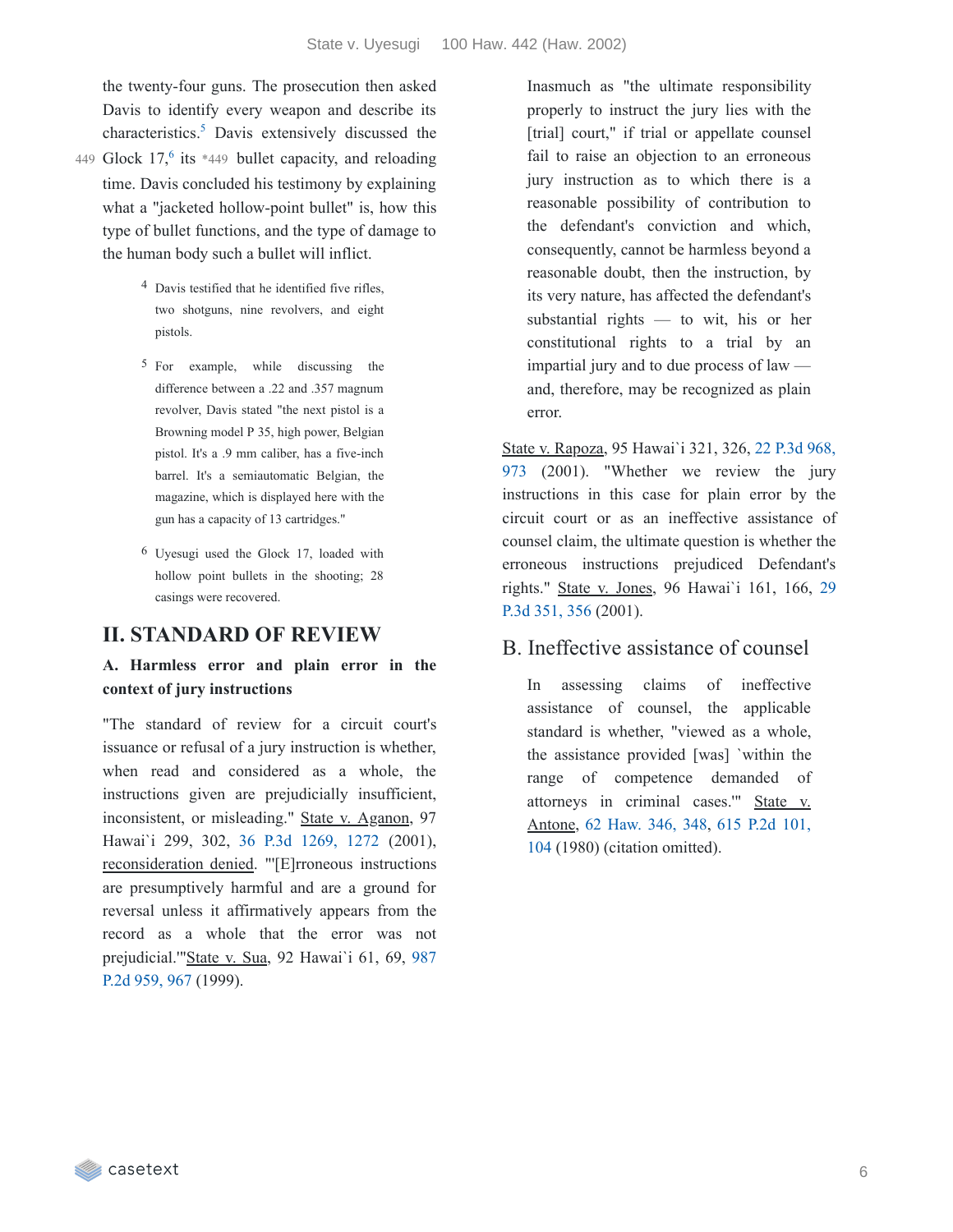General claims of ineffectiveness are insufficient and every action or omission is not subject to inquiry. Specific actions or omissions alleged to be error but which had an obvious tactical basis for benefitting the defendant's case will not be subject to further scrutiny. If, however, the action or omission had no obvious basis for benefitting the defendant's case and it "resulted in the withdrawal or substantial impairment of a potentially meritorious defense," then [it] . . . will be evaluated as . . . information that . . . an ordinary competent criminal attorney should have had.

Briones v. State, 74 Haw. 442, [462-63](https://casetext.com/case/briones-v-state-19#p462), 848 P.2d 966, 976 (1993) [\(emphasis](https://casetext.com/case/briones-v-state-19#p976) in original) (internal citations omitted). The burden of establishing ineffective assistance rests with the petitioner and can only be met by demonstrating specific errors or omissions resulted in the withdrawal or substantial impairment of a [meritorious](https://casetext.com/case/state-v-smith-2821#p309) defense. State v. Smith, 68 Haw. 304, 309, 712 P.2d [496,](https://casetext.com/case/state-v-smith-2821#p500) 500 (1986).

State v. [Pacheco,](https://casetext.com/case/state-v-pacheco-23152-haw-7-24-2001#p582) 96 Hawai`i 83, 93-94, 26 P.3d 572, 582-83 (2001).

# **III. DISCUSSION**

**A. Uyesugi's substantial rights were not violated when the circuit court did not define the terms "appreciate"**

# **and "wrongfulness."**

Uyesugi argues on appeal that the circuit court plainly erred when it failed to define the terms "appreciate" and "wrongfulness," which resulted in a violation of his right to a fair trial. Because Uyesugi failed to object to the instruction, thereby failing to preserve the issue for appeal, we have nevertheless concluded that the circuit court did not plainly err because Uyesugi's substantial rights were not affected.

### **1. The circuit court did not need to define the term "appreciate."**

Uyesugi argues that the instructions provided to the jury defining the affirmative defense of mental

disease, disorder, or defect \*450 excluding penal 450 responsibility (hereinafter "lack of penal responsibility") failed to define "appreciate," thereby depriving him of his right to a fair trial. Because the term was defined differently by the prosecution and defense experts, and because the prosecution argued the wrong definition, Uyesugi asserts that the jurors were left to speculate as to the exact meaning of the term. Uyesugi acknowledges that his trial counsel failed to object to these instructions, but argues that that failure amounted to ineffective assistance of counsel. The jury instructions regarding the defense of lack of penal responsibility could have substantially affected Uyesugi's rights; therefore analysis is appropriate. That analysis reveals that Uyesugi's substantial rights were not affected and that he was not prejudiced by the jury instructions. We hold that the circuit court did not plainly err when it did not define the term "appreciate."

In order to assign error, the Hawai`i Rules of Penal Procedure (HRPP) Rule  $30(f)$ <sup>[7](https://casetext.com/_print/doc/state-v-uyesugi?_printIncludeHighlights=false&_printIncludeKeyPassages=false&_printIsTwoColumn=true&_printEmail=&_printHighlightsKey=#e564edb8-3d56-4351-b924-4932c71774e6-fn7)</sup> requires a party to object to an instruction before the jury retires to consider the verdict. State v. Culkin, 97 Hawai`i 206, 214, 35 P.3d [233,](https://casetext.com/case/state-v-culkin-1#p241) 241 (2001). Inasmuch as Uyesugi's trial counsel failed to object and appellate counsel is alleging ineffective assistance of counsel, the dispositive issue is whether Uyesugi's substantial rights were prejudiced. This issue, whether the jury instructions were prejudicially insufficient, can be resolved through study of HRS  $\S$  [704-400\(1\)](https://casetext.com/statute/hawaii-revised-statutes/division-5-crimes-and-criminal-proceedings/title-37-hawaii-penal-code/chapter-704-penal-responsibility-and-fitness-to-proceed/section-704-400-physical-or-mental-disease-disorder-or-defect-excluding-penal-responsibility)  $(1993)$ <sup>[8](https://casetext.com/_print/doc/state-v-uyesugi?_printIncludeHighlights=false&_printIncludeKeyPassages=false&_printIsTwoColumn=true&_printEmail=&_printHighlightsKey=#da7816cd-16a3-402c-99aa-27532ac8feac-fn8)</sup>, the commentary to that section, the Model Penal Code (MPC), and our own case law.<sup>[9](https://casetext.com/_print/doc/state-v-uyesugi?_printIncludeHighlights=false&_printIncludeKeyPassages=false&_printIsTwoColumn=true&_printEmail=&_printHighlightsKey=#99e9a6dd-66e4-4a73-bbec-334f1194ee39-fn9)</sup> HRS § [704-400\(1\)](https://casetext.com/statute/hawaii-revised-statutes/division-5-crimes-and-criminal-proceedings/title-37-hawaii-penal-code/chapter-704-penal-responsibility-and-fitness-to-proceed/section-704-400-physical-or-mental-disease-disorder-or-defect-excluding-penal-responsibility) employs the phrase "appreciate the wrongfulness of the person's conduct," in place of the original M'Naghten rule that "resolves the problem solely in regard to the capacity of the individual to know what he was doing and to know that it was wrong." MPC, Tentative Drafts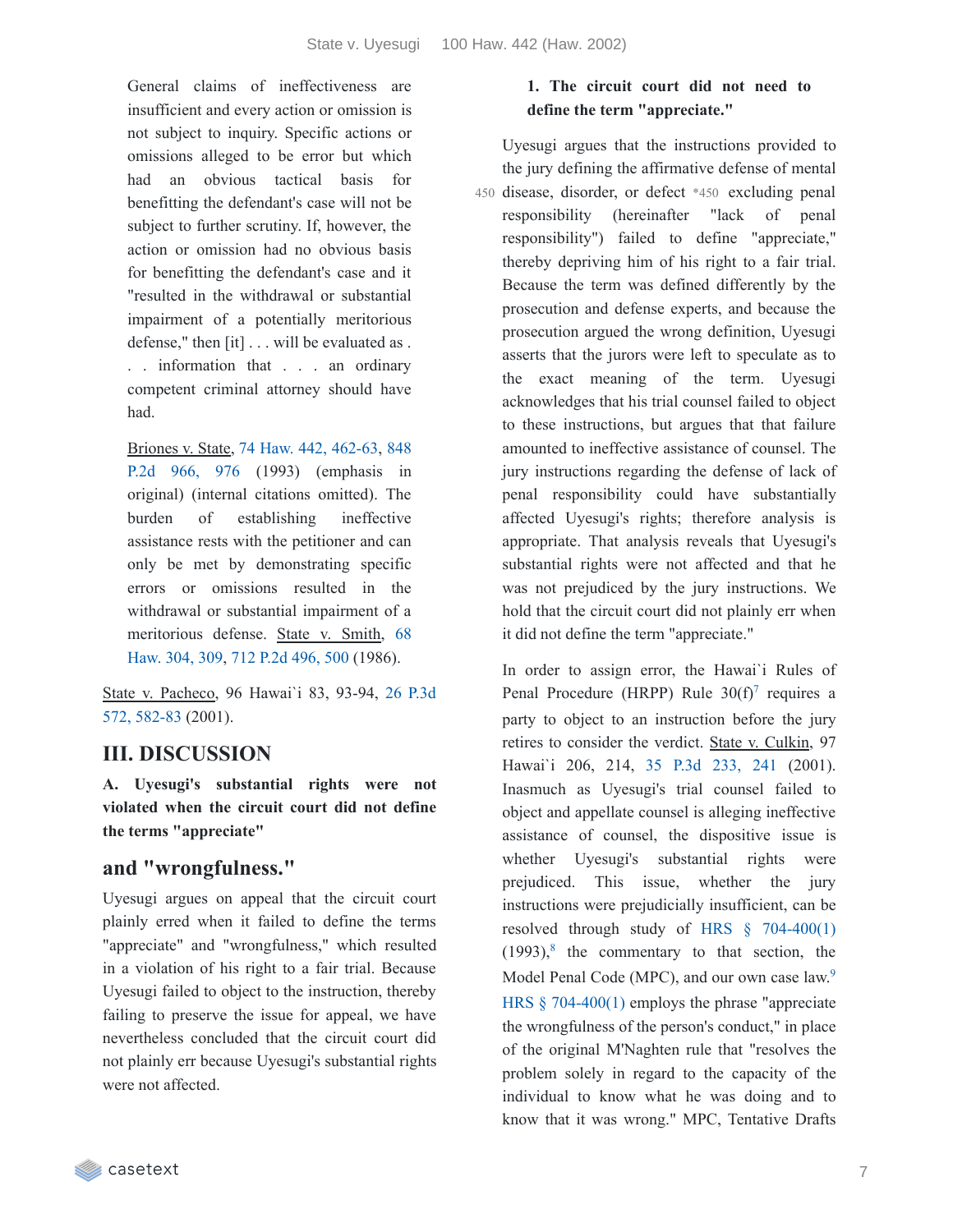Nos. 1-4, Comments § 4.01 at 156 (American Law Institute ed., 1956). The Hawai`i legislature was convinced that the M'Naghten rule did not comport with modern medicine and psychiatry and, therefore, adopted the reasoning and language of the MPC. Hse. Stand. Com. Rep. No. 227, in 1971 House Journal, at 785; see also State v. Moeller, 50 [Haw.](https://casetext.com/case/state-v-moeller-12#p116) 110, 116, 433 P.2d [136,](https://casetext.com/case/state-v-moeller-12#p141) 141 (1967) ("While we agree that the M'Naghten rule should have been discarded with the horse and buggy, it is part of our statutory law and as such, as long as we adhere to the rule that the legislature can prescribe rules of evidence, we must adhere to the statute.") (quoting State v. [Dhaemers,](https://casetext.com/case/state-v-dhaemers#p66) 150 451 N.W.2d 61, 66 (Minn. 1967)). \*451

#### 7 [HRPP](https://casetext.com/rule/hawaii-court-rules/hawaii-rules-of-penal-procedure/vi-trial/rule-30-instructions-to-the-jury) Rule 30(f) provides in relevant part:

No party may assign as error the giving or the refusal to give, or the modification of, an instruction, whether settled pursuant to subdivision (b) or subdivision (c), of this rule, unless the party objects thereto before the jury retires to consider its verdict, stating distinctly the matter to which the party objects and the grounds of the objection. Opportunity shall be given to make the objection out of the hearing of the jury. Objections made to instructions at the time they were settled shall be deemed preserved even though not restated after the court has instructed the jury.

See also Hawai'i Rules of Appellate Procedure (HRAP) Rule 28(b)(4)(B) which provides:

> (b) Within 40 days after the filing of the record on appeal, the appellant shall file an opening brief, containing the following sections in the order here indicated:

. . . .

. . . .

(4) A concise statement of the points of error set forth in separately numbered paragraphs. Each point shall state: (i) the alleged error committed by the court or agency; (ii) where in the record the alleged error occurred; and (iii) where in the record the alleged error was objected to or the manner in which the alleged error was brought to the attention of the court or agency. Where applicable, each point shall also include the following:

(B) when the point involves a jury instruction, a quotation of the instruction, given, refused, or modified, together with the objection urged at the trial[.]

#### 8 HRS § [704-400\(1\)](https://casetext.com/statute/hawaii-revised-statutes/division-5-crimes-and-criminal-proceedings/title-37-hawaii-penal-code/chapter-704-penal-responsibility-and-fitness-to-proceed/section-704-400-physical-or-mental-disease-disorder-or-defect-excluding-penal-responsibility) provides:

A person is not responsible, under this Code, for conduct if at the time of the conduct as a result of physical or mental disease, disorder, or defect the person lacks substantial capacity either to appreciate the wrongfulness of the person's conduct or to conform the person's conduct to the requirements of law.

9 The Hawai`i Penal Code was adopted and modeled after the MPC; therefore reference to commentary from both Codes is relevant to this discussion. See HPC § 701-105 (stating that "[t]he commentary accompanying this Code shall be published and may be used as an aid in understanding the provisions of this Code, but not as evidence of legislative intent.").

casetext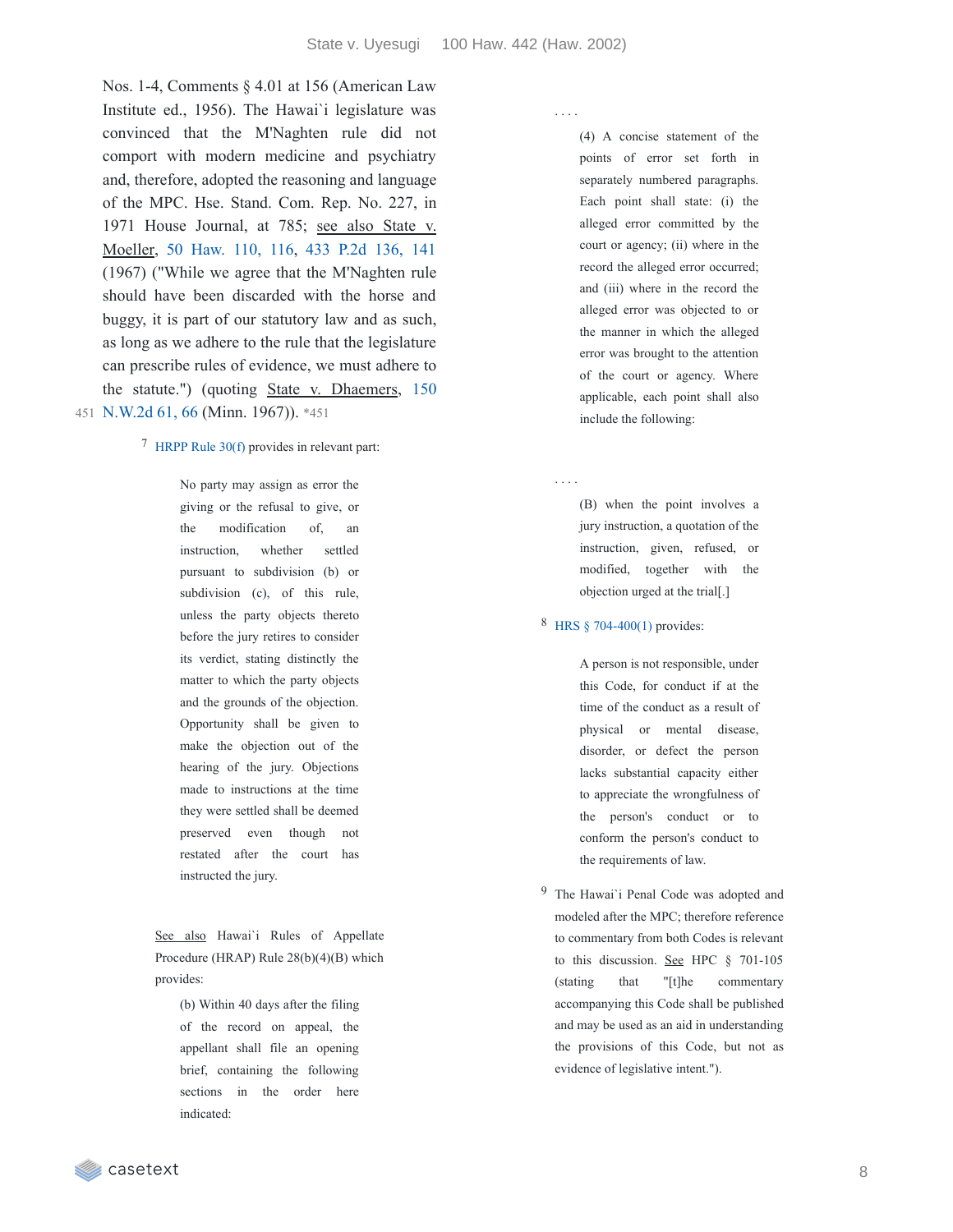Uyesugi argues that because the standard is no longer whether the defendant knows his act is wrong, the jury instructions should reflect the legislature's concern over the antiquated right/wrong standard and expressly inform the jury that "appreciate conveys a broader sense of understanding than simple cognition." The prosecution generally argues that "appreciate" is commonly used in daily conversation by people of ordinary intelligence and need not be defined. The prosecution asserts that the fact that the circuit court informed the jury that unless otherwise instructed, words are given their ordinary meaning reinforces its argument that the jury required no specific definition. Defense counsel and the prosecution called experts who testified as to the meaning of the term "appreciate." This testimony was not dissimilar, but it was also not entirely consistent.

One defense expert, Park Dietz, M.D., stated:

I use the word appreciate according to the ordinary dictionary definition, and appreciate in my use of it means to accurately weigh or judge. Now, that means having the capacity to estimate accurately; and in particular, a standard for insanity, the capacity to appreciate wrongfulness, I understand to mean the ability to accurately estimate how wrong the crime was.

The second defense expert, Robert Marvit, M.D., stated that "[t]he word appreciate . . . is not simply knowing. Otherwise, why not use the word know. The word appreciate is, in my understanding, the recognition of the greater significance of what's happening." Dr. Marvit then stated that "appreciate means to look beyond some kind of a narrow focus of either or, good or bad, right or wrong, this or that. It's being able to look at the consequence of a behavior." Based upon these definitions, Uyesugi states that the circuit court's instructions failed to convey the meaning of the term "appreciate" as applied to the defense of lack of penal responsibility.

The prosecution rebuttal witness defined the term "appreciate" more specifically. For example, the following occurred between the prosecutor and his rebuttal witness, Harold Hall, Ph.D.:

PROSECUTOR: Can I ask you, in terms of the word appreciate, and when you use that term and when you're using the test in this case or when you're giving your opinions on the test in this case, when you use that word, can it be or do you feel that it's synonymous with know or understand or realize?

WITNESS: Or to know or to realize.

During cross-examination of Dr. Hall, defense counsel asked, "Would you agree that to appreciate wrongfulness of conduct, it's different from knowing right from wrong?" Dr. Hall stated, "Well, it goes beyond a simple knowing what's legally right or wrong, yes." The prosecution's questioning of its expert witnesses during its casein-chief indicated that the prosecution used the term "appreciate" interchangeably with the term "know." For example, the prosecution asked Thomas Cunningham, Ph.D., "What is the significance of [Uyesugi] having a plan as it relates to the question of whether he knows what he's doing is right or wrong?" The prosecution asked the same witness, "What do you look at to determine whether or not a person knows right from wrong?" The prosecution asked Tom Greene, Ph.D.:

PROSECUTION: Do you have an opinion as to whether or not the capacity of the defendant to appreciate the wrongfulness of his conduct was substantially impaired by his delusional disorder?

WITNESS: I have an opinion on that.

PROSECUTION: What was your opinion?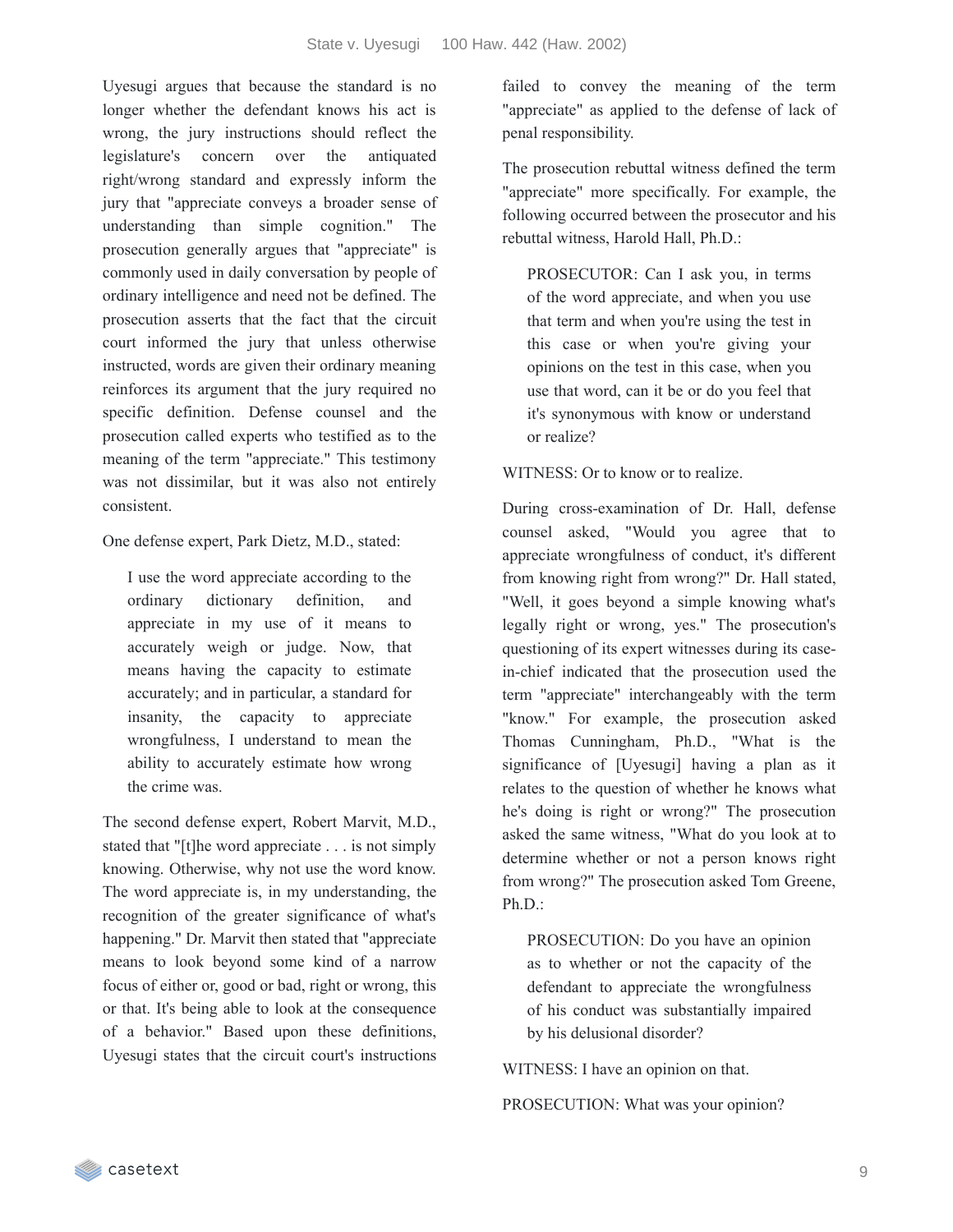WITNESS: No significant impairment.

PROSECUTION: Can you tell us why you had that opinion, why you did not believe that he knew right from wrong?

. . . .

WITNESS: So the question — are the facts that he appreciated right or wrong behavior basically?

During cross-examination, Dr. Greene was asked whether he was equating "appreciate" with "knowing." Dr. Greene answered affirmatively. The prosecution asked its expert, Leonard Jacobs, M.D., whether the field of medicine, and psychiatry in particular, provides a "scientific basis for making a decision as to whether somebody knows right from wrong?" During cross-examination, Dr. Jacobs was asked whether

- 452 there is a difference \*452 between "appreciating" the wrongfulness of conduct and "knowing" the wrongfulness of conduct. Dr. Jacobs answered, "I don't see a difference." During his closing arguments, the prosecution continued to use the term "appreciate" interchangeably with "know."<sup>[10](https://casetext.com/_print/doc/state-v-uyesugi?_printIncludeHighlights=false&_printIncludeKeyPassages=false&_printIsTwoColumn=true&_printEmail=&_printHighlightsKey=#035bee5f-8024-40b4-9bba-e267370b4d42-fn10)</sup> Defense counsel, in his closing argument, also focused on the term "appreciate" and the meaning that should be ascribed to the term.
	- 10 For example, the prosecution stated, "Appreciating the options that he had, appreciating his idea of intimidation that had worked for so long but was not working on the date of the killings." Very soon after the above statement, the prosecution stated, "He even knows that the wrongfulness of what he's done will impact his entire family. . . . He did what he had to do to make a point, disregarding the wrongfulness of what he was doing understanding that it was wrong."

At the beginning of its instructions, the trial court stated that "[u]nless otherwise provided, the words used in these instructions shall be given their ordinary meaning taken in their usual sense and in connection with the context in which they appear." Because the circuit court did not define the term "appreciate," the jury was left to define the word according to its ordinary usage.<sup>[11](https://casetext.com/_print/doc/state-v-uyesugi?_printIncludeHighlights=false&_printIncludeKeyPassages=false&_printIsTwoColumn=true&_printEmail=&_printHighlightsKey=#4a293dfc-7e8f-4a3c-b475-52cf6047cd33-fn11)</sup> The circuit court's instructions were consistent with the Hawai`i Standard Jury Instructions. See Hawai`i Standard Jury Instructions-Criminal, Vol. 1, § 7.07 at 93 (1991). The instructions were also consistent with the legislative intent in adopting the ALI/MPC insanity defense.

11 The Merriam-Webster's Collegiate Dictionary defines "appreciate" as "to grasp the nature, worth, quality, or significance of (appreciate the difference between right and wrong)." Merriam-Webster's Collegiate Dictionary 57 (10th ed., 2001).

Given the variety of uses and definitions of the term "appreciate," the pivotal question becomes whether the lack of a specific definition during jury instructions denied Uyesugi a fair trial. In its case-in-chief, the prosecution adduced testimony from eyewitnesses, police investigators, and experts, which, if believed, established that: (1) Uyesugi could "appreciate the wrongfulness of his conduct but acted out of anger in spite of that appreciation[,]"; (2) Uyesugi's "major psychiatric disorder" did not "substantially impair [Uyesugi's] capacity to appreciate the wrongfulness of his conduct,"; (3) Uyesugi expressed concern that "everybody was out to get him, that he was going to lose his job. He also had talked about how he was going to let some people down"; (4) the Glock 17 that Uyesugi used carried seventeen rounds of ammunition and was reloaded once during the shooting; (5) three of the victims had died of multiple gunshot wounds; and (6) Uyesugi concealed the weapon when he entered the building.

The defense presented expert testimony that Uyesugi was acting under a delusion that prevented him from acting normally in relation to the individuals who were a part of Uyesugi's delusional framework. According to these experts,

casetext

10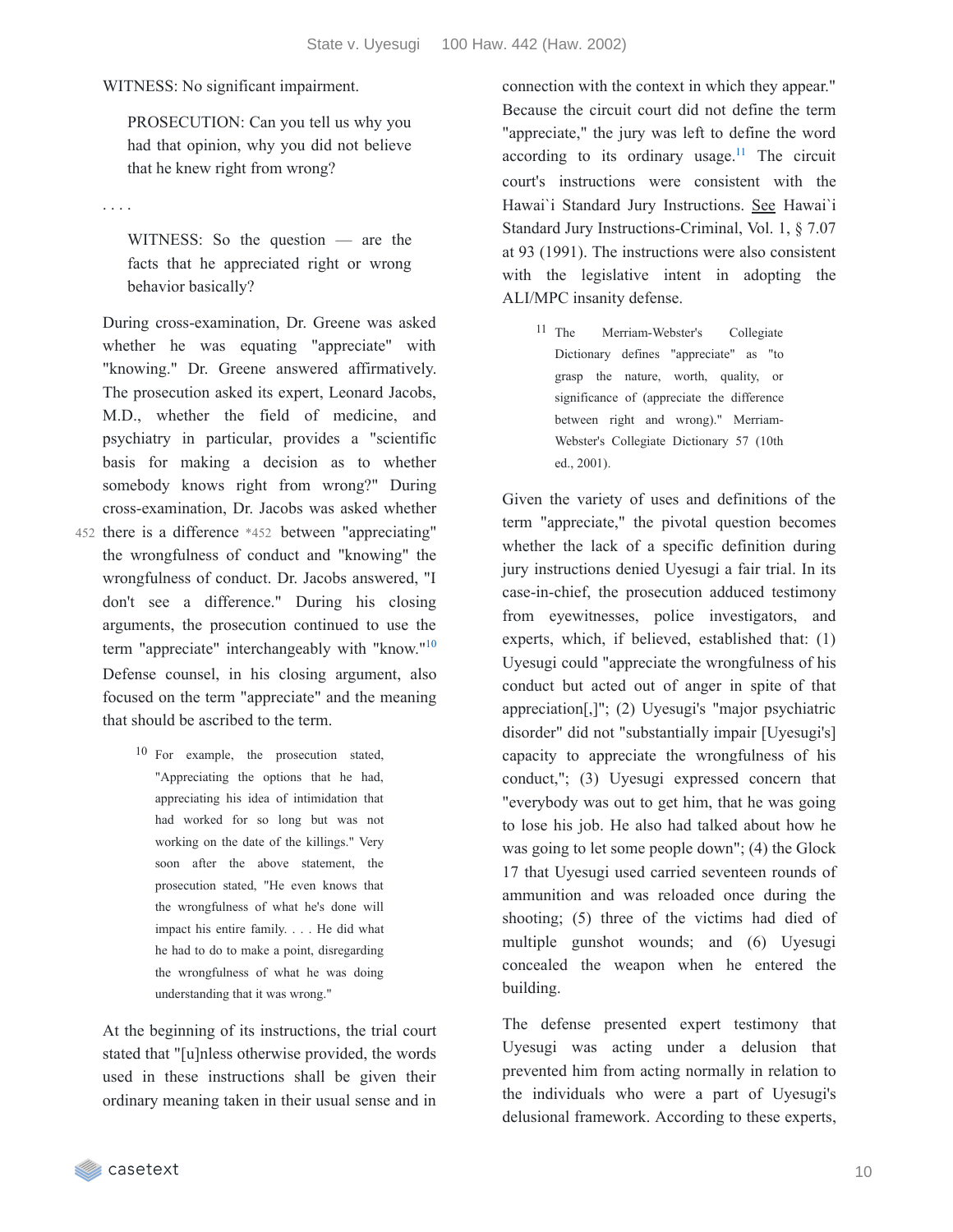Uyesugi could, and did, interact normally with individuals outside of his delusions.<sup>[12](https://casetext.com/_print/doc/state-v-uyesugi?_printIncludeHighlights=false&_printIncludeKeyPassages=false&_printIsTwoColumn=true&_printEmail=&_printHighlightsKey=#405e1484-551d-467f-a0dc-ce1b06ae4b2e-fn12)</sup> When acting within the context of his delusions, Uyesugi argued, he was unable to appreciate the wrongfulness of his actions. One defense expert, Dr. Dietz, testified that:

> 12 For example, Uyesugi could firmly believe that co-worker "A" was sabotaging his work product. This belief did not permeate Uyesugi's beliefs about any other coworker, even if "A" talked to or was friends with other co-workers.

In delusional disorder, the individual has ideas that are quite wrong. In lay terms, crazy ideas. And yet at the same time, the person can act normal, look normal, speak normally, think logically about all areas that aren't related to the delusion. And yet at the same time, have very odd whacky wrong ideas about everything connected to the delusions.

He went on to state that Uyesugi's delusions had existed for ten to twelve years in relation to particular people at Xerox. These delusions included the belief that particular people he worked with were

part of a conspiracy that has purposely, maliciously gone about trying to make him miserable, torment him, make him look bad, gossip about him, ruin his reputation, make it impossible for him to do his work well, make it likely he'll be fired, invade his home and begin to take away any chance of keeping his calm in the face of this \*453 repeated, constant day after day, year after year harassment and torment.

Dr. Dietz testified that Uyesugi was under the deluded belief that one co-worker was employed by the government, that the FBI and CIA had surveillance equipment in his car and bathtub drain, and that the victims had invaded his home, mutilated his fish, stolen wood working projects, and gone through his private possessions.<sup>[13](https://casetext.com/_print/doc/state-v-uyesugi?_printIncludeHighlights=false&_printIncludeKeyPassages=false&_printIsTwoColumn=true&_printEmail=&_printHighlightsKey=#014892ee-ad6d-4fe3-a57c-ba57261b2da9-fn13)</sup> These defense experts agreed that Uyesugi knew killing was wrong, but that in the context of his delusions he could not appreciate the wrongfulness.

13 All of the experts testified that Uyesugi's articulation of his delusional belief system was consistent throughout all of the examinations.

Despite the varying uses of the term "appreciate," none was improper. The ordinary meaning of the word is not precise. The jury heard testimony from experts who provided it with definitions, explanations, and examples of the meaning of "appreciate." The thorough and extensive expert testimony gave the jury the tools necessary for it to determine whether Uyesugi could "appreciate" the wrongfulness of his conduct. That testimony also brought forth the inherent subtleties of the term. The closing arguments of the prosecutor are not evidence and the jury was informed of this. When Uyesugi argues that the standard is more subtle than to simply know the difference between right and wrong, he fails to understand the jury's ability to listen to the judge's instructions and the testimony of the expert witnesses. On the record before us, we hold that the circuit court did not commit plain error in its instructions to the jury.

#### **2. The circuit court did not err when it did not define the term "wrongfulness."**

For the same reasons Uyesugi argued that his substantial rights were violated above, he argues that the term "wrongfulness" should have been defined and that the court's failure to do so resulted in a violation of his right to a fair trial. Specifically, Uyesugi argues that the term "wrongfulness" carries with it a moral distinction that was not reflected in the instructions provided to the jury. We agree with Uyesugi that the term "wrongfulness" reflects our legislature's attempt to distinguish between pure "criminality," in which the determining factor is whether the defendant knew his action was criminal, and "wrongfulness," in which the defendant knew his conduct was criminal "but because of a delusion believe[d] it to

453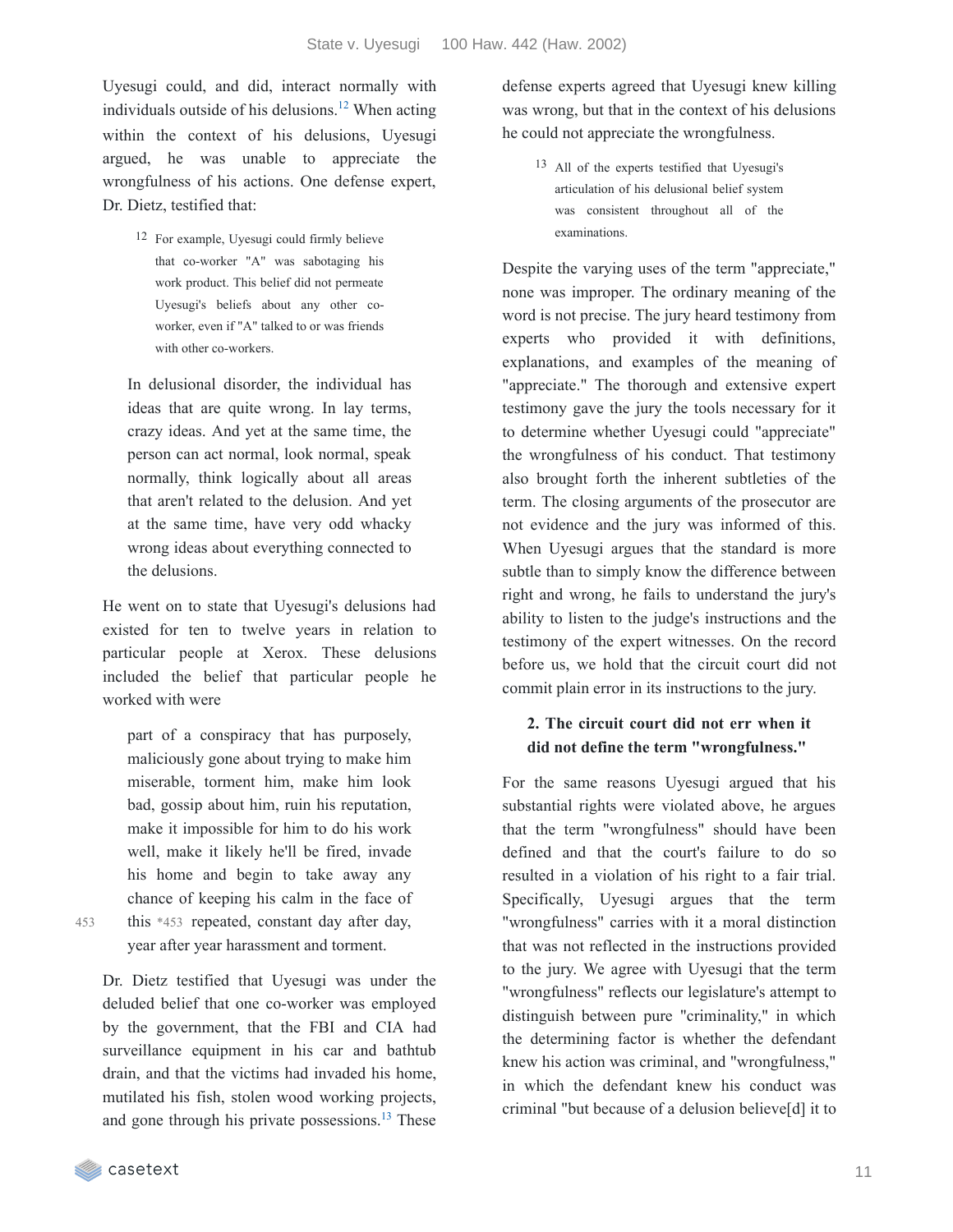be morally justified." ALI MPC § 4.01. The prosecution argues that inasmuch as the legislature did not define the term "wrongfulness," the ordinary meaning of the word should be given effect. Although we agree generally with the prosecution's argument, its definition of "wrongfulness" is too selective and narrow.<sup>[14](https://casetext.com/_print/doc/state-v-uyesugi?_printIncludeHighlights=false&_printIncludeKeyPassages=false&_printIsTwoColumn=true&_printEmail=&_printHighlightsKey=#644e2fe6-9c63-41c0-a91a-43dc7b07a2f1-fn14)</sup> Uyesugi did not argue at trial that he believed society would agree that his conduct was morally justified, he did not request that the jury instructions reflect this distinction, he did not object to the instructions as given, and finally, he never raised any factual points or expert testimony supporting the assertion that, although he knew his conduct was criminal, he believed that his conduct was morally justified. Because Uyesugi failed to adduce evidence to support this issue at trial, and Uyesugi fails to demonstrate that the lack of specificity in the definition prejudiced his substantial rights, we hold that the circuit court did not plainly err.

14 The prosecution defines "wrongfulness" as "full of or characterized by wrong; unjust or unfair and having no legal right; unlawful." "Wrongful" is defined as "injurious, heedless, unjust, reckless, unfair; it implies the infringement of some right, and may result from disobedience to lawful authority." Black's Law Dictionary 1110 (6th ed. 1991). Black's also defines "wrongfully" as, inter alia, in a "manner contrary to the moral law, or to justice." Id. at 1110. One definition of "wrong" in Merriam-Webster's Collegiate Dictionary provides "something wrong, immoral, or unethical; esp : principles, practices, or conduct contrary to justice, goodness, equity, or law." Merriam-Webster's Collegiate Dictionary at 1363. Clearly, the prosecution picked the words that most accurately reflected their argument and deleted those that supported Uyesugi.

The legislative history [accompanying](https://casetext.com/statute/hawaii-revised-statutes/division-5-crimes-and-criminal-proceedings/title-37-hawaii-penal-code/chapter-704-penal-responsibility-and-fitness-to-proceed/section-704-400-physical-or-mental-disease-disorder-or-defect-excluding-penal-responsibility) HRS § 704- 400 expressly provides that the Hawai`i Penal Code test for criminal responsibility is derived

from the MPC as interpreted in United States v. Freeman, 357 F.2d [606,](https://casetext.com/case/united-states-v-freeman-27#p622) 622 n. 52 (2d Cir. 1966). 454 In a brief \*454 footnote, the Freeman court stated, "We have adopted the word `wrongfulness' in Section 4.01 as the American Law Institute's suggested alternative to `criminality' because we wish to include the case where the perpetrator appreciates that his conduct is criminal, but, because of a delusion, believes it to be morally justified." Freeman, 357 [F.2d](https://casetext.com/case/united-states-v-freeman-27#p622) at 622 n. 52. There is no further discussion in Freeman that provides guidance as to how courts should interpret "morally justified." Freeman is construed in State v. Wilson, 700 [A.2d](https://casetext.com/case/state-v-wilson-1091) 633 (Conn. 1997), a case upon which Uyesugi relies for the argument that this court should adopt a subjective test in determining whether the defendant understands the wrongfulness of his conduct.

Wilson was convicted of murder. Apparently, Wilson functioned under the delusion that his victim, Jack Peters, was systematically destroying Wilson's life. $15$  At his trial, Wilson requested,

15 Wilson believed that Peters was poisoning him with methamphetamine, hypnotizing him to control his thoughts, and caused him to lose his job and become sexually inadequate. Wilson, 700 [A.2d](https://casetext.com/case/state-v-wilson-1091#p636) at 636. Prior to killing Peters, Wilson had gone to the police to seek their assistance in stopping Peters' harassment. The police informed Wilson that they could not intervene because there was no proof that Peters had done anything illegal. Id.

that the circuit court instruct the jury that wrongfulness is comprised of a moral element, so that "an accused is not criminally responsible for his offending act if, because of mental disease or defect, he believes that he is morally justified in his conduct — even though he may appreciate that his act is criminal."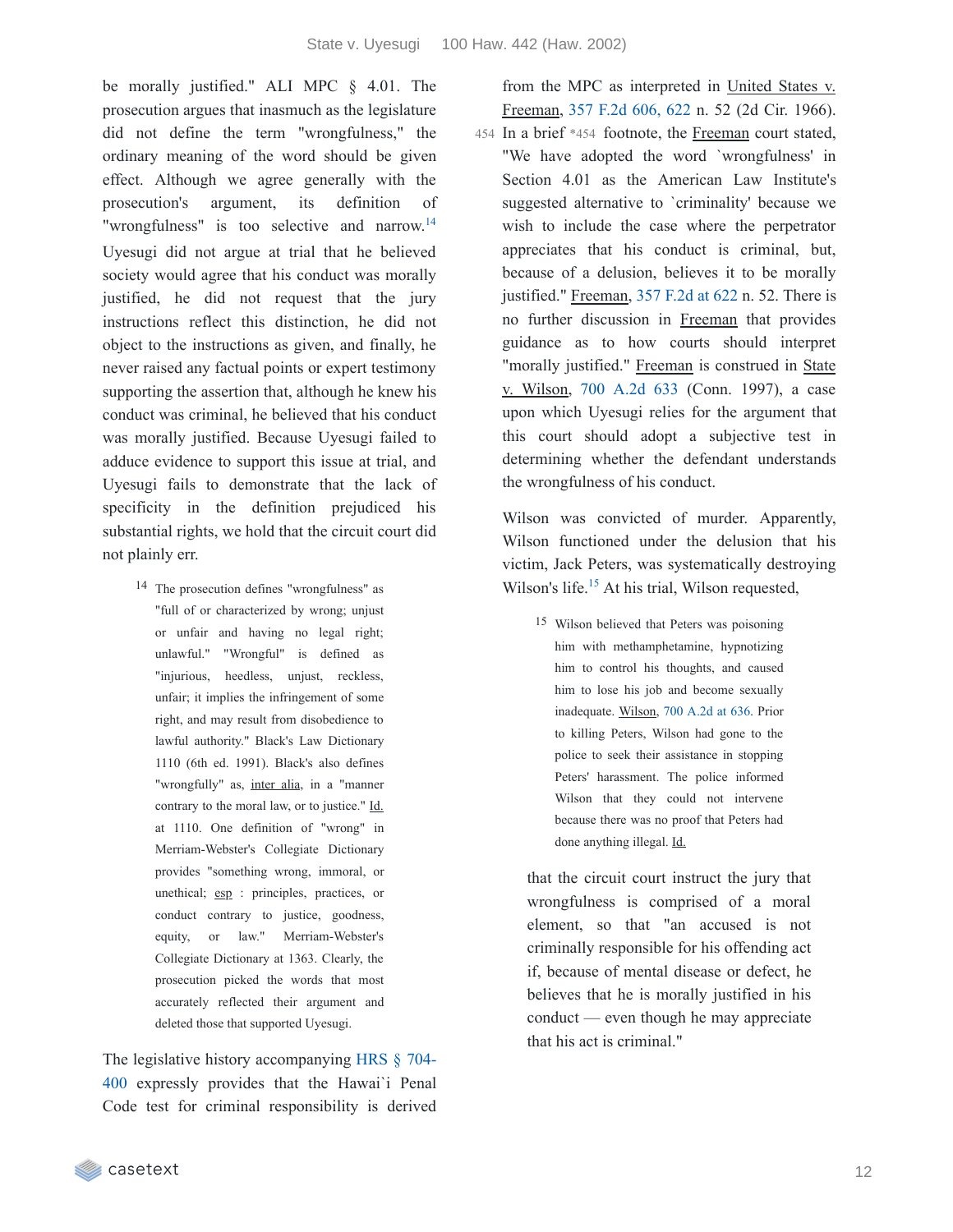Wilson, 700 [A.2d](https://casetext.com/case/state-v-wilson-1091#p637) at 637. On appeal, the supreme court held that Wilson was entitled to an instruction on the definition of "wrongfulness" and that the trial court's failure to so instruct was reversible error. Id. at 637.

The Wilson majority interpreted both Freeman and the MPC in adopting an objective test to determine whether the defendant appreciated the wrongfulness of his actions. Id. at 637. The Connecticut Supreme Court concluded that a defendant may

establish that he lacked substantial capacity to appreciate the "wrongfulness" of his conduct if he can prove that, at the time of his criminal act, as a result of mental disease or defect, he substantially misperceived reality and harbored a delusional belief that society, under the circumstances as the defendant honestly but mistakenly understood them, would not have morally condemned his actions.

Id. at 640. The majority reasoned that the MPC and Freeman employed the term "wrongful" to encompass the situation where the defendant knew the conduct was criminal but because of the delusion believed it to be morally justified.<sup>[16](https://casetext.com/_print/doc/state-v-uyesugi?_printIncludeHighlights=false&_printIncludeKeyPassages=false&_printIsTwoColumn=true&_printEmail=&_printHighlightsKey=#5b1d5499-fd30-4232-b719-bbfd75b032f6-fn16)</sup>  $Id$  at 638.

> 16 The court noted that the MPC provides states with the option of alternative phrasing. This permits states to choose between two standards, i.e., criminality or wrongfulness. Id. at 639. The Wilson court stated:

By bracketing the term "wrongfulness" and juxtaposing that term with "criminality," the drafters purposefully left it to the individual state legislatures to decide which of these two standards to adopt to describe the nature of the conduct that a defendant must be unable to appreciate in order to qualify as legally insane. The history of the Model Penal Code indicates that "wrongfulness" was offered as a choice so that any legislature, if it wishes, could introduce a "moral issue" into the test for insanity.

The court further opined that Wilson "presented sufficient evidence to warrant a general charge on the insanity defense." Id. at 644. To receive a specific instruction on "wrongfulness," Wilson was also required to establish that he misperceived reality and in acting on that misperception did not appreciate that his conduct was "contrary to societal morality." Having met this burden, the supreme court vacated Wilson's conviction and remanded to the circuit court for a new trial.

In her concurrence, Justice Berdon opined that both Freeman and the MPC articulate a "subjective" test. She stated that the MPC and Freeman court "adopted the word `wrongfulness' for the reason that [it would] include the case where the perpetrator appreciates that his conduct is criminal but because of [his delusion] believes it to be morally justified." Id. at 648 (Berdon, J., concurring) (alterations in original). Thus, Justice Berdon relies on the plain language of Freeman in which the Second Circuit Court of Appeals stated "[w]e have adopted the word `wrongfulness' in 455 Section 4.01 as \*455 the American law Institute's suggested alternative to `criminality'because we wish to include the case where the perpetrator appreciates that his conduct is criminal, but, because of a delusion, believes it to be morally justified." Id. at 648 (Berdon, J., concurring). It is this test that Uyesugi urges this court to adopt.

casetext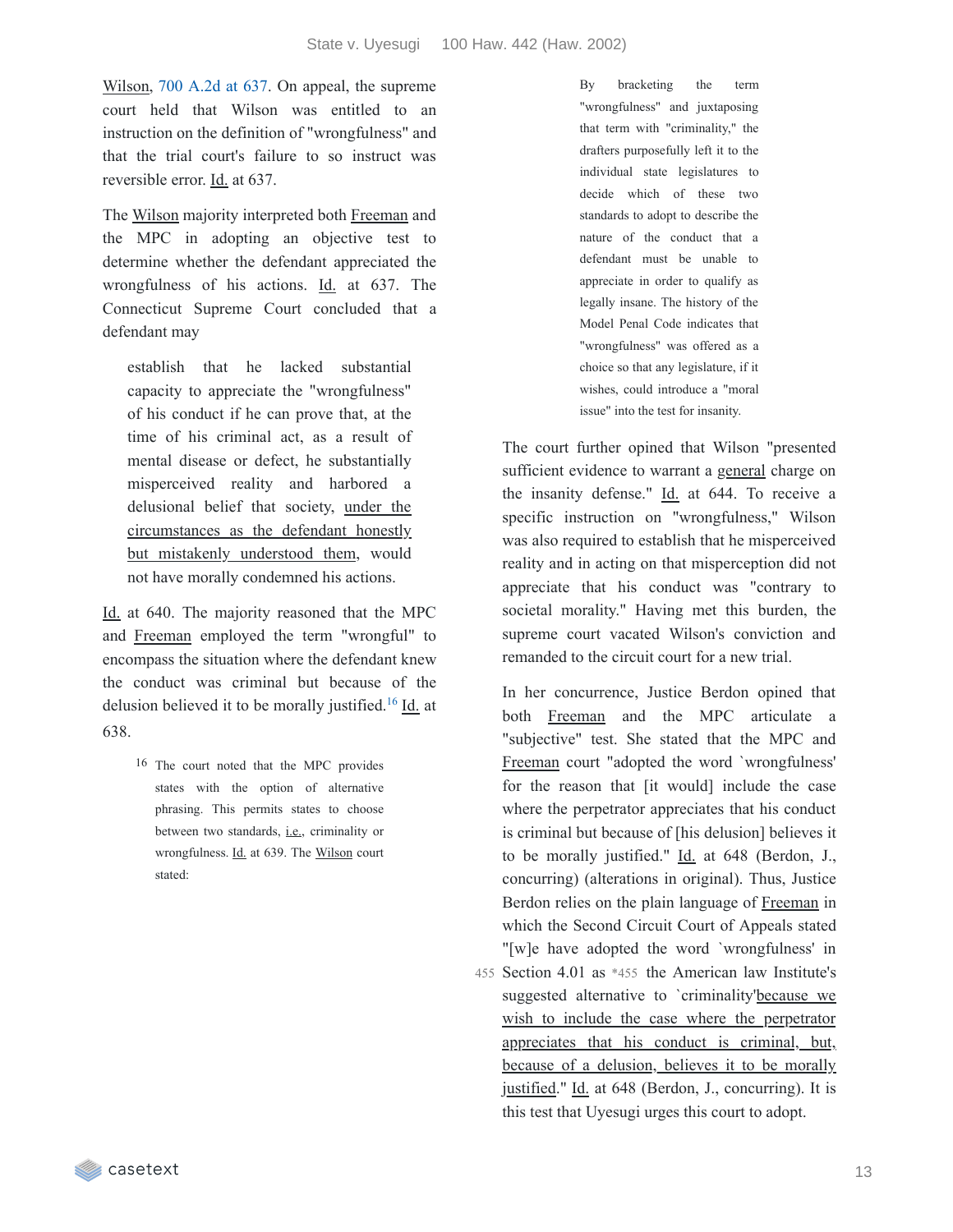Although our legislative history does not provide us with the specific reasoning found and relied upon by the Connecticut Supreme Court, it did expressly provide that the commentary from the MPC could be referenced in interpreting the Hawai'i Code. Although Wilson is not controlling in this jurisdiction, it is nonetheless persuasive because its reasoning is thorough and directly applicable to HRS § [704-400](https://casetext.com/statute/hawaii-revised-statutes/division-5-crimes-and-criminal-proceedings/title-37-hawaii-penal-code/chapter-704-penal-responsibility-and-fitness-to-proceed/section-704-400-physical-or-mental-disease-disorder-or-defect-excluding-penal-responsibility). The Hawaii legislature had the opportunity to choose between the terms "criminality" and "wrongfulness" when it adopted HRS § [704-400.](https://casetext.com/statute/hawaii-revised-statutes/division-5-crimes-and-criminal-proceedings/title-37-hawaii-penal-code/chapter-704-penal-responsibility-and-fitness-to-proceed/section-704-400-physical-or-mental-disease-disorder-or-defect-excluding-penal-responsibility) The fact that "wrongfulness" is found in this statute strongly supports a finding that the legislature determined that the term should carry with it the dual components of knowing that the conduct in question is criminal and honestly but mistakenly believing that conduct to be morally justified. Moreover, our legislative history expressly referenced Freeman, which lends further credence to this interpretation. Inasmuch as Hawaii's legislative history appears consistent with Wilson, we adopt a rule that reflects the reasoning from both the majority and concurrence. A subjective/objective rule would determine whether the defendant appreciated the wrongfulness of his conduct from the point of view of a reasonable person in the defendant's position under the circumstances as he believed them to be. See e.g., State v. Sawyer, 88 Hawai`i 325, 333, 966 P.2d 637, 645 (1998) ("'[T]he [defendant](https://casetext.com/case/state-v-sawyer-75#p645) must satisfy a subjective/objective test' in proffering `reasonable [explanation'](https://casetext.com/statute/hawaii-revised-statutes/division-5-crimes-and-criminal-proceedings/title-37-hawaii-penal-code/chapter-707-offenses-against-the-person/part-ii-criminal-homicide/section-707-702-manslaughter) in accordance with HRS § 707-702(2). First, in satisfying the subjective portion, the record must reflect the circumstances as the defendant believed them to be. Second, in satisfying the objective portion, the record must support `a reasonable explanation or excuse for the actor's disturbance.'"); State v. Kaiama, 81 Hawai`i 15, 26, 911 P.2d [735,](https://casetext.com/case/state-v-kaiama#p746) 746 (1996) ("To satisfy the second prong of HRS § [707-702\(2\),](https://casetext.com/statute/hawaii-revised-statutes/division-5-crimes-and-criminal-proceedings/title-37-hawaii-penal-code/chapter-707-offenses-against-the-person/part-ii-criminal-homicide/section-707-702-manslaughter) i.e., a reasonable explanation, the defendant must satisfy a subjective/objective test. The circumstances must be viewed as the defendant believed them to be (subjective); however, [t]he ultimate test is objective[.] [T]here must be a reasonable explanation or excuse for the actor's disturbance.") (Citations and quotation marks omitted.); State v. Pemberton, 71 [Haw.](https://casetext.com/case/state-v-pemberton-11#p477) 466, 477, 796 [P.2d](https://casetext.com/case/state-v-pemberton-11#p85) 80, 85 (1990) ("[T]he standard for judging the reasonableness of a defendant's belief for the need to use deadly force is determined from the point of view of a reasonable person in the Defendant's position under the circumstances as he believed them to be.") (Citation omitted.).

To rely solely on the ordinary meaning of "wrongful," as the prosecution recommends, would be contrary to the plain meaning of the MPC and our own legislature's reliance on Freeman when it enacted HRS § [704-400.](https://casetext.com/statute/hawaii-revised-statutes/division-5-crimes-and-criminal-proceedings/title-37-hawaii-penal-code/chapter-704-penal-responsibility-and-fitness-to-proceed/section-704-400-physical-or-mental-disease-disorder-or-defect-excluding-penal-responsibility) Assuming arguendo that the use of the term "wrongfulness" meant that the legislature was adopting the Freeman and MPC reasoning, the question becomes whether Uyesugi adduced sufficient evidence at trial to entitle him to a specific instruction on this point. We think not.

Even if this court adopted the purely subjective test proposed by Justice Berdon in Wilson, Uyesugi would still not have established sufficient evidence to warrant an instruction on the definition of the term "wrongfulness." In employing the subjective approach, Uyesugi argues in this appeal that although he knew that killing was wrong and that his conduct would transgress societal mores, he believed that he was justified because of his delusional state. This argument conflicts with Uyesugi's trial defense. At trial, Uyesugi's experts never testified that Uyesugi believed his conduct to be morally justified. Indeed, on appeal, Uyesugi fails to indicate where in the record he put forth such an argument. Although arguing that this court adopt the subjective approach, Uyesugi has never, even in his appellate brief, raised the issue that he believed violating societal moral boundaries was justified. Thus, even if the more liberal subjective test were applied, i.e., that Uyesugi was aware that his conduct was criminal but, because of his 456 delusion, believed that he was morally \*456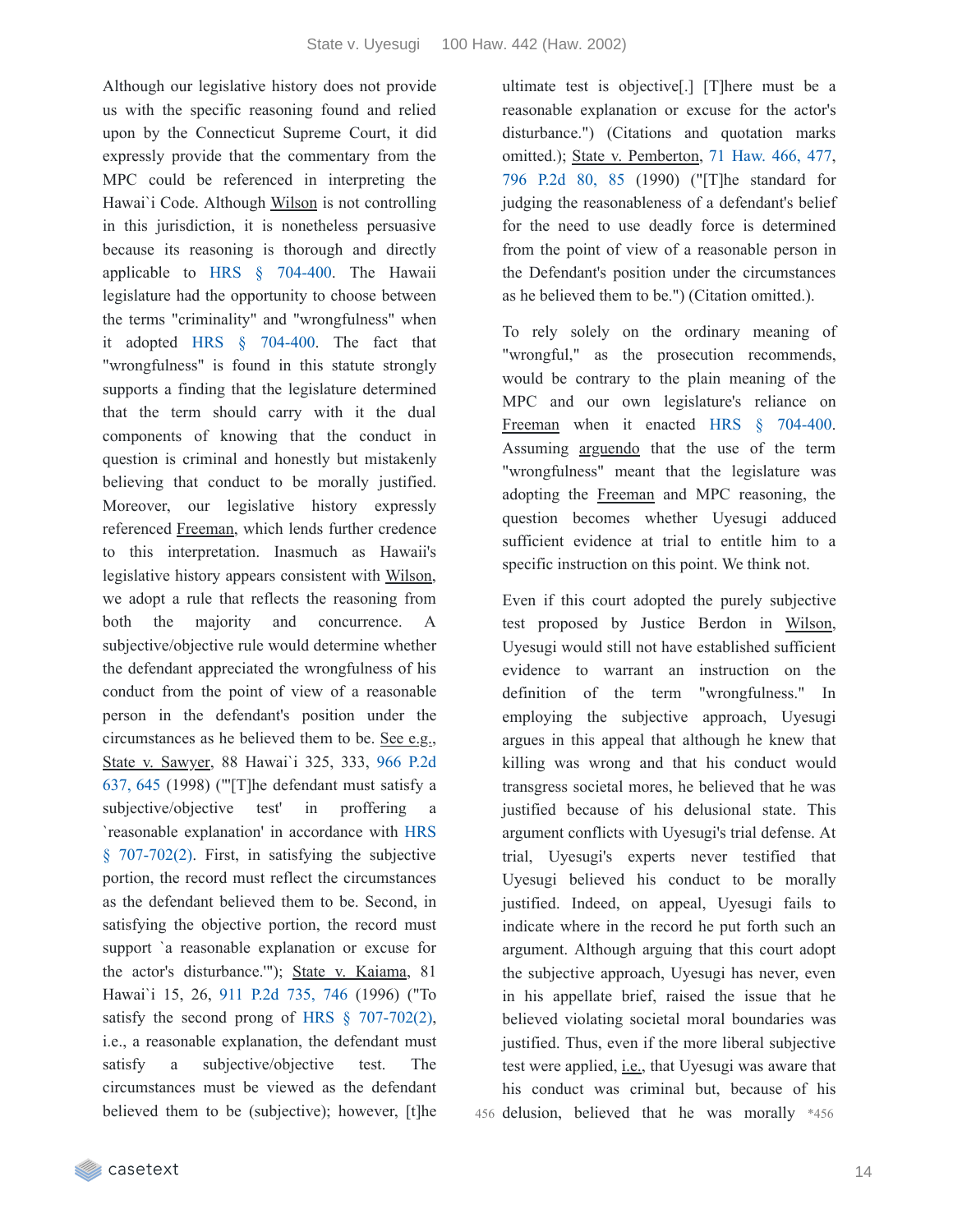justified in acting, Uyesugi failed to adduce evidence sufficient to support this instruction. In essence, Uyesugi asks this court to reverse his conviction so that he can try a new defense in place of the one that failed. Because Uyesugi's substantial rights were not violated, the circuit court did not commit plain error.

# B. The circuit court's instruction regarding unanimity in the jury verdict was correct.

Uyesugi next argues that the jury instructions were prejudicially insufficient and misleading so as to violate his constitutional guarantee of a unanimous verdict. Uyesugi asserts that the jury could have been confused by the instructions because the jurors might have thought that if they could not arrive at a unanimous decision regarding Uyesugi's sanity, they were obligated to find him guilty of murder in the first degree. Uyesugi states that the jurors were not informed that "before reaching a `guilty as charged' verdict, rejection of the mental defense must also be unanimous." Thus, under Uyesugi's reasoning, the jury must be instructed to (1) determine whether the prosecution has met its burden of proving the elements of the charged offense beyond a reasonable doubt and (2) declare that it cannot reach a unanimous decision if it fails to unanimously decide whether Uyesugi has met his burden by a preponderance. Uyesugi concludes that some jurors would have voted not guilty by reason of lack of penal responsibility and others would have voted guilty as charged. Although Uyesugi's argument sets forth a correct statement of the law, it does not necessarily follow that the jury instructions, as given, were prejudicially insufficient, inconsistent, or misleading. Because the jury unanimously found Uyesugi guilty as charged and the instructions represented a correct statement of the jury's duties with regard to unanimity, we hold that the circuit court did not err.

Both the defendant and the prosecution agree that a criminal defendant has a right to a unanimous decision by the jury in all issues related to guilt and degree of the crime. See State v. Arceo, 84 Hawai`i 1, 29, 928 P.2d [843,](https://casetext.com/case/state-v-arceo-1#p871) 871 (1996) ("Pursuant to this constitutionally and statutorily conferred authority, this court has promulgated [HRPP](https://casetext.com/rule/hawaii-court-rules/hawaii-rules-of-penal-procedure/vi-trial/rule-31-verdict) 31(a), which provides in relevant part that verdicts in criminal cases `shall be unanimous, unless otherwise stipulated to by the parties.'"). Given that a criminal defendant has a constitutional right to a unanimous verdict, the issue in this case becomes whether the instructions confused the jury to the extent that there was no unanimity in its determination that Uyesugi was guilty of murder in the first degree and attempted murder in the second degree.

In 1982, the Hawai`i [Legislature](https://casetext.com/statute/hawaii-revised-statutes/division-5-crimes-and-criminal-proceedings/title-37-hawaii-penal-code/chapter-704-penal-responsibility-and-fitness-to-proceed/section-704-402-physical-or-mental-disease-disorder-or-defect-excluding-responsibility-is-an-affirmative-defense-form-of-verdict-and-judgment-when-finding-of-irresponsibility-is-made) amended HRS § 704-402 to provide that the defense of lack of penal responsibility is an affirmative defense. Stand. Comm. Rep. No. 962-82, in 1982 House Journal, at 1348. Legislative history indicates that the legislature expressly adopted the reasoning of the United States Supreme Court in Leland v. Oregon, 343 [U.S.](https://casetext.com/case/leland-v-oregon) 790 (1952), "which held that making the defense of insanity an affirmative defense is not unconstitutional and does not violate the Due Process Clause of the Fourteenth Amendment. Also, courts have widely held that insanity is not an element of any offense. Thus, shifting the burden of proving insanity upon the defendant does not relieve the State of its burden of proving the elements of the offense."  $\underline{Id}$ .<sup>[17](https://casetext.com/_print/doc/state-v-uyesugi?_printIncludeHighlights=false&_printIncludeKeyPassages=false&_printIsTwoColumn=true&_printEmail=&_printHighlightsKey=#ba829200-d587-4657-a954-cfbe1bf665fe-fn17)</sup>

17 Inasmuch as the 1982 amendment makes lack of penal responsibility an affirmative defense, case law relying on the preamendment analysis has been statutorily [overruled.](https://casetext.com/case/state-v-nuetzel) See State v. Nuetzel, 61 Haw. 531, 606 [P.2d](https://casetext.com/case/state-v-nuetzel) 920 (1980); State v. Moeller, 50 [Haw.](https://casetext.com/case/state-v-moeller-12) 110, 433 [P.2d](https://casetext.com/case/state-v-moeller-12) 136 (1967); Territory v. Adiarte, 37 [Haw.](https://casetext.com/case/territory-v-adiarte) 463 (1947); Davis v. United States, 165 [U.S.](https://casetext.com/case/davis-v-united-states-10) 373 (1897).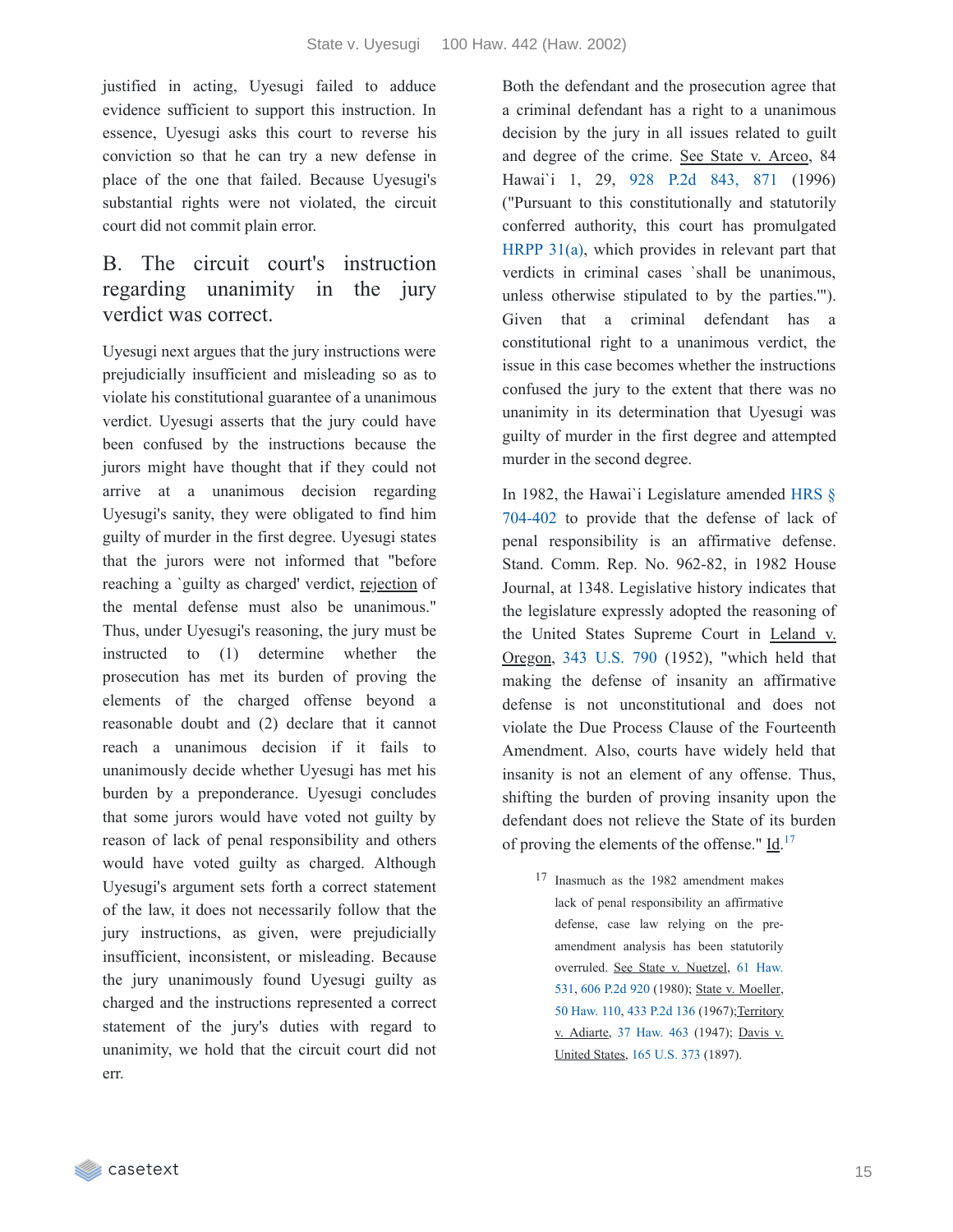An affirmative defense requires the prosecution to prove each and every element of the charged crime beyond a reasonable doubt. The defendant claiming lack of penal responsibility "has the burden of going forward with the evidence to prove facts constituting the defense and of proving such facts by a preponderance of the evidence." State v. Fukusaku, 85 Hawai`i 462, 481, 946 P.2d 32, 51 (1997); see also HRS § [701-115\(2\)\(b\)](https://casetext.com/case/state-v-fukusaku#p51) (1993) ("If the defense is an affirmative defense,

457 the defendant is entitled to  $*457$  an acquittal if the trier of fact finds that the evidence, when considered in light of any contrary prosecution evidence, proves by a preponderance of the evidence the specified fact or facts which negative penal liability."). Consonant with this statute is the reasoning inLeland, in which the United States Supreme Court stated that "Oregon required the prosecutor to prove beyond a reasonable doubt every element of the offense charged. Only on the issue of insanity as an absolute bar to the charge was the burden placed upon the [defendant]." Leland, 343 [U.S.](https://casetext.com/case/leland-v-oregon#p799) at 799. The jury instructions provided in this case reflected a correct statement of the law.

The jury instructions for the affirmative defense, see section I.A. for a complete recitation of these jury instructions, directed that "if the Defendant has proved both of these elements by a preponderance of the evidence, then you must find the Defendant not guilty of the offenses. If the Defendant has not proved both of these elements by a preponderance of the evidence, then you must find that this defense does not apply." The instructions were not erroneous to the extent that they reflect a correct statement of the law. See HRS § [701-115](https://casetext.com/statute/hawaii-revised-statutes/division-5-crimes-and-criminal-proceedings/title-37-hawaii-penal-code/chapter-701-preliminary-provisions/section-701-115-defenses). Recognizing that a correct statement of the law does not always reflect an appropriate jury instruction in every case, see In re Estate of Herbert, 90 Hawai`i 443, 468-69, 979 P.2d 39, 64-65 (1999), we must resolve [whether,](https://casetext.com/case/matter-of-herbert-7#p64) "when considered as a whole, the instructions given are prejudicially insufficient, inconsistent, or misleading." See Aganon, 97 Hawai`i at 302, 36 P.3d at [1272.](https://casetext.com/case/state-v-aganon-1#p1272)

Prior to orally charging the jury, the circuit court provided each juror with a written copy of the instructions. The circuit court instructed the jury that it "must consider all of the instructions as a whole and consider each instruction in light of all of the others." As noted supra, the jury was instructed that Uyesugi must be found not guilty if he proved he was suffering from a physical, or mental disease, disorder or defect and that, "as a result of such physical or mental disease, disorder or defect, he lacked substantial capacity either to appreciate the wrongfulness of his conduct or to conform his conduct to the requirements of the law." The jurors were informed that "in deciding what the verdict should be, all jurors are equal and the foreperson does not have any more power than any other juror." The circuit court apprised the jury that

a verdict must represent the considered judgment of each juror, and in order to return a verdict, it is necessary that each juror agree thereto. In other words, your verdict must be unanimous. Each of you must decide the case for yourself, but it is your duty to consult with one another and to deliberate with a view to reaching an agreement, if you can do so without violating your individual judgement.

(Emphasis added.) After the verdict was rendered, the jury was [polled.See](https://casetext.com/case/state-v-miyahira#p325) State v. Miyahira, 6 Haw. App. 320, 325, 721 P.2d [718,](https://casetext.com/case/state-v-miyahira#p722) 722 (1986) (stating that the purpose of polling is "to assure the court and the parties that a unanimous verdict has been reached and to give each juror an opportunity to indicate assent to the verdict in open court") (citations omitted). Each juror stated that he or she agreed with the verdicts and that the verdicts reflected his or her opinion. During voir dire, defense counsel stated, "Sure, the verdict has to be unanimous. All twelve of you have to agree either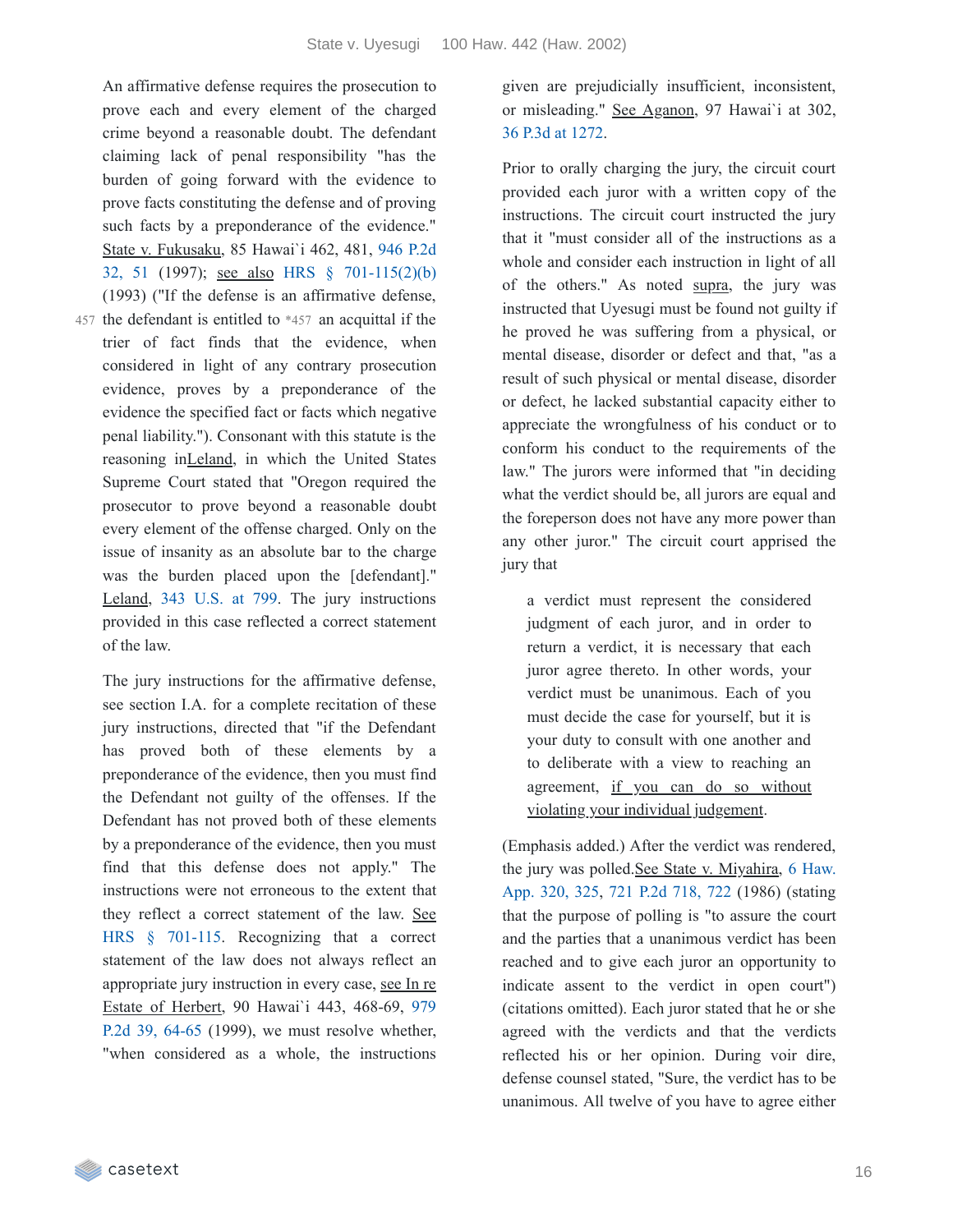for acquittal or for conviction. All twelve of you have to agree in terms of a defense. Either you accept it, or you reject it. But each of you have an individual vote, and each of you with that individual vote can stop the verdict." The jury received unanimity instructions no fewer than six times. $18$  The jury did not seek clarification regarding any of the jury instructions; there is nothing in the record on appeal to suggest that these instructions were confusing, misleading, or prejudicially insufficient. The circuit court provided the jury with a correct statement of the law concerning unanimity of verdicts and the elements of the affirmative defense. The record as a whole does not support Uyesugi's contention. \*458 458

> 18 See section I.B. for specific examples of the unanimity instructions given by agreement of the parties.

Uyesugi relies on State v. Miyashiro, 90 Hawai`i 489, 979 [P.2d](https://casetext.com/case/state-v-miyashiro) 85 (App. 1999), and the recently enacted Pattern Hawai`i Standard Jury Instructions Criminal (HAWJIC) §§ 7.06<sup>[19](https://casetext.com/_print/doc/state-v-uyesugi?_printIncludeHighlights=false&_printIncludeKeyPassages=false&_printIsTwoColumn=true&_printEmail=&_printHighlightsKey=#466073a5-9f7b-415c-bf1b-da6886d0114b-fn19)</sup> and 7.07<sup>[20](https://casetext.com/_print/doc/state-v-uyesugi?_printIncludeHighlights=false&_printIncludeKeyPassages=false&_printIsTwoColumn=true&_printEmail=&_printHighlightsKey=#593c5c80-a8b9-4e87-b7fc-aa13df0d460d-fn20)</sup> for his assertion that the instructions recommended in Miyashiro should have been used in his case to avoid the alleged jury confusion. In Miyashiro, the defendant was arrested and charged with various counts including promoting a dangerous drug in the first and third degrees, unlawful possession of drug paraphernalia, and possession of a firearm by a person convicted of certain crimes. Miyashiro, 90 Hawai`i at 490, 979 [P.2d](https://casetext.com/case/state-v-miyashiro#p86) at 86. The language of the jury instructions regarding the affirmative defense of entrapment were consistent with the instructions in the present case.<sup>[21](https://casetext.com/_print/doc/state-v-uyesugi?_printIncludeHighlights=false&_printIncludeKeyPassages=false&_printIsTwoColumn=true&_printEmail=&_printHighlightsKey=#3d32a1d0-7a7e-43db-8f69-9e0d333268a5-fn21)</sup> On appeal, Miyashiro argued two points, one of which was that the circuit court erred in its answer to a communication from the jury. The jury asked, "Is unanimity required in the decision of whether entrapment occurred regarding counts I — III [promoting dangerous drug in the first degree]?" The court responded "yes." Shortly thereafter, the jury reached a verdict. Id. at 496, 979 [P.2d](https://casetext.com/case/state-v-miyashiro#p92) at 92. Defense counsel objected after notice that a

verdict had been reached. He argued that the jury was misled because if it was unable to reach a unanimous verdict on the entrapment defense, it could still find the defendant guilty as charged. Id. at 496, 979 [P.2d](https://casetext.com/case/state-v-miyashiro#p92) at 92. On appeal, the defendant argued that "the circuit court committed plain error when it responded affirmatively to question No. 1 to Jury Communication No. 1. "Defendant argues that '[i]t is not necessary that the jury be unanimous with respect to the defense of entrapment . . . only . . . that they [sic] be unanimous with respect to their [sic] verdict." Id. at 497, 979 [P.2d](https://casetext.com/case/state-v-miyashiro#p93) at 93 (alterations in original).

19 The amendments came into effect on June 29, 2000. Uyesugi's trial ended prior to the implementation of the amendments. The recommended instructions in effect at the time of Uyesugi's trial were HAWJIC §§ 7.06 and 7.07. Amended HAWJIC § 7.06 relates to the Generic Affirmative Defense and provides in relevant part:

> If you unanimously find that the defendant has proven the elements of the affirmative defense by a preponderance of the evidence, then you must find the defendant not guilty of (specify in the disjunctive charge( $s$ ) and any instructed included offense(s)). If you unanimously find that the defendant has not proven the elements of the affirmative defense by a preponderance of the evidence, then you must find the defendant guilty of (specify charge(s) or any instructed  $offense(s)$ ).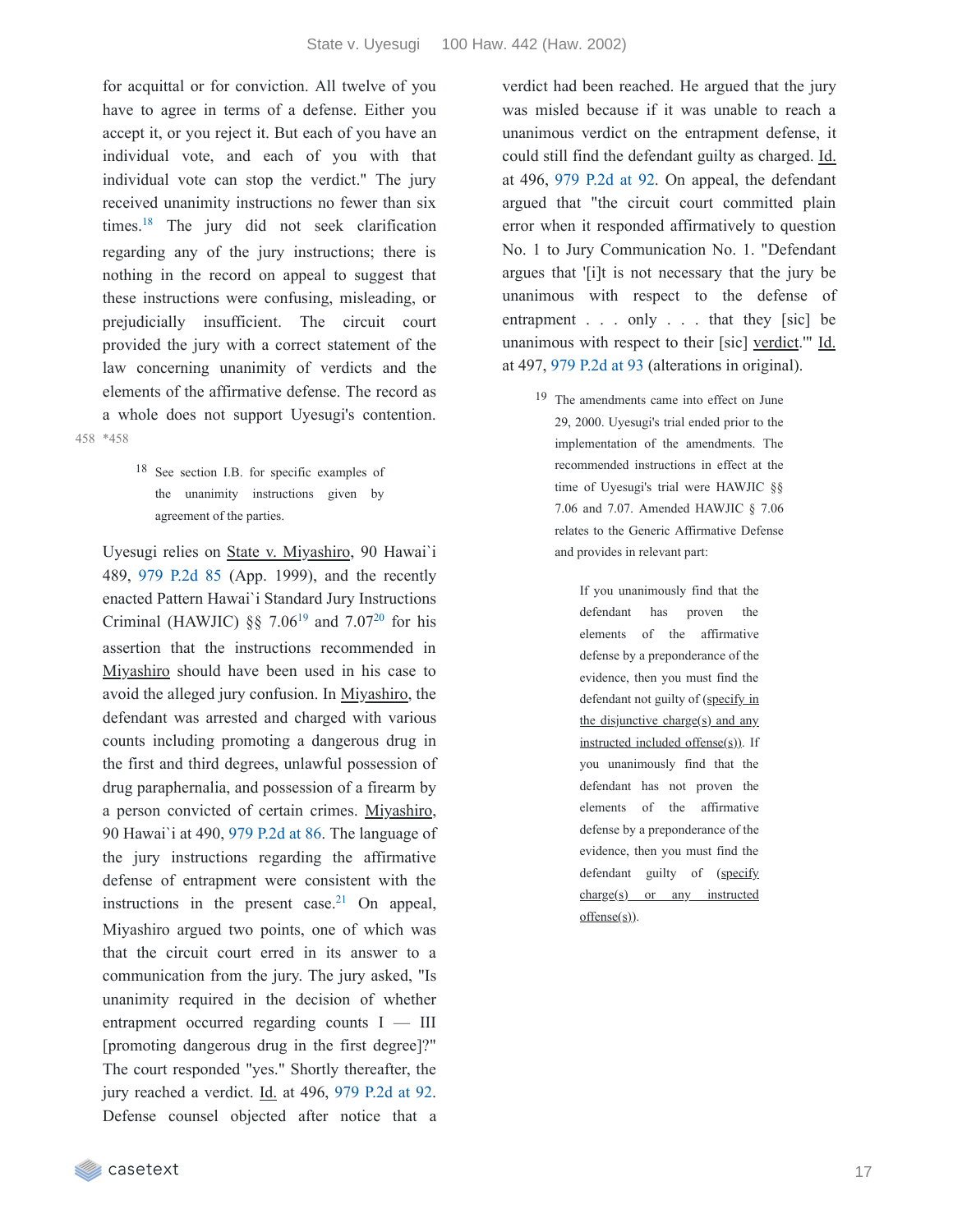If you are unable to reach a unanimous agreement as to whether the affirmative defense has been proved or not been proved, then a verdict may not be returned on (specify in the  $disjunction charge(s)$  and any instructed included offense(s)).

20 Amended HAWJIC § 7.07 Insanity provides in relevant part:

> If you unanimously find that the defendant has proven both elements of the affirmative defense by a preponderance of the evidence, then you must find the defendant not guilty of (specify in the disjunctive charge(s) and any instructed included offense $(s)$ ). If you unanimously find that the defendant has not proven both elements of the affirmative defense by a preponderance of the evidence, then you must find the defendant guilty of (specify in the disjunctive charge( $s$ ) and any instructed included offense(s)).

If you are unable to reach a unanimous agreement as to whether the affirmative defense has been proved or not been proved, then a verdict may not be returned on (specify in the disjunctive charge(s) and any instructed included offense(s)).

21 The circuit court instructed that:

As to any of the offenses charged in Counts I, II, and III of the indictment, if [Defendant] has proved both elements of entrapment by a preponderance of the evidence — that is, it is more likely than not or more probable than not that entrapment occurred, then you must find [Defendant] not guilty. If [Defendant] has not proved by a preponderance of the evidence both elements of entrapment, then the defense of entrapment does not apply.

#### [Miyashiro,](https://casetext.com/case/state-v-miyashiro#p92) 90 Hawai`i at 496, 979 P.2d at 92.

Recognizing that "the circuit court's response to a jury communication is the functional equivalent of an instruction," id. at 492, 979 [P.2d](https://casetext.com/case/state-v-miyashiro#p89) at 89, the ICA analyzed the jury communication and the circuit court's answer as an issue of alleged erroneous jury instructions. The ICA disagreed with the defendant's argument but nevertheless agreed that the jury instructions were misleading because the circuit court "did not instruct the jury that it was required to unanimously agree that all elements of the charged offenses had been established beyond 459 a reasonable doubt before considering the \*459 entrapment defense." Id. at 500, 979 [P.2d](https://casetext.com/case/state-v-miyashiro#p96) at 96. It was not, however, merely the absence of this instruction that rendered the instructions misleading, but also the circuit court's "affirmative answer to question No. 1 to Jury Communication No. 1" that

> may have implied to the jurors that if they failed to reach agreement as to the affirmative defense of entrapment, they were required to return a guilty verdict, even if they had not unanimously determined whether the prosecution had established all the elements of the charged offenses beyond a reasonable doubt.

casetext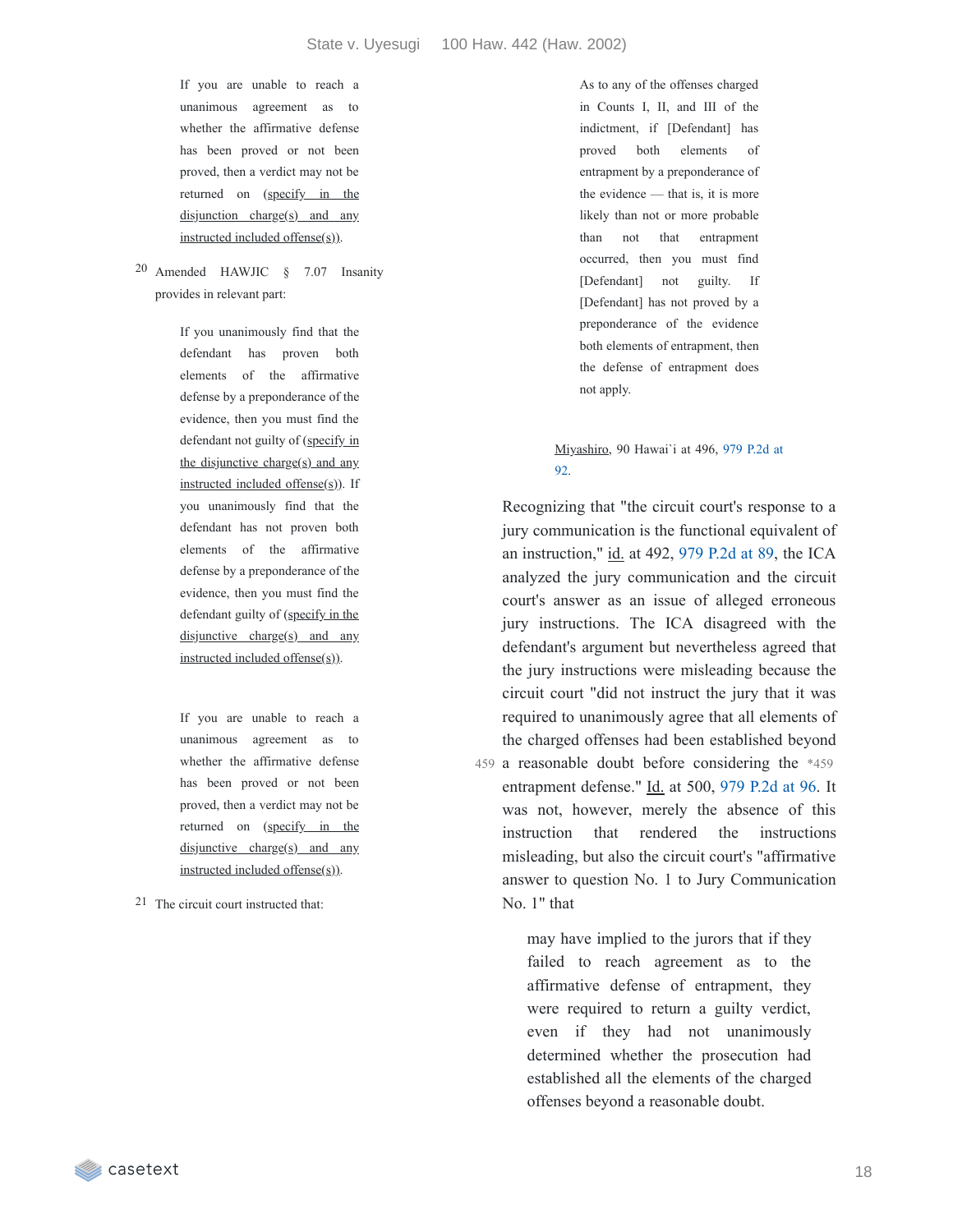Id. at 500, 979 [P.2d](https://casetext.com/case/state-v-miyashiro#p96) at 96. The ICA held that " [b]ecause the circuit court's answer to question No. 1 to Jury Communication No. 1 was prejudicially insufficient and misleading and affected Defendant's constitutional right to a unanimous verdict, we conclude that the circuit court plainly erred in giving its answer." Id. at 501, 979 [P.2d](https://casetext.com/case/state-v-miyashiro#p97) at 97.

Uyesugi asserts that Miyashiro is directly on point. Pursuant toMiyashiro, Uyesugi contends that he was similarly prejudiced because the jury would have "logically, but incorrectly, concluded that [its] unanimous decision that the prosecution had proved the offenses represented [its] unanimous `verdict' of guilt." Uyesugi completely ignores that part of the Miyashiro reasoning that expressly states that it was not the instructions, standing alone, that were prejudicially insufficient or misleading, but was the circuit court's answer to the jury communication in conjunction with the instructions that resulted in the plain error. Uyesugi's argument studiously disregards the factual application of, and the ICA's holding in, Miyashiro.

The Miyashiro analysis is correct. See id. at 500 n. 13, 979 [P.2d](https://casetext.com/case/state-v-miyashiro#p96) at 96 n. 13 (providing recommended jury instructions for affirmative defenses). The ICA and HAWJIC have improved upon the affirmative defense instructions. The jury must unanimously determine whether the prosecution met its burden of proof. Only then should the jury proceed to a determination of whether the defendant met his or her burden in proving the affirmative defense. Whether the defendant met his or her burden must be determined by a unanimous decision of the jury. If the jury has successfully proceeded this far in its deliberations, it may then consider the proper verdict. If the jury fails to reach unanimity as to the affirmative defense, the circuit court must declare a mistrial due to a hung jury. Applying the reasoning and analysis of Miyashiro to the present case does not effect the same outcome. Indeed, as Uyesugi argues, the single sentence, "if the Defendant has

not proved both of these elements by a preponderance of the evidence, then you must find the defense does not apply," could be interpreted in the manner Uyesugi suggests. In Miyashiro, the ICA did not conclude that, viewed in isolation, this instruction was prejudicially insufficient. Nor do we. To do so would disregard the analytical imperative that we view and consider the jury instructions in their entirety. In the present case, there are numerous examples of proper jury instructions that reinforced the necessity of unanimity, that informed the jurors that each of their individual votes were of equal importance, and that they were not to concede their individual judgment to the other jury members. UnlikeMiyashiro, the record is devoid of anything that suggests that the jury was confused or misled. We hold that when considered in their entirety and without evidence to the contrary, the jury instructions, as given, did not contribute to Uyesugi's conviction.

# C. Uyesugi's substantial rights were not violated during the prosecution's opening statement and direct examination.

Uyesugi argues that it was plain error to allow the prosecutor to present allegedly irrelevant and prejudicial evidence which served to incite "the passions and resentment of the jurors." First, Uyesugi asserts that the prosecution's opening statement, in which the prosecutor stated that witnesses would assist the jury in knowing who the victims were and why the victims were present in the building at the time of the killings, was not relevant. Second, Uyesugi contends that the questions the prosecutor asked when he called those witnesses were calculated to inflame the passions and prejudices of the jury. Because testimony from family members of crime victims is not per se disallowed and Uyesugi's substantial 460 \*460 rights were not prejudiced, we hold that the circuit court did not plainly err.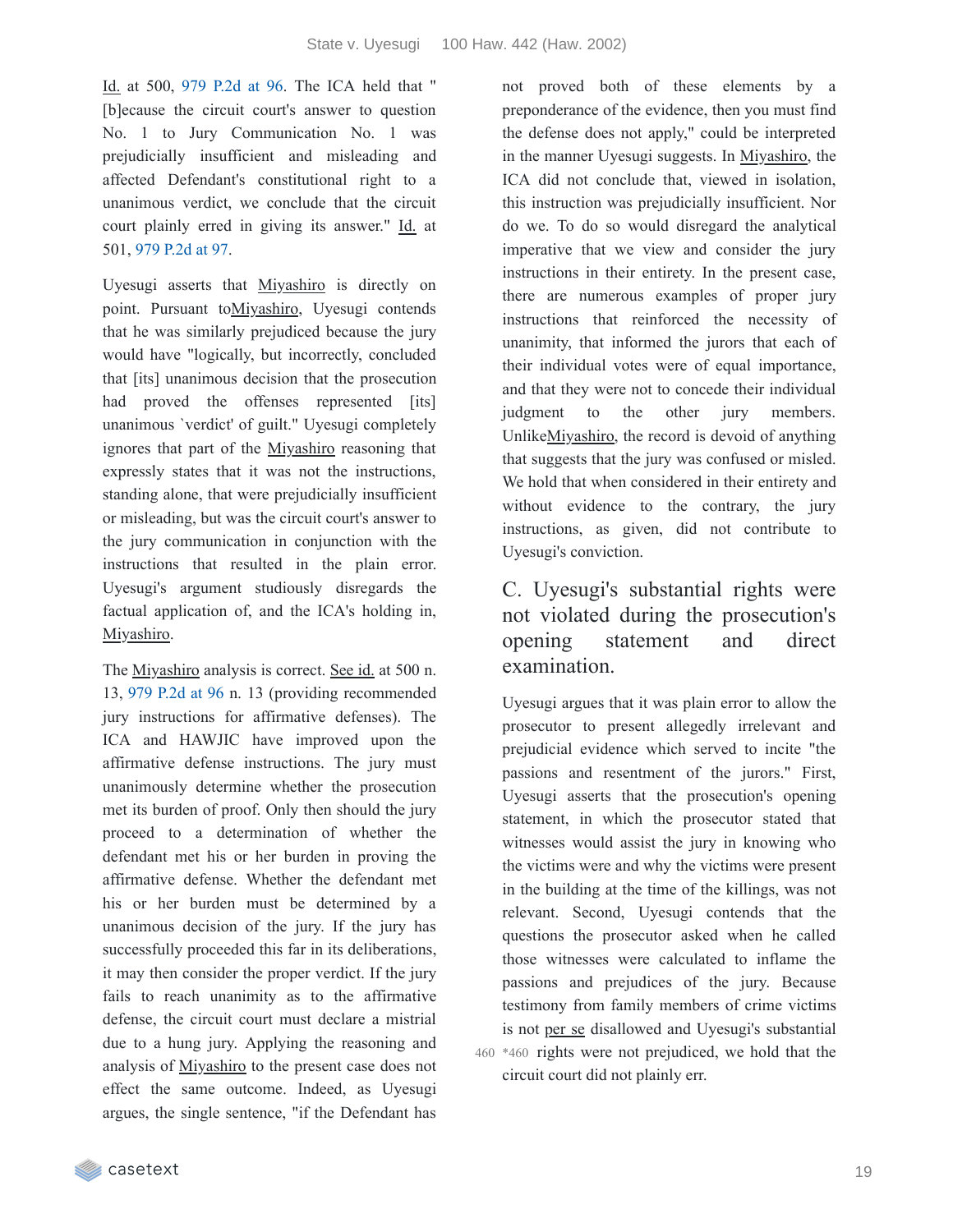In State v. Edwards, 81 Hawai`i 293, 300, 916 P.2d 703, 710 (1996), the [defendant](https://casetext.com/case/state-v-edwards-430#p710) was charged with and convicted of the brutal murder, sexual assault, and robbery of a sixty-seven year-old woman.<sup>[22](https://casetext.com/_print/doc/state-v-uyesugi?_printIncludeHighlights=false&_printIncludeKeyPassages=false&_printIsTwoColumn=true&_printEmail=&_printHighlightsKey=#b3721ae7-7834-43b2-9177-ce67f4f9c36c-fn22)</sup> On appeal, the defendant argued that "the daughter of the deceased . . . gave a detailed and moving account that personalized the deceased i<sup>[n]</sup> a sympathetic light, giving a romantic and pleasant picture of the deceased's life and the interactions of the deceased with her own immediate family."<sup>[23](https://casetext.com/_print/doc/state-v-uyesugi?_printIncludeHighlights=false&_printIncludeKeyPassages=false&_printIsTwoColumn=true&_printEmail=&_printHighlightsKey=#47907e0c-cb20-44bb-8a0d-34fd2e9f6eda-fn23)</sup> Edwards, 81 Hawai'i at 300, 916 [P.2d](https://casetext.com/case/state-v-edwards-430#p710) at 710 (alterations in original). Edwards argued that the daughter's testimony "romanticized" the deceased, thereby prejudicing the jury against him. Edwards had also argued that failure of his counsel to object to this testimony was indicative of ineffective assistance of counsel and led to an impairment of a potentially meritorious defense. We disagreed with both arguments. $24$  We were not convinced that testimony about golf and buying macadamia nuts romanticized anyone. Moreover, we stated that "regardless of the characterization of the decedent's activities, the evidence was relevant to show that she was alive[.]" Id. at 300, 916 P.2d at 710. In rejecting Edwards' [ineffective](https://casetext.com/case/state-v-edwards-430#p710) assistance argument, we stated that "Edwards has failed to establish how defense counsel's failure to object to the daughter's testimony evinced counsel's `lack of skill, judgment, or diligence' . . . nor how such alleged failure led to `the withdrawal or substantial impairment of a potentially meritorious defense.'" Id. at 300, 916 [P.2d](https://casetext.com/case/state-v-edwards-430#p710) at 710 (citation omitted). Edwards permits testimony from the victim's family members, but Edwards does not clarify when testimony may rise to the level of undue prejudice. It only comments that "[w]e fail[ed] to see how playing golf and buying a box of macadamia nuts for a friend portrays a `romantic' and `idyllic' life."Id. at 300, 916 P.2d at 710. We concluded that "given the [overwhelming](https://casetext.com/case/state-v-edwards-430#p710) nature of the evidence linking Edwards to the crimes charged," defense counsel's failure to

object did not "result in either the withdrawal or substantial impairment of a potentially meritorious defense." Id. at 301, 916 [P.2d](https://casetext.com/case/state-v-edwards-430#p711) at 711.

- 22 In describing the murder, this court stated, "a sixty-seven year-old woman (the decedent), suffered horrific indignities and fatal physical injuries as a result of being bound at her ankles and wrists, beaten, sexually assaulted, and robbed." Edwards, 81 Hawai`i at 295, 916 [P.2d](https://casetext.com/case/state-v-edwards-430#p705) at 705.
- 23 The decedent's daughter testified that her mother was a seasonal resident of Maui, usually a resident of Alaska, a real estate agent, and for the five years preceding her death, a widow. Edwards at 300, 916 P.2d at 710. The daughter also [recounted](https://casetext.com/case/state-v-edwards-430#p710) her mother's activities on January 25, 1993, the day her mother was murdered. "According to the daughter, on that date, the decedent had played golf; on the way home, she stopped at a store to buy a box of macadamia nuts for a friend." Id. at 300, 916 [P.2d](https://casetext.com/case/state-v-edwards-430#p710) at 710.
- 24 Edward's counsel also failed to object to the testimony of a Maui Police Department Detective "that implied that Edwards had a criminal record." Id. at 301, 916 P.2d at 711. In agreeing that the [detective's](https://casetext.com/case/state-v-edwards-430#p711) testimony "may have suggested to the jury that Edwards had a criminal record and that the defense counsel's failure to object to such a reference reflected a `lack of skill, judgment, or diligence[.]" Id. at 301, 916 P.2d at 711.

Whether testimony of surviving family members inflames the jury to the extent that the jury is diverted from its objective considerations must be considered in light of the whole record. In particular, we focus attention on the purpose of the testimony, whether the family members expressed their opinions or characterizations of the crime and the effect of the crime on the family, the strength and weakness of the evidence against the defendant, whether the failure to object to such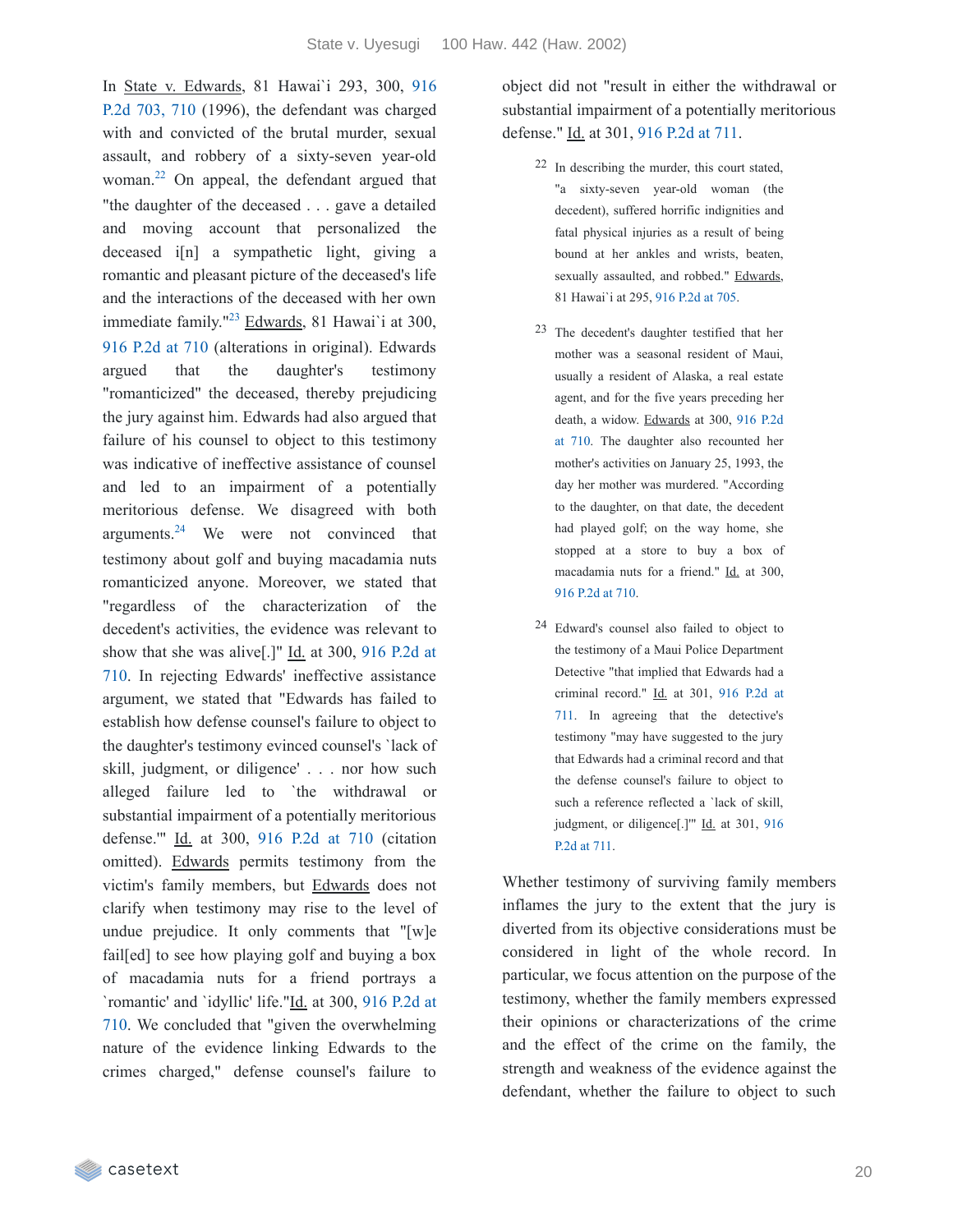testimony was the result of trial strategy or ineffective assistance of counsel, and whether and how the testimony was woven into the case.

In isolation, the testimony of the family members

may indeed have prejudiced Uyesugi. The family members were asked about what may clearly be described as endearing personal characteristics of the decedents. The jurors were furnished with images of decent, happy, and caring family men. Defense counsel may have been put in a bind because to cross-exam the surviving spouses and children could very well have appeared cruel and disrespectful. It has not, however, been our philosophy to view a single aspect of a trial in isolation. See State v. Lagat, 97 Hawaii` 492, 496, 40 P.3d [894,](https://casetext.com/case/state-v-lagat#p898) 898 (2002) \*461 (stating, in the 461 Uyesugi also relies on two cases from other context of jury instructions, that "error is not to be viewed in isolation and considered purely in the abstract. It must be examined in the light of the entire proceedings and given the effect which the whole record shows it to be entitled") (citations [omitted\);Aganon,](https://casetext.com/case/state-v-aganon-1#p1272) 97 Hawai`i at 303, 36 P.3d at 1272 (same); Culkin, 97 Hawai`i at 213, 35 P.3d at 240 (same); State v. Apao, 95 [Hawai`i](https://casetext.com/case/state-v-culkin-1#p240) 440, 443, 24 [P.3d](https://casetext.com/case/state-v-apao-1#p35) 32, 35 (2001) (same); State v. Valdivia, 95 Hawai`i 465, 471-72, 24 P.3d 661, [667-68](https://casetext.com/case/state-v-valdivia#p667) (2001) (same); Rapozo, 95 Hawai`i at 326, 22 [P.3d](https://casetext.com/case/state-v-rapoza-3#p973) at 973 (same);State v. Valentine, 93 Hawai`i 199, 207, 998 P.2d [479,](https://casetext.com/case/state-v-valentine-49#p484) 484 (2000) (same); State v. Gano, 92 Hawai`i 161, 176, 988 P.2d [1153,](https://casetext.com/case/state-v-gano-2#p1168) 1168 [\(1999\);State](https://casetext.com/case/state-v-vliet#p199) v. Vliet, 91 [Haw.](https://casetext.com/case/state-v-vliet#p298) 288, 298, 983 P.2d 189, 199 (1999); State v. Toyomura, 80 Hawai`i 8, 26, 904 P.2d [893,](https://casetext.com/case/state-v-toyomura#p911) 911 (1995); see also Vol. 1, Jack B. Weinstein Margaret A. Berger, Weinstein's Federal Evidence, § 103.42[1] (Joseph M. McLauglin, ed., Matthew Bender 2d ed. 2002). In viewing the entire trial record we note that: (1) the testimony of the family members comprises 33 pages of approximately 1800 pages of transcripts; (2) the questions propounded to the decedents' relatives concerned the characteristics of the decedents; (3) the family members did not testify as to the effects of the crime on the families; (4) the evidence that Uyesugi murdered the decedents

was overwhelming; (5) the expert testimony regarding Uyesugi's mental state at the time of the murders was extensive; and (6) pursuant to our analysis in section III.A. and III.B.supra, the evidence that Uyesugi lacked penal responsibility was thoroughly examined by the prosecution and defense counsel. Defense counsel also used the opportunity to cross-examine the witnesses to elicit testimony regarding Uyesugi's delusional state. Combined, these factors support a conclusion that, while the circuit court's implied permission to the prosecution to elicit testimony from family members may have been error, it did not affect Uyesugi's substantial rights and therefore does not rise to the level of plain error.

jurisdictions holding that testimony and evidence from family members of murdered victims to be prejudicially irrelevant. These cases are [distinguishable.](https://casetext.com/case/people-v-hope-29#p206) In People v. Hope, 508 N.E.2d 202, 206-07 (Ill. 1986), the prosecutor asked the wife of the murder victim about the couple's children, introduced a photograph of the victim and his family, and asked other prosecution witnesses whether the photo accurately depicted the deceased and his family. Defense counsel objected to the introduction of the photo and identification of the photo by other witnesses. The circuit court overruled the objections. The Illinois Supreme Court ruled that the trial court erred because the testimony and photograph were presented as though they were material to the defendant's guilt, particularly because the prosecution asked other witnesses to identify the same photograph. Moreover, the court explained, defense counsel's objections were overruled, potentially amplifying the prejudicial effects by suggesting that the court thought the testimony and photograph were material to the guilt of the defendant.

In Hope, the record as a whole is distinguishable from the record in this case. Uyesugi's counsel never objected to the prosecution's opening statement or to the witnesses being called. During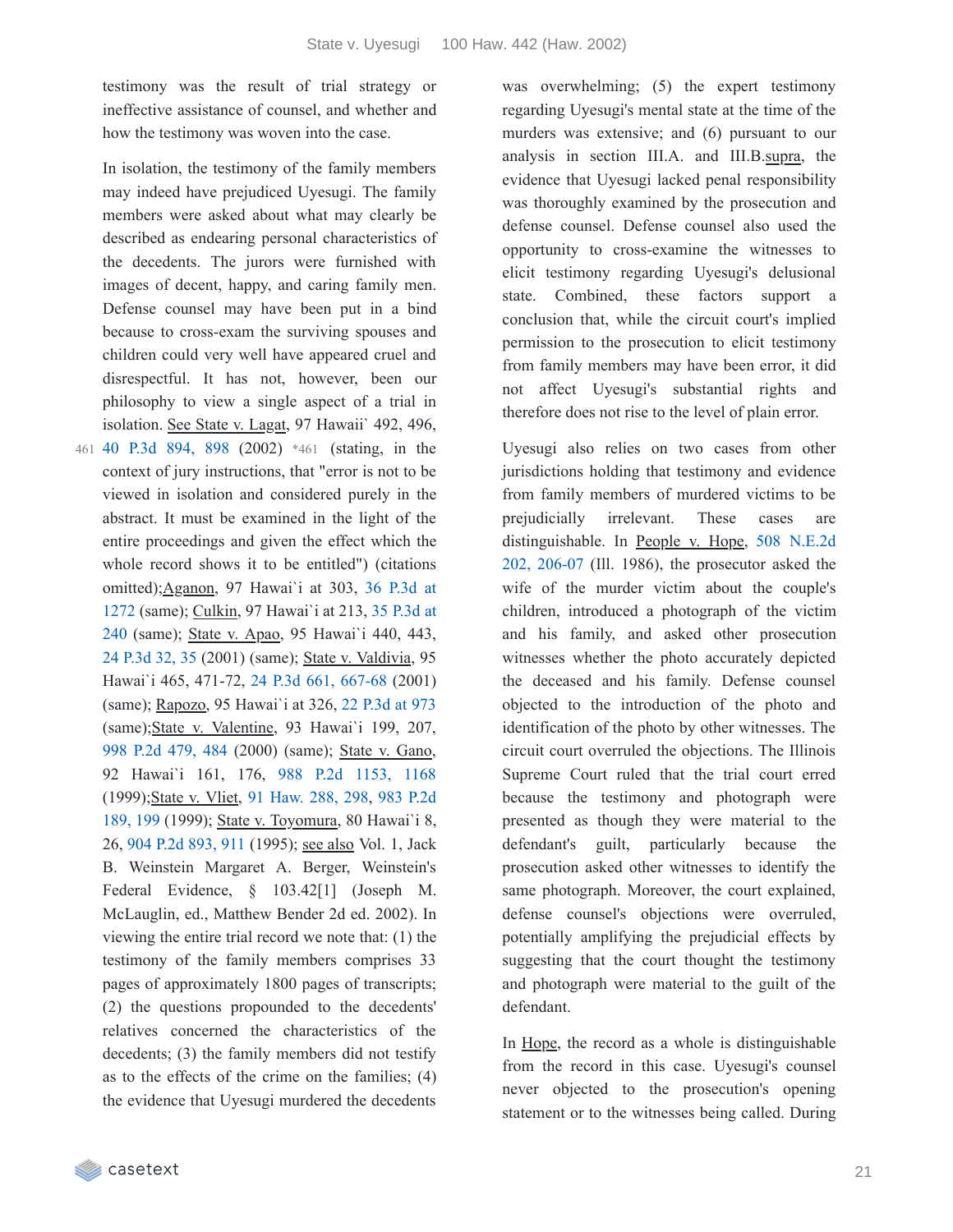direct examination, Uyesugi's counsel objected to a single question. The circuit court overruled that objection. Repetition of the allegedly prejudicial questions is absent from Uyesugi's trial. The prosecution did not refer to the personal characteristics of the deceased or the testimony of the surviving family members during closing arguments. Viewing the record as a whole, Uyesugi has failed to demonstrate prejudice.

Like Uyesugi's reliance on Hope, his reliance on People v. Bernette, 197 [N.E.2d](https://casetext.com/case/the-people-v-bernette-1#p444) 436, 444 (Ill. 1964), is misplaced. The facts of Bernette are, however, more similar to those found in the case sub judice. The prosecution brought forth testimony from the wife of the deceased victim regarding the children of the deceased and the illeffects the family was suffering as a result of the murder. Defense counsel failed to make any objections. In his closing argument, the prosecutor stated, "[The deceased] had a wife, he had a child and he had a right — he was only 20 years old when he died  $-$  to be with that family and to pursue his life and liberty." Bernette, 197 N.E.2d at 443. The Illinois Supreme Court [determined](https://casetext.com/case/the-people-v-bernette-1#p443)

462 that the \*462 trial court sua sponte should have stopped the argument because it was not relevant and was highly prejudicial. Unlike the prosecutor's argument in Bernette, the prosecutor in this case did not raise the specter of the effects of the crime on the family and did not weave the testimony into the evidence as a whole, thereby suggesting that it was material to Uyesugi's guilt or sanity.

Finally, Uyesugi relies on [Territory](https://casetext.com/case/territory-v-hays-aka-blanton) v. Hays, 43 Haw. 58 (1958), in which this court stated that "the more heinous the crime, the more care must be exercised by the presiding judge to see that defendant's rights are protected and that [prejudicial](https://casetext.com/case/territory-v-hays-aka-blanton#p58) evidence is not admitted." Hays, 43 Haw. at 58. This statement, with which we continue to agree, was made in the context of looking at the record as a whole and admonishing the trial court to reject its impulse to permit the introduction of one-sided evidence. In 1958, a sixteen-year-old female accused Hays of a

statutory rape that allegedly occurred between 1949 and 1953. The trial court admitted the complaining witness' testimony, in which she stated that the defendant had sexual intercourse with her several times over a four-year period. Admitted over the defendant's objection was testimony of a physician who examined the complaining witness shortly before the trial began. He testified that the complaining witness was not a virgin, implying that the defendant was responsible for her loss of virginity. The defendant sought to enter evidence tending to prove that the complaining witness had engaged in sexual intercourse with other third parties, which was disallowed by the court. The defendant appealed, arguing, inter alia, that the court erred (1) when it refused to permit the defendant to cross-examine the complaining witness regarding acts of sexual intercourse with others because others may have been responsible for her loss of virginity and (2) in permitting the physician to testify about the state of the complaining witness' virginity six years after the alleged rapes, because her physical state at the time of the trial was not relevant. This court agreed with the defendant and reversed his conviction.

The principle expressed in Hays is as crucial to a defendant's right to due process today as it was in 1958. Unlike the facts in Hays, however, the record on appeal in this case demonstrates that Uyesugi was able to pursue his defense vigorously. He presented expert testimony and witnesses. There is no evidence that the circuit court permitted the prosecution greater opportunity than Uyesugi to support its theory of the case. We hold that, while it may have been error on the circuit court's part to fail sua sponte to stop the prosecution's potentially prejudicial comments during opening statements and direct examination, we are convinced from the record that Uyesugi's substantial rights were not prejudiced and, therefore, that the circuit court did not commit plain error.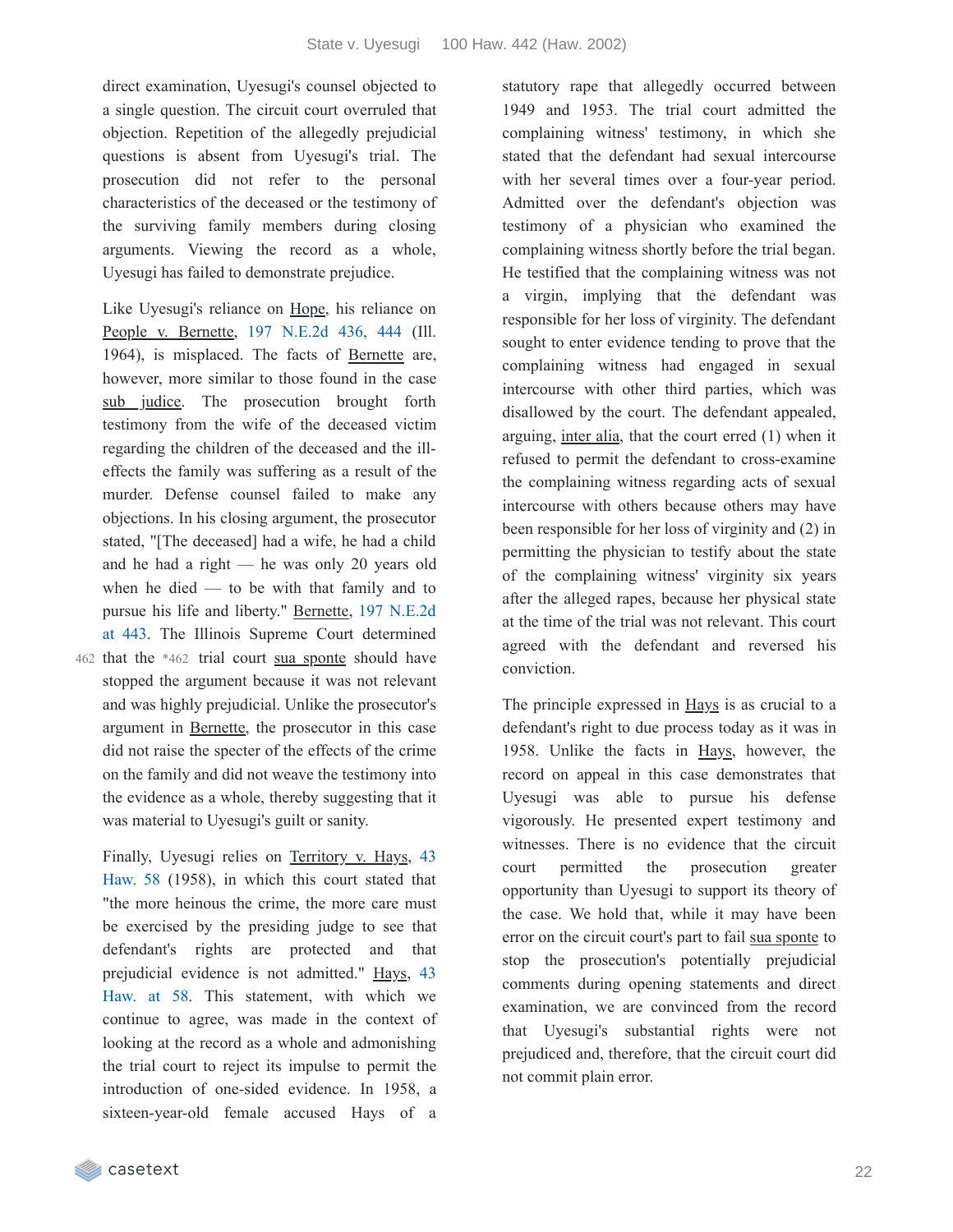D. The circuit court did not err when it admitted evidence that Uyesugi possessed twenty-four guns not used in the shooting and testimony that detailed the characteristics of each gun, because both were relevant and did not prejudice Uyesugi.

Uyesugi argues that the circuit court erred when it admitted evidence of the twenty-four guns not used in the shooting and the testimony of a weapons specialist over defense counsel's objections. He states that, under HRE Rules  $403^{25}$  $403^{25}$  $403^{25}$ and  $404(b)$ , <sup>[26](https://casetext.com/_print/doc/state-v-uyesugi?_printIncludeHighlights=false&_printIncludeKeyPassages=false&_printIsTwoColumn=true&_printEmail=&_printHighlightsKey=#54478afe-17e1-4618-bbf4-8280adfcdb22-fn26)</sup> the evidence was unduly prejudicial.

\*463 463

25 HRE Rule 403 provides:

Although relevant, evidence may be excluded if its probative value is substantially outweighed by the danger of unfair prejudice, confusion of the issues, or misleading the jury, or by considerations of undue delay, waste of time, or needless presentation of cumulative evidence.

26 HRE Rule 404(b) provides:

Other crimes, wrongs, or acts. Evidence of other crimes, wrongs, or acts is not admissible to prove the character of a person in order to show action in conformity therewith. It may, however, be admissible where such evidence is probative of another fact that is of consequence to the determination of the action, such as proof of motive, opportunity, intent, preparation, plan, knowledge, identity, modus operandi, or absence of mistake or accident. In criminal cases, the proponent of evidence to be offered under this subsection shall provide reasonable notice in advance of trial, or during trial if the court excuses pretrial notice on good cause shown, of the date, location, and general nature of any such evidence it intends to introduce at trial.

"[T]he determination of the admissibility of relevant evidence under HRE 403 is eminently suited to the circuit court's exercise of its discretion because it requires a cost-benefit calculus and a delicate balance between probative value and prejudicial effect[.]" State v. Janto, 92 Hawai`i 19, 31, 986 P.2d [306,](https://casetext.com/case/state-v-janto#p318) 318 (1999) (quoting State v. Loa, 83 Hawai`i 335, 348, 926 P.2d 1258, 1271 (1996)). This balance is [predicated](https://casetext.com/case/state-v-loa#p1271) upon an assessment of "the need for the evidence, the efficacy of alternative proof, and the degree to which the evidence will probably rouse the jury to [overmastering](https://casetext.com/case/state-v-bates-183#p228) hostility." State v. Bates, 84 Haw. 211, 228, 933 [P.2d](https://casetext.com/case/state-v-bates-183#p65) 48, 65 (1997) (quoting State v. Renon, 73 [Haw.](https://casetext.com/case/state-v-renon#p38) 23, 38, 828 P.2d [1266,](https://casetext.com/case/state-v-renon#p1273) 1273, reconsideration denied, 73 [Haw.](https://casetext.com/case/motions-for-reconsideration-1) 625, 858 [P.2d](https://casetext.com/case/motions-for-reconsideration-1) 734 (1992)).

Uyesugi argues that, although evidence was arguably relevant "to prove the `concealability, compactness, firearm and magazine capacity' of the gun," such evidence could have been readily

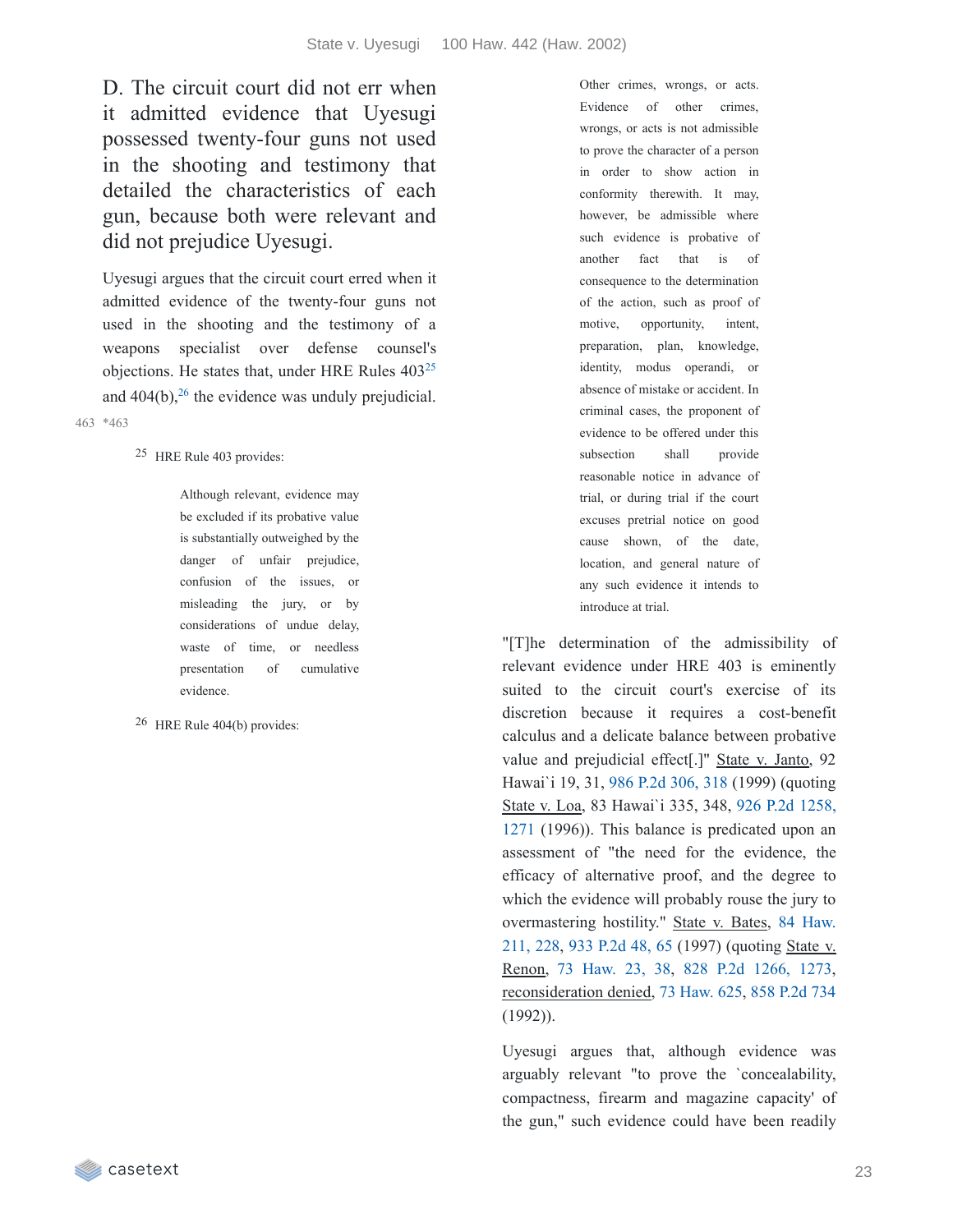obtained by merely examining the gun that was used in the shootings and allowing testimony limited to that gun. The ownership of other firearms would, therefore, be irrelevant. The prosecution argues that the type of gun Uyesugi selected from his arsenal was relevant to demonstrate that Uyesugi could appreciate the wrongfulness of his conduct based upon the complex decision-making involved in choosing a gun that could be concealed, easily reloaded, was lightweight, and was loaded with bullets designed to cause severe destruction to the human body.

The prosecution's argument is persuasive given both the evidence available and Uyesugi's defense. Uyesugi's primary argument was that he was substantially impaired in his ability to appreciate the wrongfulness of his conduct. Witnesses testifying for the defense focused almost exclusively on Uyesugi's delusional belief system and its interference with Uyesugi's ability to appreciate wrongfulness. The prosecution's evidence was relevant to whether Uyesugi planned and then carried out his plan to kill his co-workers. Uyesugi had belonged to a gun club, was familiar with all types of guns, and had the ability to knowledgeably choose a weapon for his planned purposes. If the prosecution had presented the evidence in the manner proposed by Uyesugi, the jury would not have had all of the relevant facts in its determination whether Uyesugi could appreciate the wrongfulness of his conduct. Thus, the evidence was necessary because it was relevant and there was no alternative evidence available.

Uyesugi states that he was prejudiced by the admission of the testimony and the exhibit that contained a picture of the guns because the two pieces of evidence created an overmastering hostility against him. Uyesugi does not really explain this point. He simply states it and then adds that this evidence, combined with the opening statement and testimony of surviving family members, resulted in prejudice. Uyesugi cites a California case for the proposition that the admission of evidence of weapons not used in the crime was improper if they were of no consequence to the determination of guilt. See People v. Archer, 99 [Cal.Rptr.2d](https://casetext.com/case/people-v-archer-16) 230 (Cal.App. 2000). The Archer court stated that evidence that "the defendant owned nine other knives was not relevant to show access to such weapons or his need to stockpile knives in order to commit the murder."Archer, 99 [Cal.Rptr.2d](https://casetext.com/case/people-v-archer-16#p238) at 238. The prosecution, in Archer, argued that the evidence was necessary to demonstrate the planning that went into the murder. After dismissing this argument, the court concluded that the trial court had abused its discretion when evidence of the other knives was admitted. The court's reasoning offers little guidance. Like Archer, the evidence in this case failed to demonstrate the relevance of whether Uyesugi had a stockpile or that he needed to stockpile weapons. UnlikeArcher, however, whether and how Uyesugi chose the weapon he did was relevant to his state of mind, particularly in light of his defense of lack of penal responsibility.

Further support for affirmance is found in HRE Rule  $103.^{27}$  $103.^{27}$  $103.^{27}$  Uyesugi had the burden of "creating an adequate record" in which he has articulated 464 the flaw in the circuit court's \*464 actions. See HRE Rule 103; see also Addison M. Bowman, Hawai`i Rules of Evidence Manual § 103-2 at 7-8 (1990). In the absence of an objection and/or a proper record, the admission of the testimony and picture does not amount to plain error. We hold that the circuit court did not commit plain error, when, without objection it allowed introduction of one picture of Uyesugi's firearms and permitted testimony of a weapons expert.

> 27 HRE Rule 103 provides in relevant part that "[t]he court may add any other or further statement which shows the character of the evidence, the form in which it was offered, the objection made, and the ruling thereon. It may direct the making of an offer in question and answer form."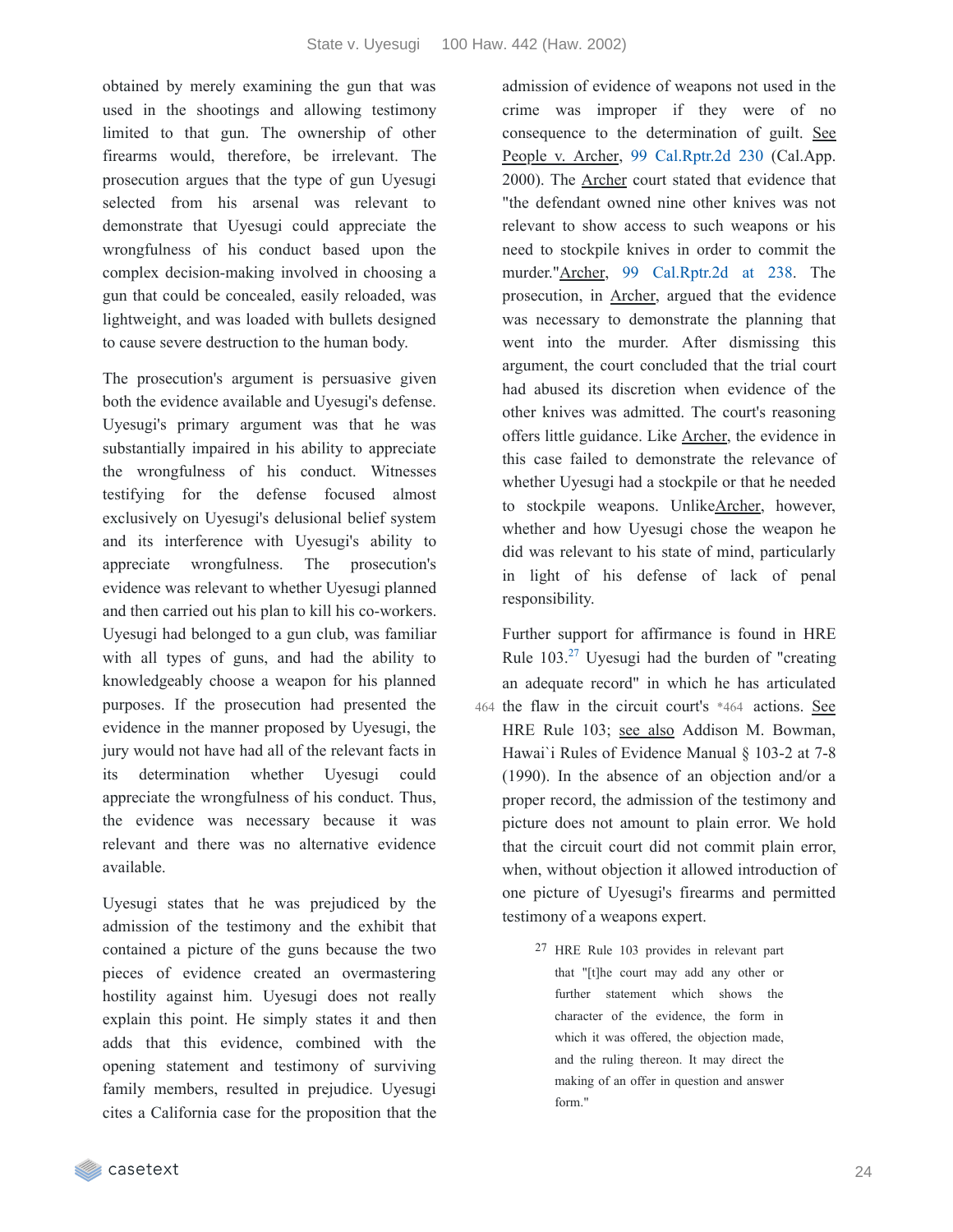### **E. Uyesugi fails to establish the necessary facts to successfully assert an ineffective assistance of counsel claim**.

Uyesugi asserts that his trial counsel provided ineffective assistance because he failed (1) to request an instruction on the law defining "appreciate" and (2) to object to the prosecution's opening statement and questioning of surviving family members. Specifically, Uyesugi alleges that the failure to define properly the term "appreciate" led the jury to apply an inapplicable legal standard, thereby rendering his defense useless. The remaining issues cited by Uyesugi are addressed collectively and are based on the record as a whole that, according to Uyesugi, caused substantial impairment of his defense. Because the circuit court did not commit plain error in its jury instructions, the jury was unanimous in its verdict, and the opening statements and witness testimony did not prejudice Uyesugi, defense counsel acted within the range of competence demanded of attorneys in criminal cases.

[HRPP](https://casetext.com/rule/hawaii-court-rules/hawaii-rules-of-penal-procedure/ix-supplementary-and-special-proceedings/rule-40-post-conviction-proceeding) Rule  $40^{28}$  $40^{28}$  $40^{28}$  permits the defendant to seek review of common law and statutory procedures invoked before, during, and after trial. In an appeal in which a defendant first makes an ineffective assistance claim, this court has stated that the burden is on the defendant to establish that, based upon all of the circumstances, defense counsel's performance was not objectively reasonable. Briones v. State, 74 Haw. 442, [463-64,](https://casetext.com/case/briones-v-state-19#p463) 848 P.2d 966, [976-77](https://casetext.com/case/briones-v-state-19#p976) (1993). This court has established a two-part test to aid the appellate court in its determination whether the defendant has met this burden. This test requires the "defendant to show `specific errors or omissions . . . reflecting counsel's lack of skill, judgment, or diligence' and that `these errors or omissions resulted in either the withdrawal or substantial impairment of a potentially meritorious defense.'" Briones, 74 [Haw.](https://casetext.com/case/briones-v-state-19#p462) at 462, 848 [P.2d](https://casetext.com/case/briones-v-state-19#p976) at 976 (quoting State v. Antone, 62 Haw. 346, [348-49,](https://casetext.com/case/state-v-antone-2#p348) 615 P.2d 101, 104 [\(1980\)\).](https://casetext.com/case/state-v-antone-2#p104) General claims of errors or omissions are not sufficient to trigger review. The

defendant must demonstrate that there is no obvious reason for the counsel's conduct "then the knowledge held and investigation performed by counsel in pursuit of an informed decision will be evaluated as that information that, in light of the complexity of the law and the factual circumstances, an ordinarily competent criminal attorney should have had." Id. at 462, 848 P.2d at 976. This rule is further [narrowed](https://casetext.com/case/briones-v-state-19#p976) by the policy of both requiring and permitting lawyers "broad latitude to make on-the-spot strategic choices in the course of trying a case." State v. Samuel, 74 Haw. 141, 156, 838 P.2d 1374, [1381-82](https://casetext.com/case/state-v-samuel-22#p156) (1992).

28 [HRPP](https://casetext.com/rule/hawaii-court-rules/hawaii-rules-of-penal-procedure/ix-supplementary-and-special-proceedings/rule-40-post-conviction-proceeding) Rule 40 provides in relevant part "Where the petition alleges the ineffective assistance of counsel as a ground upon which the requested relief should be granted, the petitioner shall serve written notice of the hearing upon the counsel whose assistance is alleged to have been ineffective and said counsel shall have an opportunity to be heard."

Upon a review of the record on appeal, Uyesugi has failed to meet the two-part test. Uyesugi argues that the first prong of the test is met because his trial attorney did not submit instructions on the term "appreciate." This is not so. Defense counsel actually withdrew the instruction it had submitted on this issue. Moreover, the term was properly defined, as noted above in section III.A.1. The jury had the opportunity to listen to two defense witnesses and two rebuttal witnesses on this very point. Defense counsel and the prosecution had the opportunity to put forth their arguments as to whether Uyesugi could appreciate the wrongfulness of his conduct in closing. Because the term "appreciate" was accurately defined, there was no substantial impairment in Uyesugi's defense. Uyesugi asserts that failure to object to the opening statements and testimony are further evidence of ineffective assistance. As discussed above, in section III.C., Uyesugi's substantial rights were not violated. Uyesugi has failed to demonstrate that his counsel's performance \*465 was not objectively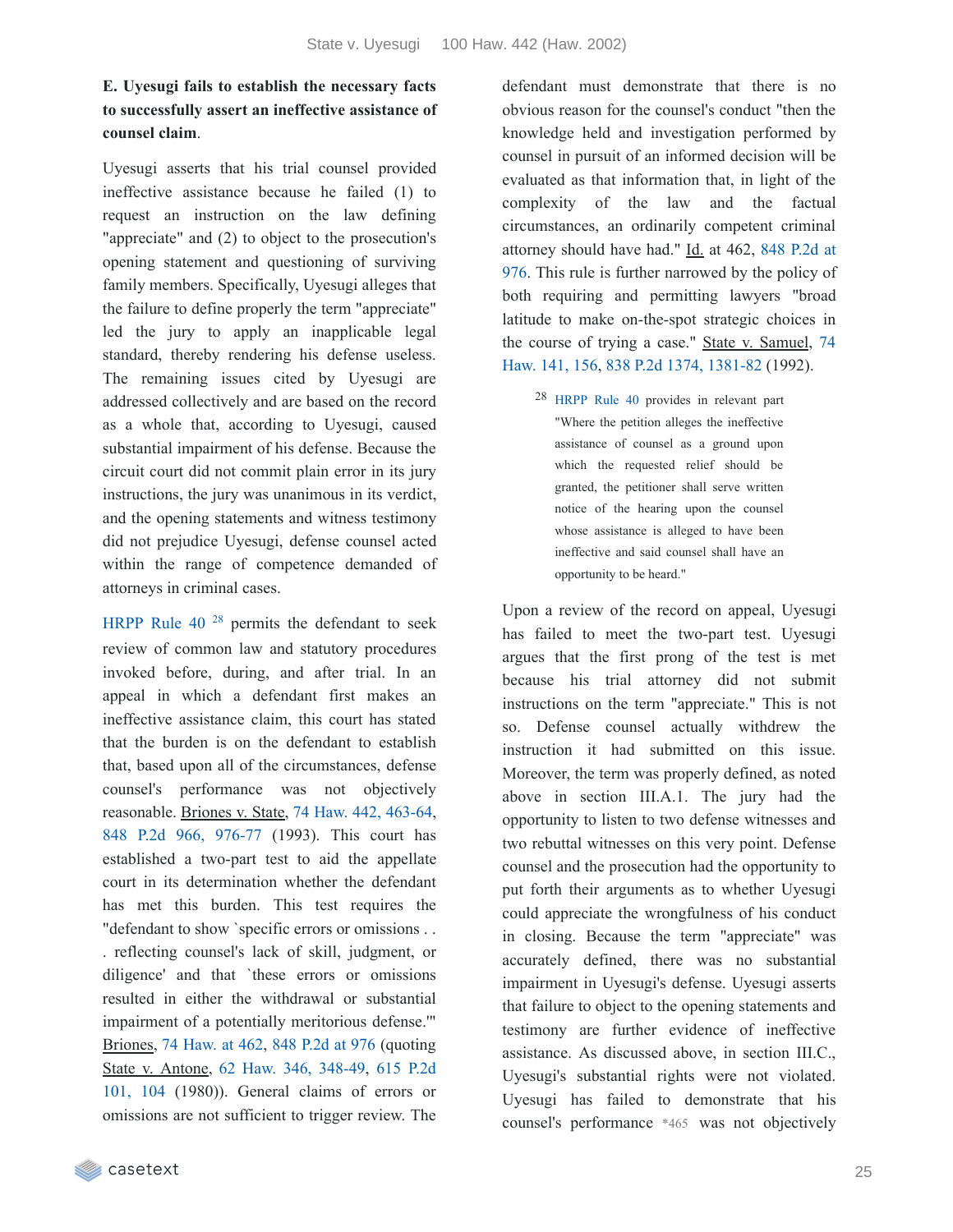465 reasonable and that his defense was substantially impaired. Uyesugi has failed to establish an ineffective assistance claim, therefore remand for a [HRPP](https://casetext.com/rule/hawaii-court-rules/hawaii-rules-of-penal-procedure/ix-supplementary-and-special-proceedings/rule-40-post-conviction-proceeding) Rule 40 hearing is not necessary.

## **IV. CONCLUSION**

In light of the foregoing, we affirm the judgment of conviction of the first circuit court.

CONCURRING OPINION BY ACOBA, J., IN WHICH RAMIL, J., JOINS

The primary issue in this case was whether Defendant-Appellant Byran K. Uyesugi (Defendant) lacked substantial capacity,i.e., an extremely limited capacity, see State v. Nuetzel, 61 Haw. 531, [550-51](https://casetext.com/case/state-v-nuetzel#p550), 606 P.2d [920,](https://casetext.com/case/state-v-nuetzel#p932) 932 (1980), to appreciate the wrongfulness of his conduct or to conform his conduct to the requirements of law. Under the circumstances of this case, the challenged instructions did not result in substantial prejudice to Defendant. In light of the burden on Defendant to prove by a preponderance of the evidence that he lacked substantial capacity and ample evidence that he did not, I believe the errors were harmless beyond a reasonable doubt. Accordingly, I concur in the result reached.

However, inasmuch as similar issues will likely arise in future cases, I register my position as it differs from the majority's view on the following matters: (1) the lack of a definition for the term "appreciate" in the jury instructions relating to the insanity defense<sup>[1](https://casetext.com/_print/doc/state-v-uyesugi?_printIncludeHighlights=false&_printIncludeKeyPassages=false&_printIsTwoColumn=true&_printEmail=&_printHighlightsKey=#b81f0058-828d-4d68-9691-33d5bf50070a-fn1)</sup>; (2) the majority's adoption of a subjective/objective test for the term "wrongfulness" in the same instruction; (3) the failure to include a jury unanimity clause in the "insanity" instruction; (4) the lack of a unanimity requirement in the mitigating manslaughter instruction; and (5) the giving of the manslaughter instruction before the instruction concerning insanity. Because this opinion is published and, thus, establishes precedent in our jurisdiction, see Appendix A attached hereto, the rules of law involved extend beyond this case alone.

1 For convenience, I refer to Hawai`i Revised Statutes (HRS) § 704-400 (1993), the defense of "physical or mental disease, disorder or defect[,]" as the "insanity" defense.

### I.

The insanity defense, HRS  $\S$  [704-400](https://casetext.com/statute/hawaii-revised-statutes/division-5-crimes-and-criminal-proceedings/title-37-hawaii-penal-code/chapter-704-penal-responsibility-and-fitness-to-proceed/section-704-400-physical-or-mental-disease-disorder-or-defect-excluding-penal-responsibility) (1993),<sup>[2](https://casetext.com/_print/doc/state-v-uyesugi?_printIncludeHighlights=false&_printIncludeKeyPassages=false&_printIsTwoColumn=true&_printEmail=&_printHighlightsKey=#1672e756-b71a-4c4c-9c12-2b51e60af5c0-fn2)</sup> precludes responsibility for otherwise criminal conduct if "the person lacks substantial capacity either to appreciate the wrongfulness of the person's conduct or to conform the person's conduct to the requirements of the law." (Emphasis added.). In that regard, the jury was instructed as follows:

> 2 HRS § [704-400](https://casetext.com/statute/hawaii-revised-statutes/division-5-crimes-and-criminal-proceedings/title-37-hawaii-penal-code/chapter-704-penal-responsibility-and-fitness-to-proceed/section-704-400-physical-or-mental-disease-disorder-or-defect-excluding-penal-responsibility) sets forth the defense as follows:

> > **Physical or mental disease, disorder, or defect excluding penal responsibility**. (1) A person is not responsible, under this Code, for conduct if at the time of the conduct as a result of physical or mental disease, disorder, or defect the personlacks substantial capacity either to appreciate the wrongfulness of the person's conduct or to conform the person's conduct to the requirements of the law.

(2) As used in this chapter, the terms "physical or mental disease, disorder, or defect' do not include an abnormality manifested only by repeated penal or otherwise anti-social conduct.

(Boldfaced font in original.) (Emphasis added.)

casetext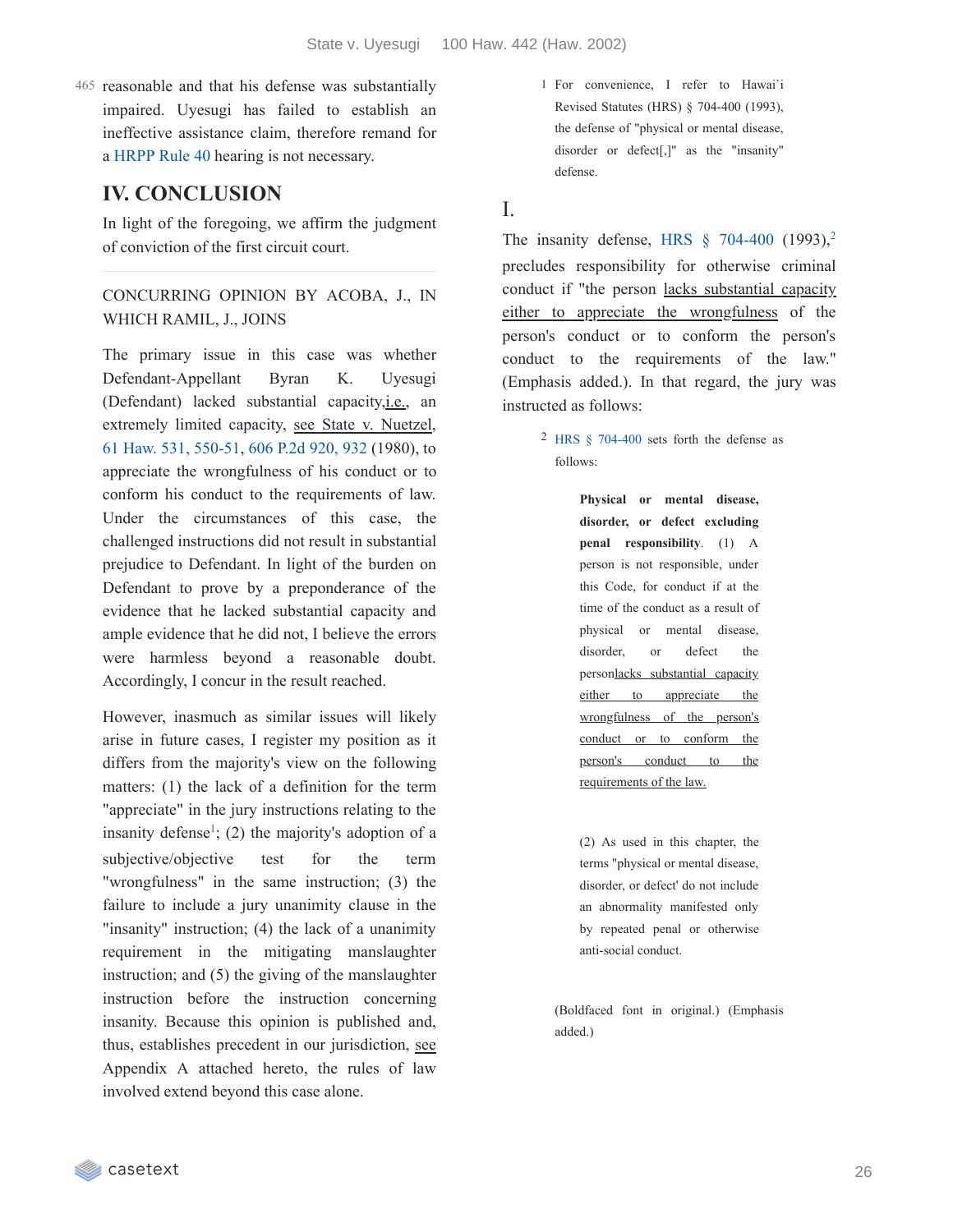Defendant is not criminally responsible for his conduct if it is more likely than not or more probable than not that, at the time of the charged offense(s) and as a result of a physical or mental disease, disorder or defect, Defendant lacked substantial capacity either to appreciate the wrongfulness of his conduct or to conform his conduct to the requirements of the law.

A person "lacks substantial capacity" either to appreciate the wrongfulness of his conduct or to conform his conduct to the requirements of the law if his capacity to do so has been extremely limited by physical or mental disease, disorder or defect. The phrase "lack of substantial capacity' does not mean a total lack of capacity. It means capacity which has been impaired to such a degree that only an extremely limited amount remains.

(Emphases added.) Defendant did not request a definition of the term "appreciate" or "wrongfulness" as used in HRS § [704-400.](https://casetext.com/statute/hawaii-revised-statutes/division-5-crimes-and-criminal-proceedings/title-37-hawaii-penal-code/chapter-704-penal-responsibility-and-fitness-to-proceed/section-704-400-physical-or-mental-disease-disorder-or-defect-excluding-penal-responsibility) However, on appeal, Defendant raises as error the court's failure to define them. The court did advise the jury that "[u]nless otherwise provided, the words used in these instructions shall be given 466 their ordinary \*466 meaning, taken in their usual

sense, and in connection with the context in which they appear."

In rendering instructions, trial judges are vested with the responsibility of providing jurors with cogent instructions and definitions to ensure that a jury will consider a case in a logical and [intelligent](https://casetext.com/case/state-v-kinnane-1#p50) manner. See State v. Kinnane, 79 Haw. 46, 50, 897 P.2d [973,](https://casetext.com/case/state-v-kinnane-1#p977) 977 (1995). Thus, it is the role of the court, not the witnesses or the parties, to provide the pertinent definitions of law to the jury so that the jury may properly apply the facts to the law. Indeed, the court's responsibility includes acting "`as the jury's guide to the law.'" State v. Kupau, 10 [Haw.](https://casetext.com/case/state-v-kupau#p514) App. 503, 514, 879 P.2d 559, 564 (1994) (quoting People v. [Wickersham,](https://casetext.com/case/state-v-kupau#p564) 650 P.2d [311,](https://casetext.com/case/people-v-wickersham-2#p319) 319 (Cal. 1982), overruled on other grounds by People v. Barton, 906 P.2d [531,](https://casetext.com/case/people-v-barton-6#p539) 539 (Cal. 1995)). This principle governs our overview of a trial court's instructions.

### $II. A.$

In that regard, this court reviews jury instructions given by the trial court to determine whether "when read and considered as a whole, the instructions given are prejudicially insufficient, erroneous, inconsistent or misleading." State v. Valentine, 93 Hawai`i 199, 203, 998 P.2d [479,](https://casetext.com/case/state-v-valentine-49#p483) 483 (2000). Inasmuch as several experts testified as to different meanings of the term, it would have been preferable for the court to have instructed the jury as to the definition of "appreciate." Under other circumstances, the failure to do so may constitute reversible error.

The prosecution and its witnesses defined "appreciate" in terms of Defendant's ability to know right from wrong. To illustrate the point, prosecution expert witness Dr. Thomas Cunningham, indicated that, "[i]n a case like this, [he] generally look[s] for certain types of evidence that would indicate that a person is not able to recognize the difference between right and wrong." Similarly, Dr. James Tom Greene, another prosecution expert, testified that, "[o]n the test I gave [Defendant], he's clear. There's absolutely no bad judgment. . . . Judgment has to do with the ability to differentiate and determine a right from wrong behavior." Dr. Leonard Jacobs, also testifying for the prosecution, related that he did not "find anything that satisfied [him] that [Defendant] in fact did not know right from wrong[.]" During cross-examination, Dr. Jacobs further clarified that, as he understood the term, "appreciate" means "to know." In addition, a prosecution rebuttal witness, Dr. Harold Hall, defined "appreciate" as "to know or to realize[,]" although during cross examination he conceded that "appreciate" "goes beyond a simple knowing what's legally right or wrong[.]" Similarly, another prosecution expert witness, Dr. Michael Welner, testified that "appreciate" meant "to recognize[.]"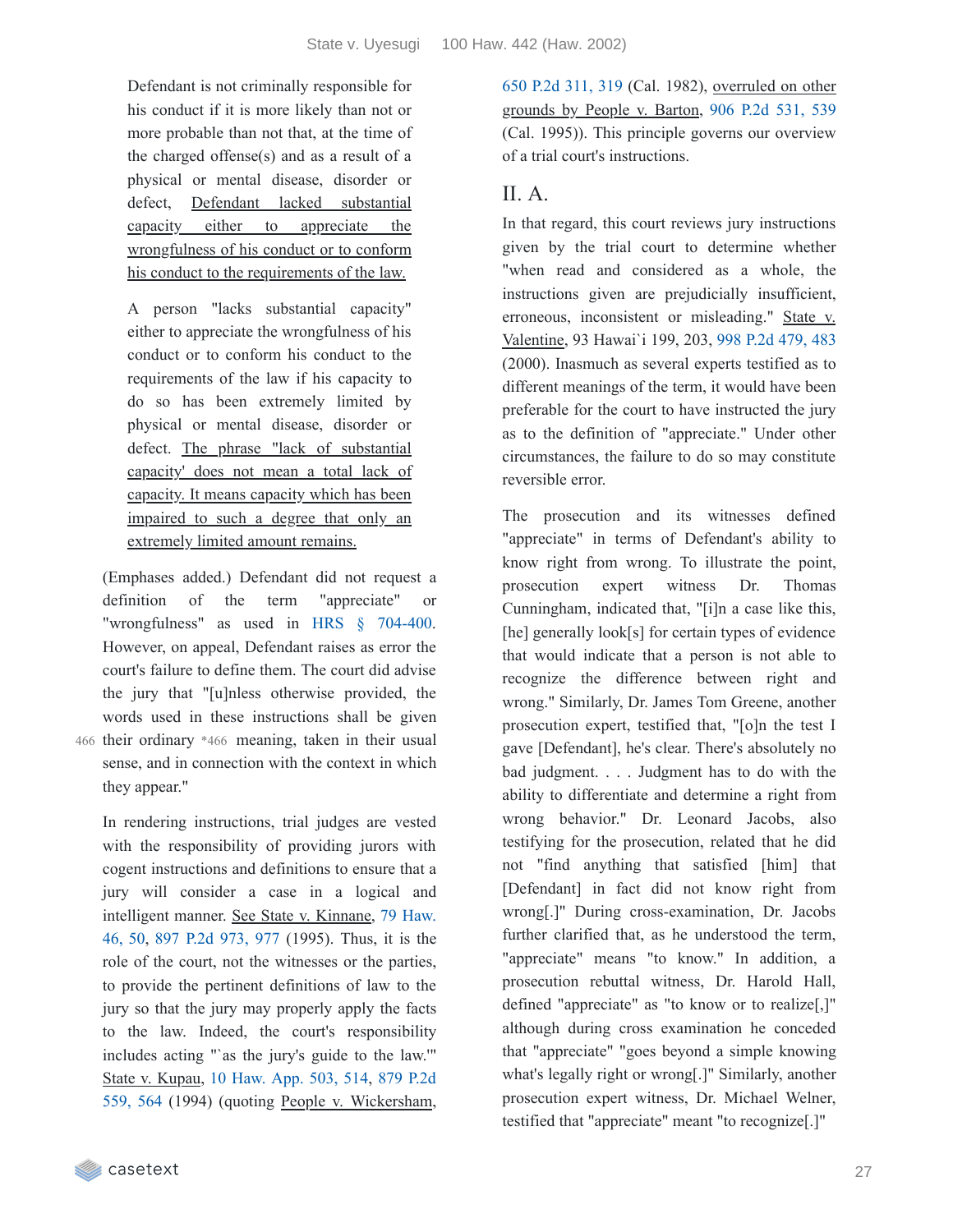Contrastingly, the defense experts testified that "appreciate" essentially means "to accurately weigh." Dr. Park Dietz clarified that "[a] person can know that something is right or know that it is wrong. To appreciate how wrong something is means that things vary in how wrong they are, and an individual needs to be able to gauge the severity, the degree of wrongfulness of some action." Dr. Dietz concluded that, under Hawai`i law, Defendant was insane because, "although he knew that it was against the law to do it and he knew it was wrong, because of his illness, he could not accurately estimate how terrible what he did was."

Dr. Daryl Matthews, another defense expert witness, similarly testified that he "take[s] the term appreciate to mean to be able to set a right value on it to be able to accurately appraise a situation." Defense witness Dr. Robert Marvit also defined "appreciate" as being able to weigh the significance of something, by explaining that "[s]o to appreciate means being able to look beyond some kind of narrow focus of either or, good or bad, right or wrong, this or that. It's being able to look at the consequence of a behavior."

### B.

The term "appreciate" is not defined by statute.<sup>[3](https://casetext.com/_print/doc/state-v-uyesugi?_printIncludeHighlights=false&_printIncludeKeyPassages=false&_printIsTwoColumn=true&_printEmail=&_printHighlightsKey=#b9782427-2e31-46e7-94e8-8bc4ad0b1c45-fn3)</sup> This court may "resort to legal or other well accepted dictionaries as one way to determine the 467 ordinary meaning of certain \*467 terms not statutorily defined[.]" State v. Kalama, 94 Hawai`i 60, 63 n. 6, 8 P.3d [1224,](https://casetext.com/case/state-v-kalama-1#p1227) 1227 n. 6 (2000) (internal quotation marks and citation omitted). The common definition of the term "appreciate," taken in its usual sense, is "to grasp the nature . . . or significance of." Miriam Webster's Collegiate Dictionary 57 (10th ed. 1993). Thus, an appropriate jury instruction, in the context of an insanity defense instruction, HRS § [704-400\(1\),](https://casetext.com/statute/hawaii-revised-statutes/division-5-crimes-and-criminal-proceedings/title-37-hawaii-penal-code/chapter-704-penal-responsibility-and-fitness-to-proceed/section-704-400-physical-or-mental-disease-disorder-or-defect-excluding-penal-responsibility) would also have defined the term "appreciate" as the ability to grasp the nature or significance of the wrongfulness of the defendant's conduct.

3 I observe that the majority discusses the terms "appreciate" and "wrongfulness" separately, as Defendant advocates. The case it relies on for its definition of "wrongfulness," Wilson, 700 [A.2d](https://casetext.com/case/state-v-wilson-1091#p643) at 643, concerned the application of the entire phrase "appreciate the wrongfulness[.]" While largely a semantical point, the majority's definition of "wrongfulness" is likely to engender jury confusion as it utilizes a "subjective/objective" test that is only appropriate when placed in context of the entire phrase "appreciate the wrongfulness[.]"

# C.

Here the court informed the jury that it was to apply words in their usual sense in the context in which they were used. The term "appreciate," as it is employed in HRS  $\S$  [704-400\(1\),](https://casetext.com/statute/hawaii-revised-statutes/division-5-crimes-and-criminal-proceedings/title-37-hawaii-penal-code/chapter-704-penal-responsibility-and-fitness-to-proceed/section-704-400-physical-or-mental-disease-disorder-or-defect-excluding-penal-responsibility) is consonant with the common meaning attributed to it. See discussion infra, section II.D. The court also advised the jury that the opinions of the experts and, thus, presumably their views of the word appreciate, were not binding on the jury. $4$  In light of this, and considering the other instructions, the absence of an instruction defining "appreciate," under the circumstances of this case, did not render the instructions given "prejudicially insufficient, erroneous, inconsistent or [misleading."Valentine,](https://casetext.com/case/state-v-valentine-49#p483) 93 Hawai`i at 203, 998 P.2d at 483.

> 4 The court read the jury an instruction on expert testimony as follows:

> > During the trial you heard the testimony of one or more witnesses who were described as experts.

casetext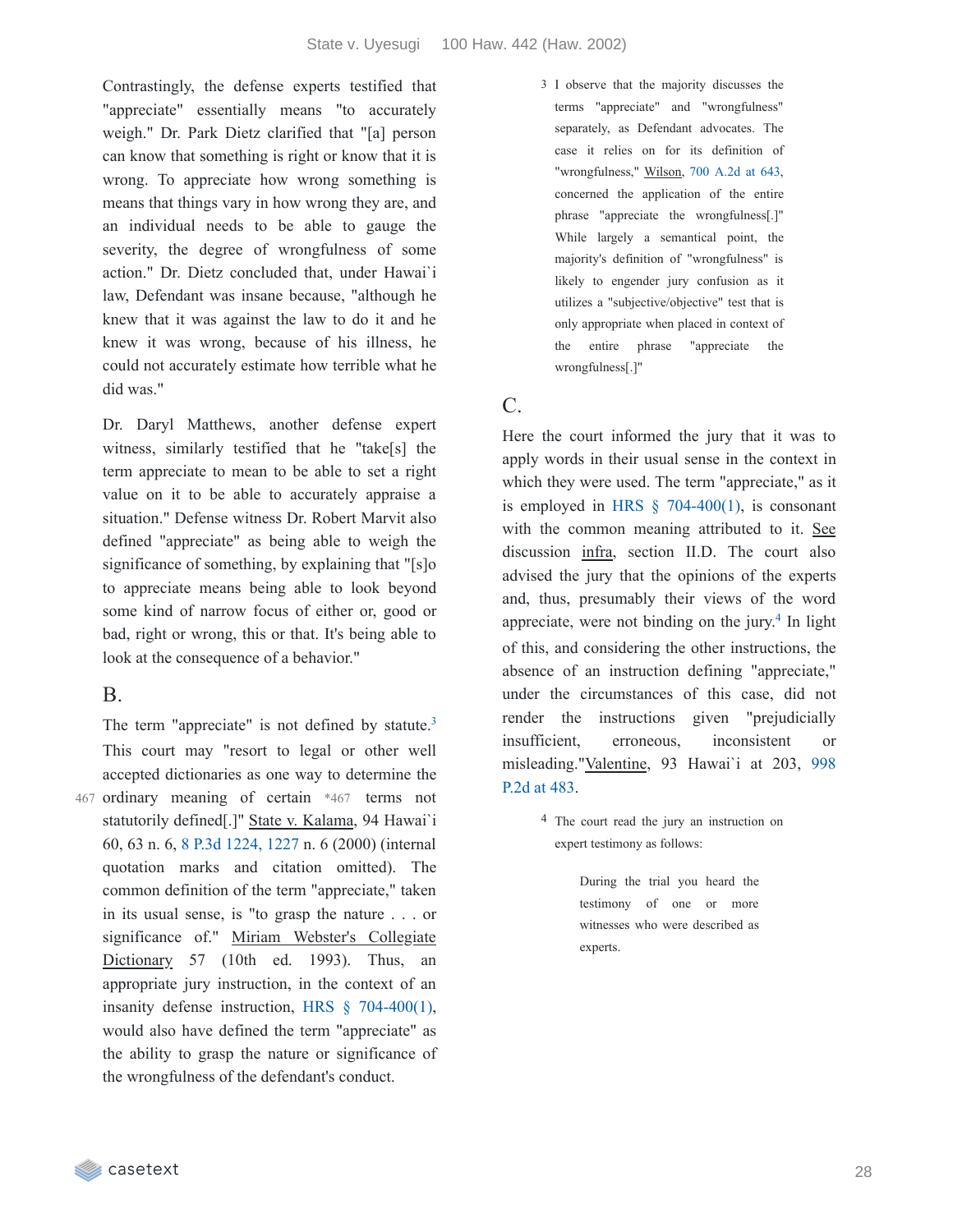Training and experience may make a person an expert in a particular field. The law allows that person to state an opinion about matters in the field. Merely because such a witness has expressed an opinion does not mean, however, that you must accept this opinion. It is up to you to decide whether to accept this testimony and how much weight to give it. You must also decide whether the witness'[s] opinions were based on sound reasons, judgment, and information.

(Emphasis added.)

### D.

The ordinary reading given to the term "appreciate" is supported by legislative history. Hence, the view that "appreciate" simply means to distinguish between right and wrong has been rejected by our legislature. This court had earlier stated that under the so-called "right/wrong test," or M'Naghten Rule, for establishing insanity, the defendant must prove that he or she was mentally or physically incapacitated so "as not to know the nature and quality of the act he was doing; or, if he did know it, that he did not know he was doing what was wrong." State v. [Moeller,](https://casetext.com/case/state-v-moeller-12#p114) 50 Haw. 110, 114 n. 5, 433 P.2d [136,](https://casetext.com/case/state-v-moeller-12#p140) 140 n. 5 (1967) (quoting M'Naghten's Case, 10 Clark Fin. 200, 210, 8 Eng. Rep. 718 (1843)). Subsequent to Moeller, the legislature concurred that the M'Naghten rule was outdated. See Hse. Stand. Com. Rep. No. 227, in 1971 House Journal, at 785 (agreeing with the Hawaii Supreme Court inMoeller that the M'Naghten rule was not in "accord with the enlightened state of modern medicine and psychiatry.").

It adopted the American Law Institute (A.L.I.) "substantial capacity" formulation of the insanity definition instead, see [Commentary](https://casetext.com/statute/hawaii-revised-statutes/division-5-crimes-and-criminal-proceedings/title-37-hawaii-penal-code/chapter-704-penal-responsibility-and-fitness-to-proceed/section-704-400-physical-or-mental-disease-disorder-or-defect-excluding-penal-responsibility) to HRS § 704-  $400(1)$ , that is that a "defendant is not criminally responsible for his acts if he lacks substantial capacity either to appreciate the wrongfulness of the person's conduct or to conform the person's conduct to the requirements of the law." See also Nuetzel, 61 [Haw.](https://casetext.com/case/state-v-nuetzel#p536) at 536, 606 [P.2d](https://casetext.com/case/state-v-nuetzel#p924) at 924 (noting that the A.L.I. insanity definition was a more "realistic" formulation and that it "conforms with the practical experience of psychiatrists[.]"). Thus, a construction of the term appreciate as merely referring to knowing right from wrong would oversimplify its meaning.

#### III. A.

With respect to Defendant's contention that the 468 court should have instructed the \*468 jury on the term "wrongfulness," the majority apparently concludes that Defendant would be entitled to receive a specific definition as to that term if he had established "the dual components of knowing that the conduct in question is criminal and honestly but mistakenly believing that conduct to be morally justified." Majority opinion at 23 (citingState v. Wilson, 700 [A.2d](https://casetext.com/case/state-v-wilson-1091#p643) 633, 643 (Conn. 1997) (emphasis added). In embracing both the majority and concurring positions in Wilson, the majority devises its own subjective/objective test for the term "wrongfulness."<sup>[5](https://casetext.com/_print/doc/state-v-uyesugi?_printIncludeHighlights=false&_printIncludeKeyPassages=false&_printIsTwoColumn=true&_printEmail=&_printHighlightsKey=#9ca195db-45b3-49a3-9bb8-30064cb23dae-fn5)</sup> However, the majority decides in this case that an instruction is unnecessary because "[Defendant did not] adduce sufficient evidence at trial to entitle him to a specific instruction on this point" because "[a]t trial, [Defendant]'s experts never testified that [Defendant] believed his conduct to be morally justified." Majority opinion at 25. Of course, at the time of this trial the rule set forth inWilson, its grounding in a "moral justification" explanation, and nomenclature to that effect was not adopted in this state.

> 5 The subjective/objective test is described as "[f]irst, in satisfying the subjective portion, the record must reflect the circumstances as the defendant believed them to be. Second, in satisfying the objective portion, the record must support a reasonable explanation or excuse for the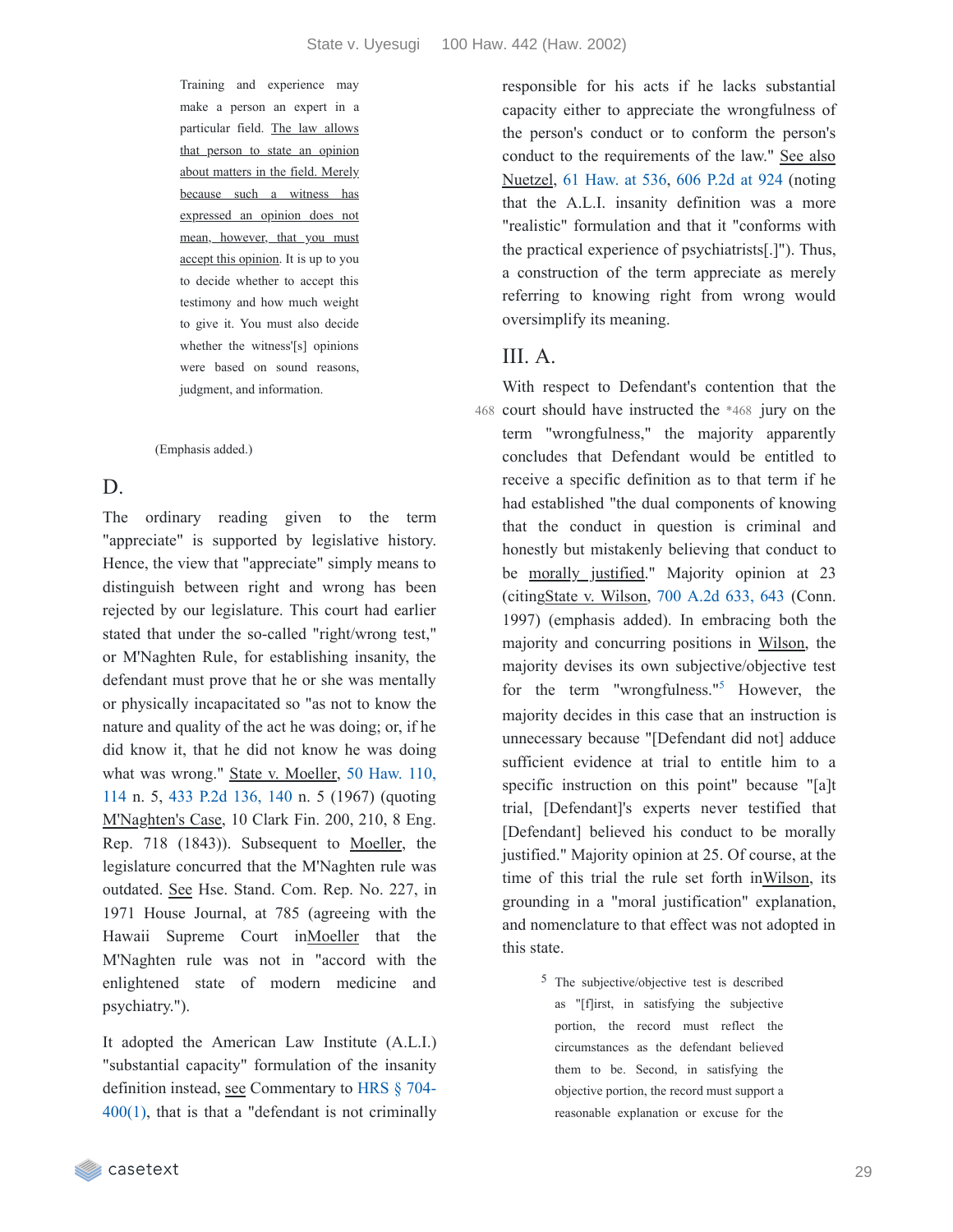actor's disturbance." Majority opinion at 24 (quotingState v. Sawyer, 88 Hawai`i 325, 333, 966 P.2d [637,](https://casetext.com/case/state-v-sawyer-75#p545) 545 (1998) (internal quotation marks omitted).

B.

While the defense expert witnesses may not have discussed Defendant's conduct expressly in terms of moral justification, they suggested that Defendant believed he was morally justified in his acting as he did. For example, Dr. Dietz testified that "[i]t's [his] opinion that [Defendant] was not capable of accurately gauging how wrong his actions were the day that he killed th[ose] seven people." (Emphasis added.) Dr. Dietz also referred to Defendant's belief "that because of all that had been done to him on purpose and maliciously putting him and his family at risk, ruining the only peace he had, that they all deserved to die." Dr. Matthews opined that "[Defendant] could not adequately appreciate [the decedents] as people. And his view of them were so distorted by his delusions that he couldn't appreciate the wrongfulness of his conduct." Moreover, Dr. Marvit determined that there was evidence "that [Defendant] was not only misperceiving reality, but reacting to the misperception of reality" and thus "to this day, [Defendant] has maintained a belief system . . . in terms of [a] lack of . . . belief that anything that was done was, in fact, inappropriate."

Thus, under Wilson, the defense in this case offered "sufficient evidence from which a jury reasonably could have found, by a preponderance of the evidence, that due to a mental disease [disorder] or defect, . . . [D]efendant misperceived reality and, in acting on the basis of that misperception, did not substantially appreciate that his actions were contrary to societal morality[.]" Wilson, 700 [A.2d](https://casetext.com/case/state-v-wilson-1091#p645) at 645 (citation omitted). Hence, following the majority's view, the court should have provided the jury with an instruction concerning the majority's subjective/objective standard. The presence of evidence to the contrary adduced by the prosecution would not preclude such an instruction. See id. at 645 (explaining that, where there was evidence that the defendant the did not substantially appreciate that his actions were immoral, other evidence showing the defendant was motivated by simple retribution "goes to the weight of the defendant's proof, and not to whether the defendant was entitled to a jury instruction correctly defining the term `wrongfulness.'").

#### IV.

In contrast to the majority, I do not believe the term "wrongfulness" needs be defined so as to include the situation in which a defendant suffers under the delusion that he was morally right. The term "wrongfulness" itself precludes a meaning restricted only to criminal conduct.<sup>[6](https://casetext.com/_print/doc/state-v-uyesugi?_printIncludeHighlights=false&_printIncludeKeyPassages=false&_printIsTwoColumn=true&_printEmail=&_printHighlightsKey=#dc684ef2-8d2d-4309-b587-6f14781ce0e8-fn6)</sup> If it were [otherwise,](https://casetext.com/statute/hawaii-revised-statutes/division-5-crimes-and-criminal-proceedings/title-37-hawaii-penal-code/chapter-704-penal-responsibility-and-fitness-to-proceed/section-704-400-physical-or-mental-disease-disorder-or-defect-excluding-penal-responsibility) this cognitive prong of HRS § 704- 400(1) would have been couched in terms of "unlawfulness," as the second "volitional" prong of the substantial capacity test states ("or to confirm the person's conduct to the requirements of the law").<sup>[7](https://casetext.com/_print/doc/state-v-uyesugi?_printIncludeHighlights=false&_printIncludeKeyPassages=false&_printIsTwoColumn=true&_printEmail=&_printHighlightsKey=#8bf06be9-65ce-42c0-af91-81cb62b3df8c-fn7)</sup> Wrongfulness is a noun form of 469 "wrongful." "Wrongful" means "full \*469 of or characterized by wrong: unjust or unfair." Random House Collegiate Dictionary at 1521 (rev. ed. 19[8](https://casetext.com/_print/doc/state-v-uyesugi?_printIncludeHighlights=false&_printIncludeKeyPassages=false&_printIsTwoColumn=true&_printEmail=&_printHighlightsKey=#d85efd88-cb1a-4884-bc90-43e8bc1aa90d-fn8)4).<sup>8</sup> The definition of wrongful as unjust or unfair is widely understood and broad enough to enable a jury to comprehend that a delusion, whether based on a mistaken moral justification view or some other false perception that was acted upon by a defendant, is subsumed by the term.

- 6 With all due respect, it is difficult to ascertain how this test advances the evaluation of "wrongfulness."
- 7 The "substantial capacity" test involves two parts. "Cognitive capacity," where it is lacking, means "the defendant must not know the nature and quality of the defendant's act or that what the defendant is doing is wrong." [Commentary](https://casetext.com/statute/hawaii-revised-statutes/division-5-crimes-and-criminal-proceedings/title-37-hawaii-penal-code/chapter-704-penal-responsibility-and-fitness-to-proceed/section-704-400-physical-or-mental-disease-disorder-or-defect-excluding-penal-responsibility) on HRS § 704-400. Volitional capacity "is put in terms of whether the defendant lacked substantial capacity to confirm the defendant's conduct to the requirements of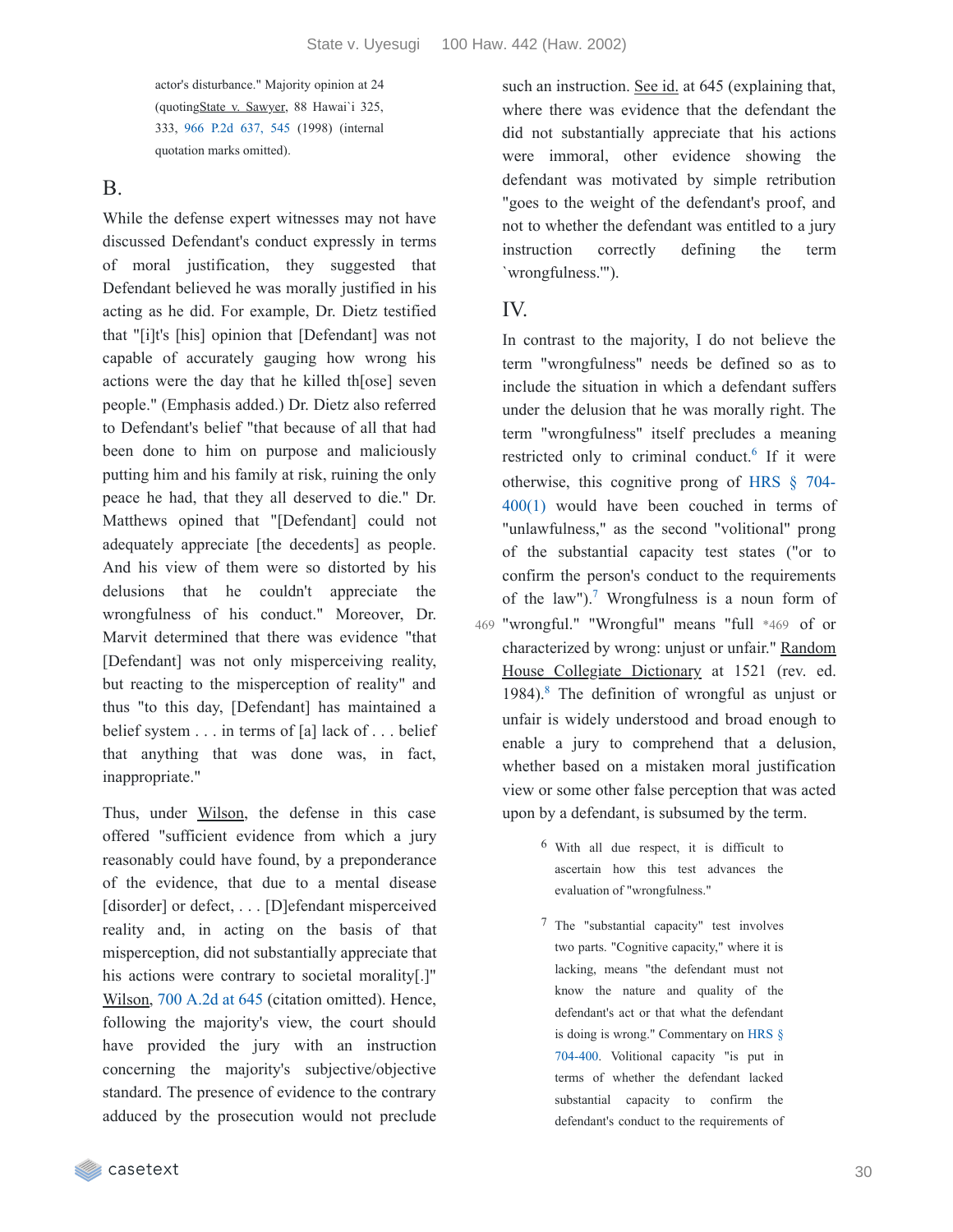the law." Id. In regard to the test, "[t]he Code does not demand total incapacity; it requires substantial incapacity." Id.

8 This is "the most frequently encountered meaning [and] appears as the first definition for each part of speech." Random House Collegiate Dictionary at XXVIII.

A "delusion" is a "false personal belief based on incorrect inference about external reality and firmly maintained in spite of incontrovertible and obvious proof or evidence to the contrary[.]" Dorland's Illustrated Medical Dictionary 355 (25th ed. 1981); see Diagnostic and Statistical Manual of Mental Disorders § 297.1 at 323-24 (4th ed. 2000) (defining the different criteria for a "delusional disorder" and noting that it may result in "substantial" impairment). A delusion relied on by a defendant as an excusing psychiatric condition would plainly be encompassed in the term wrongfulness.

Delusions, obviously, need not be based only in a fixed immutable view of moral correctness. The failure to appreciate the wrongfulness of one's conduct may arise from a delusion that does not necessarily rest on moral justification grounds. In positing that its specific wrongfulness test and instruction is intended to account for cases in which the defense is based on an overweening belief in moral superiority, the majority impliedly restricts the concept of wrongfulness. I would not so limit its breadth. To define wrongfulness further would simply produce confusion and intrude on the evidence. For, proving or disproving the capacity to appreciate wrongfulness in a particular case would assumably encompassall pertinent psychological disorders relevant to that case, including delusions, whether the delusion rested on a mistaken belief that the defendant's conduct was morally correct or some other false belief not rooted in some moral rationalization.<sup>[9](https://casetext.com/_print/doc/state-v-uyesugi?_printIncludeHighlights=false&_printIncludeKeyPassages=false&_printIsTwoColumn=true&_printEmail=&_printHighlightsKey=#3c293fd8-18d2-4783-9e93-f14a0df0342a-fn9)</sup>

9 The majority's position rests in part on "our legislature's reliance on Freeman when it enacted HRS § [704-400.](https://casetext.com/statute/hawaii-revised-statutes/division-5-crimes-and-criminal-proceedings/title-37-hawaii-penal-code/chapter-704-penal-responsibility-and-fitness-to-proceed/section-704-400-physical-or-mental-disease-disorder-or-defect-excluding-penal-responsibility)" Majority opinion at **27**. Respectfully, there is nothing to indicate in the legislative history that the legislature adopted the Freeman rationale, as later embodied in Wilson, or that the plain meaning of the term would not cover a psychiatric condition such as a delusion.

The necessity for a specific instruction was lacking in this case. There was no dispute in recognizing a delusion as a mental disorder. During trial, both the prosecution and defense arrived at a common understanding of the concept consistent with the accepted description of the condition.<sup>[10](https://casetext.com/_print/doc/state-v-uyesugi?_printIncludeHighlights=false&_printIncludeKeyPassages=false&_printIsTwoColumn=true&_printEmail=&_printHighlightsKey=#d06e80e7-61d9-4cf3-a0d2-307d6f0df830-fn10)</sup> See Dorland's Illustrated Medical Dictionary 355 (25th ed. 1981). Similarly, there was no disagreement that Defendant's delusion was relevant to proving or disproving Defendant's defense of lack of capacity. At trial, a total of eleven psychologists and psychiatrists testified that Defendant suffered from "delusions and 470 hallucinations." \*470

> 10 Dr. Cunningham, a prosecution expert witness, defined the term "delusion" as

> > a false belief that a person has that is unshakable. No matter how much evidence you provide them with and no matter how much they see that other people don't believe them, you cannot convince them that this false idea is wrong.

Dr. Dietz, a defense expert, defined Defendant's delusion as follows: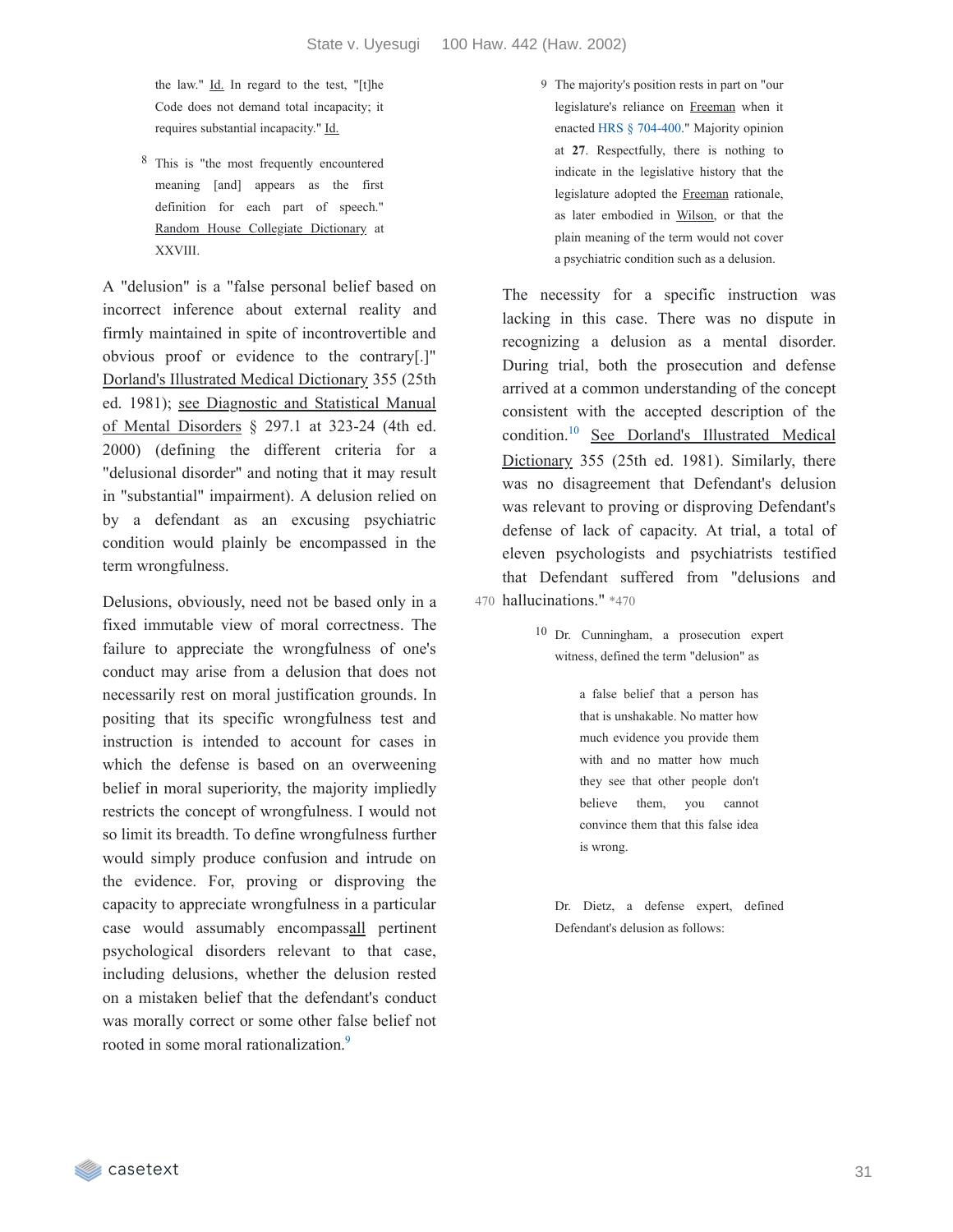Delusional disorder is an unusual mental illness. It's one of the serious mental illnesses, . . . one has one of the worst symptoms a person can have psychiatrically; namely, delusions, fixed, false beliefs that they cannot be talked out of. No proof, no evidence, no reasoning can ever touch the delusion.

And yet at the same time that they have extremely warped view of the world, other parts of them remain largely intact . . . unlike schizophrenia where most often people . . . are deteriorated . . . in the way they look and their hygiene and the ability to communicate and their ability to look you in the eye or talk to you, all those tend to be impaired in schizophrenia.

Hence, as this case demonstrates, the question of wrongfulness as it relates to a mental disease, disorder, or defect is fact based and case specific, resting on the content of the evidence and expert opinions in any particular case. Thus, no further definition of the term wrongfulness would be appropriate in this case.

#### V.

In my view the conclusion that error, if any, was harmless also rests on the burden of proof placed on Defendant. The phrase "substantial capacity" in HRS § [704-400](https://casetext.com/statute/hawaii-revised-statutes/division-5-crimes-and-criminal-proceedings/title-37-hawaii-penal-code/chapter-704-penal-responsibility-and-fitness-to-proceed/section-704-400-physical-or-mental-disease-disorder-or-defect-excluding-penal-responsibility) is deliberately imprecise, because of the need for flexibility in evaluating the particular facts and circumstances of each case. See Commentary on HRS § [704-400](https://casetext.com/statute/hawaii-revised-statutes/division-5-crimes-and-criminal-proceedings/title-37-hawaii-penal-code/chapter-704-penal-responsibility-and-fitness-to-proceed/section-704-400-physical-or-mental-disease-disorder-or-defect-excluding-penal-responsibility) ("An expert witness, called upon to assess a defendant's capacity at a prior time . . . , can hardly be asked for a more definitive statement even in the case of extreme conditions." (Citations omitted.)).

In Nuetzel, 61 [Haw.](https://casetext.com/case/state-v-nuetzel#p536) at 536, 606 [P.2d](https://casetext.com/case/state-v-nuetzel#p924) at 924, a preaffirmative defense case, this court held that a jury instruction defining "lack of substantial capacity" as "capacity which has been impaired to such a degree that only an extremely limited amount remains" was acceptable in view of the rationale of HRS § [704-400](https://casetext.com/statute/hawaii-revised-statutes/division-5-crimes-and-criminal-proceedings/title-37-hawaii-penal-code/chapter-704-penal-responsibility-and-fitness-to-proceed/section-704-400-physical-or-mental-disease-disorder-or-defect-excluding-penal-responsibility)." Id. at 548, 606 [P.2d](https://casetext.com/case/state-v-nuetzel#p930) at 930. Acknowledging that it was difficult to define "substantial" "with any degree of precision[,]" Nuetzel noted that the A.L.I. test was designed to encourage "maximum informational input from the expert witnesses while preserving to the jury its role as trier of [fact\[.\]"](https://casetext.com/case/state-v-nuetzel#p931) Id. at 549, 606 P.2d at 931.

Accordingly, the "degree of `substantial' impairment required is essentially a legal rather than a medical [question\[,\]"](https://casetext.com/case/state-v-nuetzel#p931) id. at 549-550, 606 P.2d at 931 (quoting State v. Johnson, 399 A.2d 469, 477 (R.I. 1979)) and "[b]ecause [impairment](https://casetext.com/case/state-v-johnson-2618#p477) is a matter of degree, the precise degree demanded is necessarily governed by the community sense of justice as represented by the trier of fact." Id. Thus, in Nuetzel, the term "extremely limited" used by the trial court "conveyed the necessary meaning of the word "substantial[.]" Id. at 550, 606 [P.2d](https://casetext.com/case/state-v-nuetzel#p932) at 932.

As Defendant notes, in an instruction, the court defined "lacks substantial capacity" as "extremely limited amount" as approved inNuetzel. Additionally, under HRS  $§$  [704-402](https://casetext.com/statute/hawaii-revised-statutes/division-5-crimes-and-criminal-proceedings/title-37-hawaii-penal-code/chapter-704-penal-responsibility-and-fitness-to-proceed/section-704-402-physical-or-mental-disease-disorder-or-defect-excluding-responsibility-is-an-affirmative-defense-form-of-verdict-and-judgment-when-finding-of-irresponsibility-is-made) (1993),<sup>[11](https://casetext.com/_print/doc/state-v-uyesugi?_printIncludeHighlights=false&_printIncludeKeyPassages=false&_printIsTwoColumn=true&_printEmail=&_printHighlightsKey=#fcb05da0-604c-40c0-a992-eee028b3070b-fn11)</sup> Defendant had the burden of proving the insanity as an affirmative defense. See State v. Miller, 84 Hawai`i 269, 277, 933 P.2d [606,](https://casetext.com/case/state-v-miller-1047#p614) 614 (1997) (noting that this statute was amended to make the insanity defense an affirmative one). Thus Defendant was required to establish, by a preponderance of the evidence, that he had only an "extremely limited" capacity. Applying these instructions, the jury was given wide discretion in determining whether Defendant lacked the requisite degree of capacity.

11 This statute states, in pertinent part: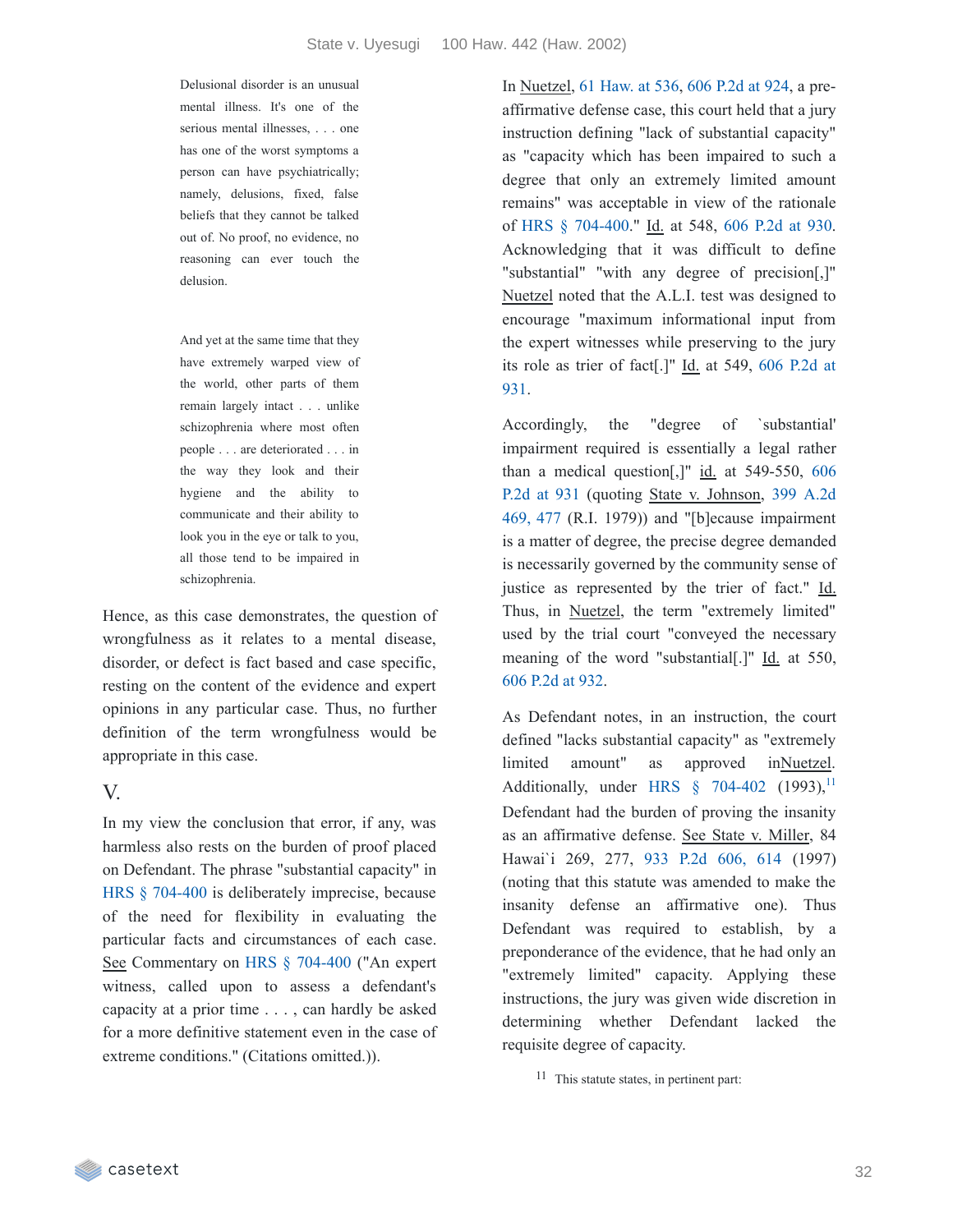**Physical or mental disease, disorder, or defect excluding responsibility is an affirmative defense; form of verdict and judgment when finding of irresponsibility is made.** (1) Physical or mental disease, disorder, or defect excluding responsibility is an affirmative defense.

(Boldfaced font in original.) (Emphasis added.)

### VI. A.

With regard to the court's unanimity instructions, I concur that "the jury instructions, as given, did not contribute to [Defendant]'s conviction." Majority opinion at 34. However, I differ on the rationale to reach this conclusion.

The court's general instruction as to the affirmative defense of insanity was arguably misleading insofar as it did not itself direct that, to convict Defendant as charged, the jury was required to unanimously reject that defense. Specifically, the instruction read, in part:

You must return a verdict of not guilty by reason of physical or mental disease, disorder or defect which excludes criminal responsibility if you find by a preponderance of the evidence, that is, that it is more likely or more probable than not, that, at the time of the charged offense, 1) Defendant was suffering from a physical or mental disease, disorder, or defect, and 2) that as a result of such physical or mental disease, disorder, or defect, he lacked substantial capacity either to appreciate the wrongfulness of his conduct or to conform his conduct to the requirements of the law.

\*471 471

If Defendant has proved both of these elements by a preponderance of the evidence, then you must find Defendant not guilty of the offense(s). If Defendant has not proved both of these elements by a preponderance of the evidence, then you must find that this defense does not apply.

#### (Emphases added.)

Advisedly, the court should have instructed the jurors that, if they were not unanimous in their rejection of the insanity defense, then a verdict should not be returned. See State v. Miyashiro, 90 Hawai`i 489, 499, 979 [P.2d](https://casetext.com/case/state-v-miyashiro#p95) 85, 95 (App. 1999) (explaining that "if the jurors unanimously agreed that all the elements of the charged offense have been proved beyond a reasonable doubt but are unable to reach unanimous agreement as to the affirmative defense of entrapment, no unanimous verdict can be reached as to the charged offense . . . [and] a mistrial would have to be declared"); Hawai`i Pattern Jury Instructions (HAWJIC) 7.06 (general affirmative defense pattern instruction advising, in part, that, if jurors are not unanimous with regard to the proof of the affirmative defense, "then a verdict may not be returned"); HAWJIC 7.07 (insanity pattern instruction mirroring, in part, unanimity paragraph in HAWJIC 7.06).<sup>[12](https://casetext.com/_print/doc/state-v-uyesugi?_printIncludeHighlights=false&_printIncludeKeyPassages=false&_printIsTwoColumn=true&_printEmail=&_printHighlightsKey=#156148c7-8a5d-42e2-8420-b215208cce10-fn12)</sup>

12 As pointed out by the majority, these pattern instructions reflect amendments which became effective on June 29, 2000,see majority opinion at **33** n. 19, but they merely reflect the prior existing law as set forth in Miyashiro.

However, the use of the phrases, "you must return," "you must find," and "if you find" in the elements instruction for the insanity defense imparted a direction collectively to the jury itself. As set forth supra in this instruction, the jury was told that "if the Defendant had not proved both of these elements . . . then you must find that this defense does not apply." (Emphasis added.) Whereas "you," as reasonably understood in the instruction, referred to the jury itself, the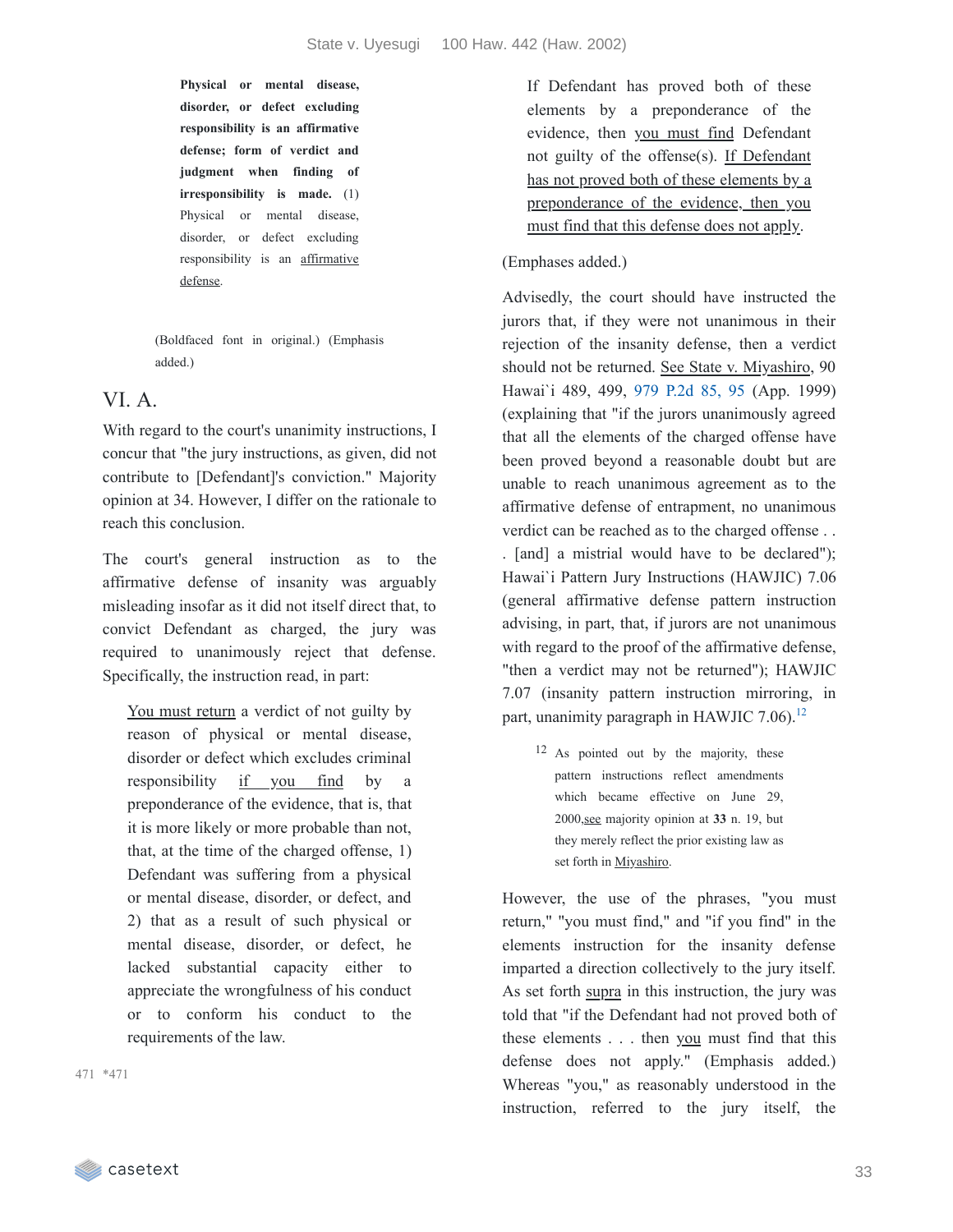instruction directed that the declination of Defendant's insanity defense must be a unanimous one.

Also, in arriving at decisions as to the possible outcomes to be considered by the jury, the collective connotation of the word "you" as referring to the jury as a body was reinforced in the instruction setting forth the several options on the verdicts for each count.<sup>[13](https://casetext.com/_print/doc/state-v-uyesugi?_printIncludeHighlights=false&_printIncludeKeyPassages=false&_printIsTwoColumn=true&_printEmail=&_printHighlightsKey=#a756ad68-953f-4c72-ba4b-848186bb2387-fn13)</sup> After listing the possible verdicts, the court cautioned, "Your verdicts must be unanimous." (Emphases added.)

> 13 For example, the court in the verdicts instruction advised:

> > As to Count I, Murder in the First Degree, you may bring in one of the following verdicts:

- 1. Not guilty; or
- 2. Guilty as charged; or

3. Guilty of the included offense of Manslaughter based on extreme mental or emotional

disturbance; or

4. Not guilty by reason of physical or mental disease, disorder, or defect.

. . . .

While not reversible error in this case, the preferable and appropriate manner of instructing as to the insanity defense or any affirmative defense is as set forth in Miyashiro and incorporated in HAWJIC 7.06 and 7.07. Trial courts, therefore, should, in all cases, adhere to these precepts.

#### B.

Additionally, I do not read the majority opinion as stating that theMiyashiro holding is limited to the facts in that case. The majority states that "

[Defendant] completely ignores that part of the Miyashiro reasoning that expressly states that it was not the instructions, standing alone, that were prejudicially insufficient or misleading, but was the circuit court's answer to the jury communication in conjunction with the instructions that resulted in the plain error." Majority opinion at 33.

While I agree that the facts of this case differ from those ofMiyashiro, Miyashiro should not be read to mean that a court's failure to include a unanimity clause in an affirmative defense instruction was only prejudicial under the facts of Miyashiro (*i.e.*, where a court's answer to a jury communication suggested that a split vote on an affirmative defense would result in a conviction of 472 the crime charged).<sup>[14](https://casetext.com/_print/doc/state-v-uyesugi?_printIncludeHighlights=false&_printIncludeKeyPassages=false&_printIsTwoColumn=true&_printEmail=&_printHighlightsKey=#5198f438-07b3-4bfd-96d1-4771d4245b5d-fn14)</sup> In fact, Miyashiro is \*472 not so narrow and advises judges that they should instruct jurors on affirmative defenses in a manner that specifically states that unanimity is required. See id. at 500 n. 13, 96 n. 13.

14 Miyashiro states:

The circuit court should have instructed the jury, in relevant part, that its deliberative process should include the following steps:

(1) For each count, decide whether all the elements of the charged offense have been established beyond a reasonable doubt.

(2) If the jury unanimously agrees that all the elements of the charged offense have not been established beyond a reasonable doubt, the jury must acquit Defendant of the charged offense and consideration of the affirmative defense is not required.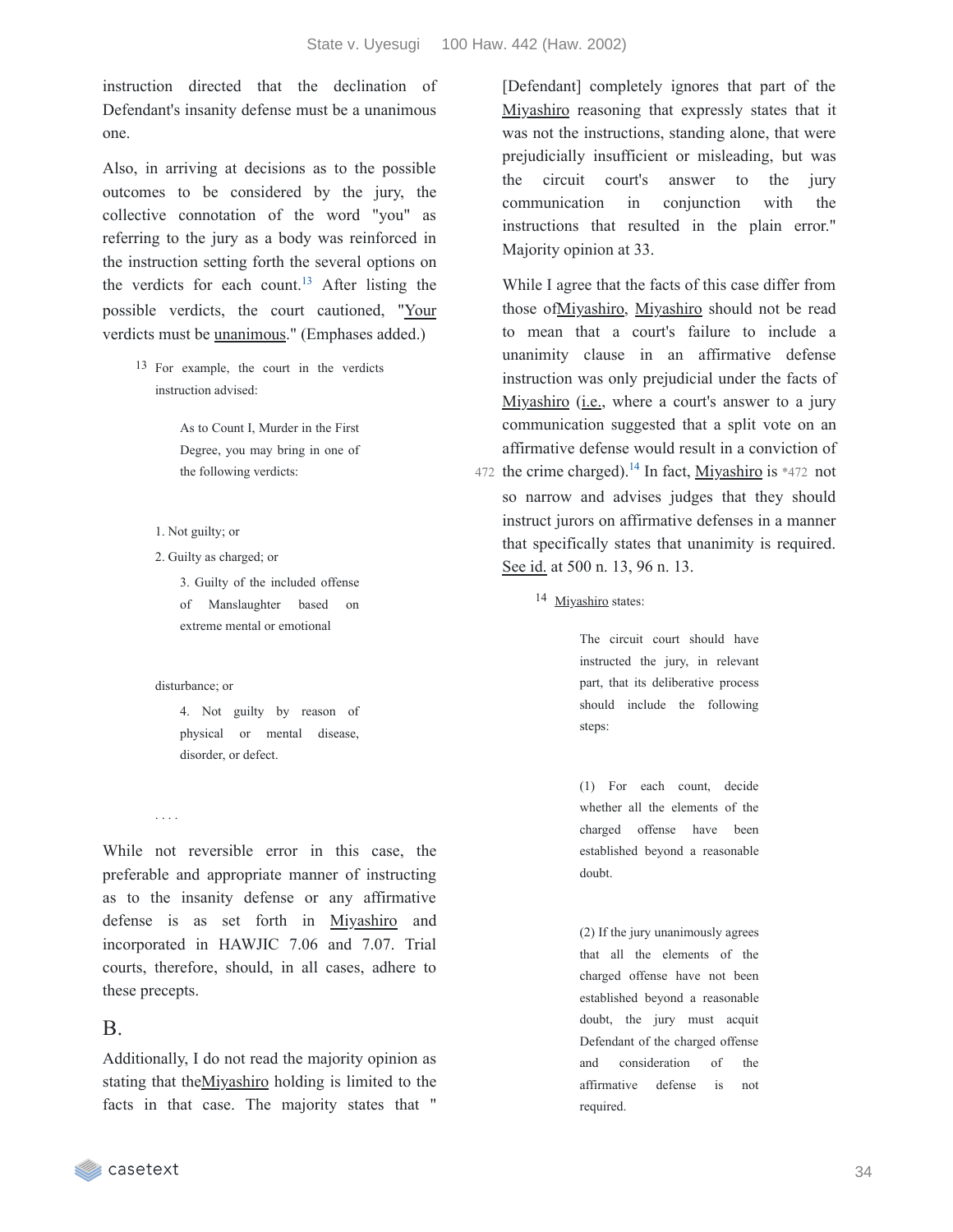(3) If the jury unanimously agrees that all the elements of the charged offense have been established beyond a reasonable doubt, then the jury must consider the affirmative defense . In such event,

(a) If the jury unanimously agrees that Defendant has proved, by a preponderance of the evidence, that entrapment occurred for a charged offense, the jury must acquit Defendant of that offense; and

(b) If the jury unanimously agrees that Defendant has not proved, by a preponderance of the evidence, that entrapment occurred for a charged offense, the jury must find Defendant guilty of the charged offense.

Id. at 500 n. 13, 96 n. 13.

#### VII.

While it was not correct, we are not required to dwell on the court's instruction on the mitigating defense of emotional disturbance manslaughter [hereinafter manslaughter]. I note that that instruction similarly did not direct the jury that its decision on such a defense must be unanimous; the court's failure to do so should not be viewed as correct.<sup>[15](https://casetext.com/_print/doc/state-v-uyesugi?_printIncludeHighlights=false&_printIncludeKeyPassages=false&_printIsTwoColumn=true&_printEmail=&_printHighlightsKey=#671a53da-1708-487c-80fe-c1094db41285-fn15)</sup> See State v. Yamada, No. 22456, 2002 WL 31521572 (2002) (Acoba, J., [concurring\)](https://casetext.com/case/state-v-yamada-2) (As "[c]riminal defendants are entitled to a unanimous verdict under the Hawai`i Constitution and pursuant to court rule[,]" a court is required "to inform the jury that it must unanimously agree the prosecution had failed to disprove the manslaughter defense beyond a reasonable doubt.")

15 Specifically, the instruction read:

As to Count I, if and only if you find, beyond a reasonable doubt, that Defendant intentionally or knowingly caused the deaths of more than one person in the same or separate incident, you must then determine whether, at that time, Defendant was under the influence of extreme mental or emotional disturbance for which there is a reasonable explanation. The reasonableness of the explanation shall be determined from the viewpoint of a person in Defendant's situation under the circumstances of which Defendant was aware or as Defendant believed them to be.

The prosecution must prove beyond a reasonable doubt that Defendant was not, at the time that he caused the deaths of more than one person in the same or separate incident, under the influence of extreme mental or emotional disturbance for which there is a reasonable explanation. If the prosecution has done so, then you must return a verdict of guilty of Murder in the First Degree. If the prosecution has not done so, then you must return a verdict of guilty of Manslaughter based upon extreme mental or emotional disturbance.

#### (Emphasis added.)

Nowhere in the manslaughter defense instruction did the court advise the jury that it needed to be unanimous with regard to the proof of the defense. The instruction, standing alone, would have allowed the jury to convict Defendant of manslaughter without a unanimous decision.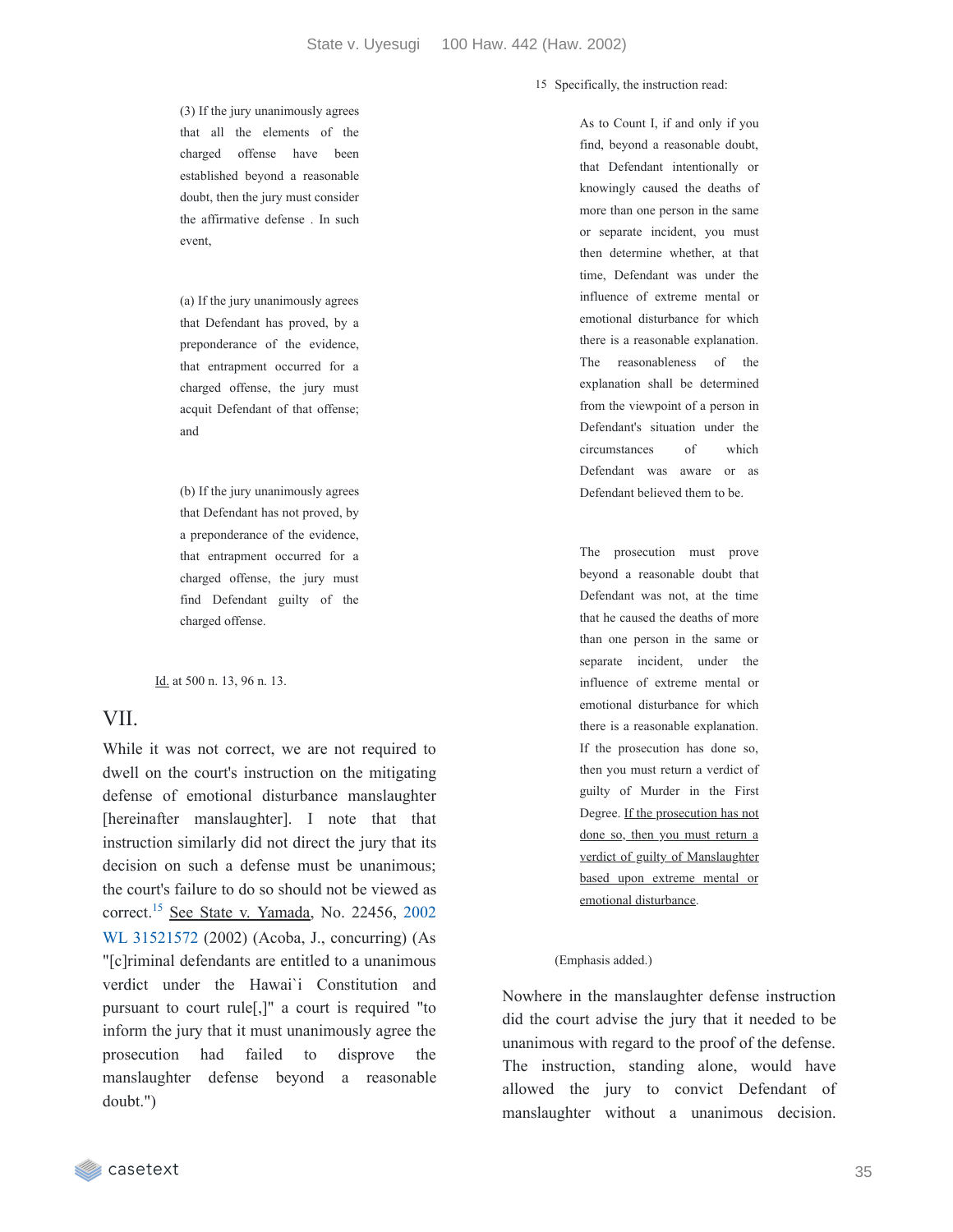Absent unanimity, the jury would have been hung, entitling Defendant to a mistrial. See Yamada, 2002 WL 31521572 \*21 (Acoba, J., concurring) (without unanimity "the jury should have hung, entitling Defendant to a mistrial").

However, as in the instruction on insanity, the court referred throughout the instruction to "you," reasonably conveying that the mandate involved applied to the jury as a whole. Of course, the preferable and appropriate manner of instructing the jury on manslaughter is to expressly set forth that the decision of the jury must be unanimous with respect to the proof or disproof of this mitigating defense, and trial courts should so instruct in every case.

In any event, the court's instructions, as a whole were not prejudicially erroneous. The manslaughter instruction advised the jurors that the prosecution bore the burden of proving beyond a reasonable doubt that Defendant was not under the influence of extreme mental or emotional disturbance at the time he committed the acts. See State v. Maelega, 80 Hawai`i 172, 178, 907 P.2d 758, 764 (1995) (explaining that [manslaughter](https://casetext.com/case/state-v-maelega#p764) instruction was prejudicially erroneous because it suggested that the defense, not the prosecution, bears burden of proof). The court further directed

473 that if the prosecution had \*473 "done so, then [the jury] must return a verdict of guilty of murder in the first degree."

In this connection, the jury was also told that in order to return a verdict of guilty of murder in the first degree or attempted murder in the second degree, its verdict must be unanimous. Because the jury returned verdicts of murder in the first degree and attempted murder in the second degree under the direction that such verdicts must be unanimous, a fortiori it had to have determined that the prosecution had proved beyond a reasonable doubt that Defendant was not acting under extreme mental or emotional distress. See State v. Webster, 94 [Haw.](https://casetext.com/case/state-v-webster-62#p248) 241, 248, 11 P.3d 466, 473 (2000) ("A jury is [presumed](https://casetext.com/case/state-v-webster-62#p473) to follow the court's instructions." (Citations omitted.)).

#### VIII.

I also observe that the court did not instruct the jury with regard to the order in which it was to consider the defenses of insanity and emotional disturbance. The court's instructions suggested that the insanity defense was to be considered after the emotional disturbance mitigating defense. [16](https://casetext.com/_print/doc/state-v-uyesugi?_printIncludeHighlights=false&_printIncludeKeyPassages=false&_printIsTwoColumn=true&_printEmail=&_printHighlightsKey=#d4128206-5e91-4abf-8114-9aae5999d888-fn16)

16 For example, in the court's general verdict instructions, the verdict of not guilty by reason of insanity was listed after the emotional disturbance verdict:

> As to Count I, Murder in the First Degree, you may bring in one of the following verdicts:

1. Not guilty; or

2. Guilty as charged; or

3. Guilty of the included offense of Manslaughter based on extreme mental or

emotional disturbance; or

4. Not guilty by reason of physical or mental disease, disorder, or defect.

"[T]he jury was required to decide the insanity defense which would exclude responsibility for first degree murder, before proceeding to consider the mitigating defense of manslaughter," Yamada, 2002 WL 31521572 at \*20 (Acoba, J., concurring), inasmuch as the insanity defense completely negates guilt, while the emotional disturbance defense onlymitigates guilt. See id.; State v. Nizam, 7 [Haw.](https://casetext.com/case/state-v-nizam#p407) App. 402, 407 n. 4, 771 P.2d 899, 904 n. 4 (1989) [\("\[Section\]](https://casetext.com/case/state-v-nizam#p904) 704-402 (1985) delineates the affirmative defense of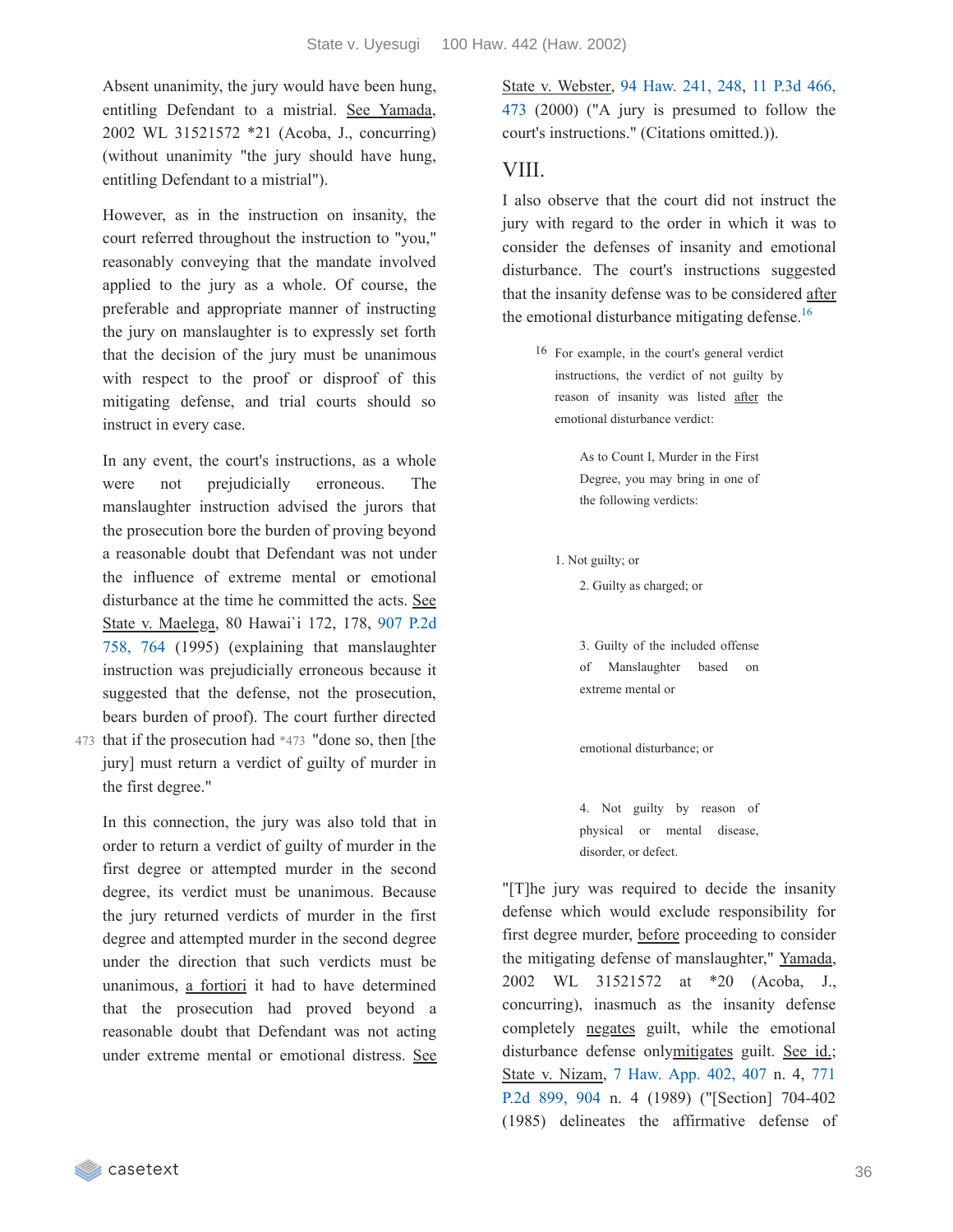physical or mental disease, disorder or defect excluding responsibility."), cert. denied, 70 Haw. 666, 796 P.2d 502 (1989); State v. Aganon, 97 Hawai`i 299, 302, 36 P.3d [1269,](https://casetext.com/case/state-v-aganon-1#p1272) 1272 (2001) (referring to the emotional disturbance manslaughter defense as a "mitigating defense"). Thus, because proof of the defense of insanity could result in a not guilty verdict, the jury must consider that defense before the emotional disturbance defense. That being said, in light of the fact that the jury found Defendant guilty as charged, it cannot be concluded that any error in the court's instructions with regard to the order in which the defenses were to be considered was prejudicial.

# IX.

For the foregoing reasons, I concur.

### APPENDIX A

The lack of published opinions of this court has been cited as a "problem" by the legal community. See Report of the [Hawai`i] AJS Committee Reviewing Unpublished Opinions at 4 [hereinafter, "the Report"] and discussion infra. Views regarding that issue have been largely relegated to unpublished opinions, which are generally unavailable. Accordingly, I have included the following discussion as part of my concurrence. See N.K. Shimamoto, Justice is Blind, But Should She be Mute?, 6 Hawai`i B.J. 6, 7 (2002) [hereinafter Justice is Blind] ("The publication debate is currently a catch-22 for some judges and justices: if a judge or justice believes that an opinion should be published, and it is, there is no dispute over publication; if, however, a judge or justice believes that an opinion should be published, *and the majority votes not to publish*, then the judge or justice's work product (including why that particular case should be published) is simply relegated to a dissent or concurrence in an *unpublished* opinion." (Italicized emphases in original.)).

I.

It is in the nature of stare decisis that, when this court in effect decides matters of first impression, we in fact establish precedent and, therefore, should publish our opinion. When we fail to publish, we depart from \*474 the established 474 procedure which lends legitimacy to our decisionmaking process and also neglect our responsibility to provide guidance to courts, attorneys, and parties. The import of such an act is to make law for one case only, singling it out from all others, a process that can only be described as arbitrary. When there are fundamental reasons for publishing and we are given the opportunity to do so but fail to, we also compel our trial courts and counsel to rely on and employ the precedent established in other jurisdictions when trying cases in our own state.

### II.

Unless we publish questions presented to us, they will continue to go unaddressed in any authoritative manner, and error may compound in other, similar cases leaving counsel and the trial courts to guess at the law to apply. Therefore, the fact that a majority of the court votes not to publish should not be determinative of the publication question. It is in the order of case law development that discourse on issues not covered in any existing published opinion should be disseminated and made available for examination, consideration, and citation by those similarly affected or interested. Only in the light of open debate can the dialectic process take place, subject to the critique of the parties, the bar, the other branches of government, legal scholars, and future courts. The resulting process of analysis and critique hones legal theory, concept, and rule.

Consequently, it should not matter whether such discourse is set forth in a majority, concurring, or dissenting opinion. Justice Ramil has suggested adoption of a rule like that of the First Circuit Court of Appeals that would require publication of a case (1) when the case is unanimously decided by a single opinion without a dissent, if, "[a]fter an exchange of views," any single justice votes for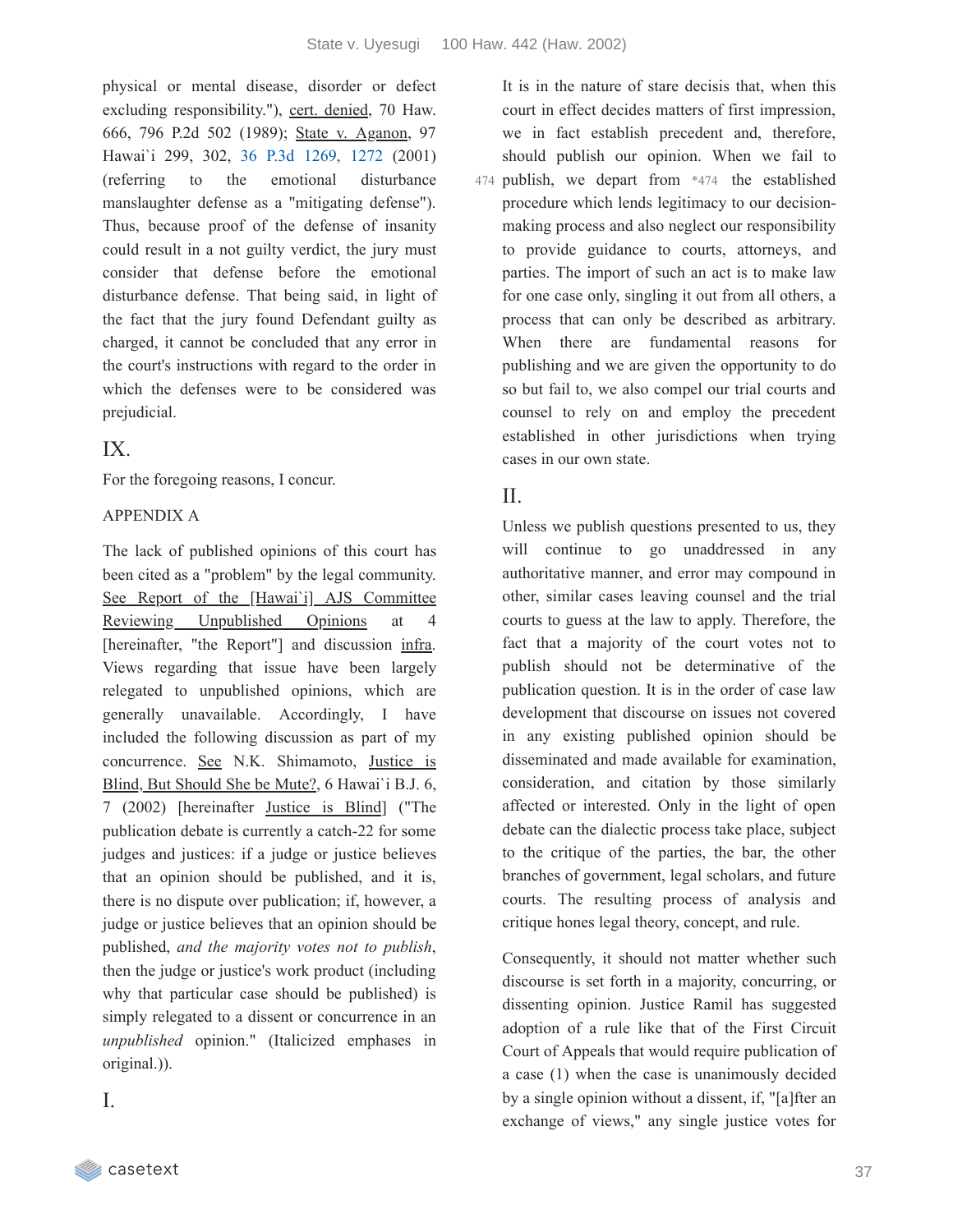publication; or (2) with "a dissent or with more than one opinion[,] . . . unless all participating judges decide against [publication."](https://casetext.com/case/doe-v-doe-64#p15) Doe v. Doe, 99 Haw. 1, 15, 52 P.3d [255,](https://casetext.com/case/doe-v-doe-64#p269) 269 (2002) (Ramil, J., dissenting, joined by Acoba, J.) (quoting United States Court of Appeals of the First Cir.R. 36(b) (2)).See, N.K. Shimamoto, Justice is Blind,supra at 12 (Adoption of a "`one justice publication' rule, unlike the `majority rules' rule, faithfully abides by the premises upon which SDOs and memorandum opinions were based, promotes judicial accountability, and facilitates a judge or justice's role in the legal system — without sacrificing judicial economy."). Similar rules have been adopted in other jurisdictions.<sup>[17](https://casetext.com/_print/doc/state-v-uyesugi?_printIncludeHighlights=false&_printIncludeKeyPassages=false&_printIsTwoColumn=true&_printEmail=&_printHighlightsKey=#20bf2b5f-c136-4ea4-90e1-4cfe933f5c32-fn17)</sup>

 $17$  See, e.g., 6th Cir.R. 206 ("The following criteria shall be considered by panels in determining whether a decision will be designated for publication in the Federal Reporter: . . . (4) whether it is accompanied by a concurring or dissenting opinion. . . . An opinion or order shall be designated for publication upon the request of any member of the panel."); 8th Cir., App. I, 28 U.S.C.A. ("The Court or a panel will determine which of its opinions are to be published, except that a judge may make any of his [or her] opinions available for publication."); 9th Cir.R. 36-2 ("A written, reasoned disposition shall be designated as an OPINION only if it: . . . [i]s accompanied by a separate concurring or dissenting expression, and the author of such separate expression requests publication of the disposition of the Court and the separate expression." [\(Capitalization](https://casetext.com/rule/alabama-court-rules/alabama-rules-of-appellate-procedure/rule-53-opinions-and-no-opinion-cases-of-the-supreme-court-and-the-court-of-civil-appeals) in original.)); Ala.R.App.P. 53 ("[I]f in a `No Opinion' case a Justice or Judge writes a special opinion, either concurring with or dissenting from the action of the court, the reporter of decisions shall publish that special opinion, along with a statement indicating the action to which the special opinion is addressed."); Ariz. Sup. Ct. R. 111(b)(4) ("Dispositions of matters before the court requiring a written decision shall be by

written opinion when a majority of the judges acting determine[s] that it involves a legal or factual issue of unique interest or substantial public importance, or if the disposition of matter is accompanied by a separate concurring or dissenting expression, and the author of such separate expression desires that it be published, then the decision shall be by opinion." (Internal section numbering omitted.)); N.D. Sup. Ct. Admin. R. 27, § 14(c) ("The opinion may be published only if one of the three judges participating in the decision determines that one of the standards set out in this rule is satisfied. The published opinion must include concurrences and dissents." (Emphasis added.)). For these, as well as other jurisdictions' rules, see Doe, 99 Hawai`i at 15 n. 6, 52 [P.3d](https://casetext.com/case/doe-v-doe-64#p269) at 269 n. 6 (Ramil, J., dissenting, joined by Acoba, J.) (collecting similar rules in other jurisdictions).

### III.

Justice Ramil and I have agreed and will continue to agree to any recommendation by any of the 475 other justices to publish a case \*475 even if the majority will not adhere to such a policy. We do so because we support and respect the opinion of any one of our colleagues that a decision warrants publication and that the views raised in the opinion should be disseminated. This is not an automatic and blind decision, but, instead, the recognition that every member of the judiciary, chosen to sit on the bench because of his or her expertise, has distinct and valuable viewpoints to offer in each case. Simply put, disagreement with a justice should not be a reason to limit the reach of that justice's comments. See N.K. Shimamoto, Justice is Blind, supra, at 7 ("A glance back through time reminds us that not only is this a country founded on the belief that we can voice our opinions against the majority, but that we have on numerous occasions embraced those opinions in the wisdom of a future day.")

IV.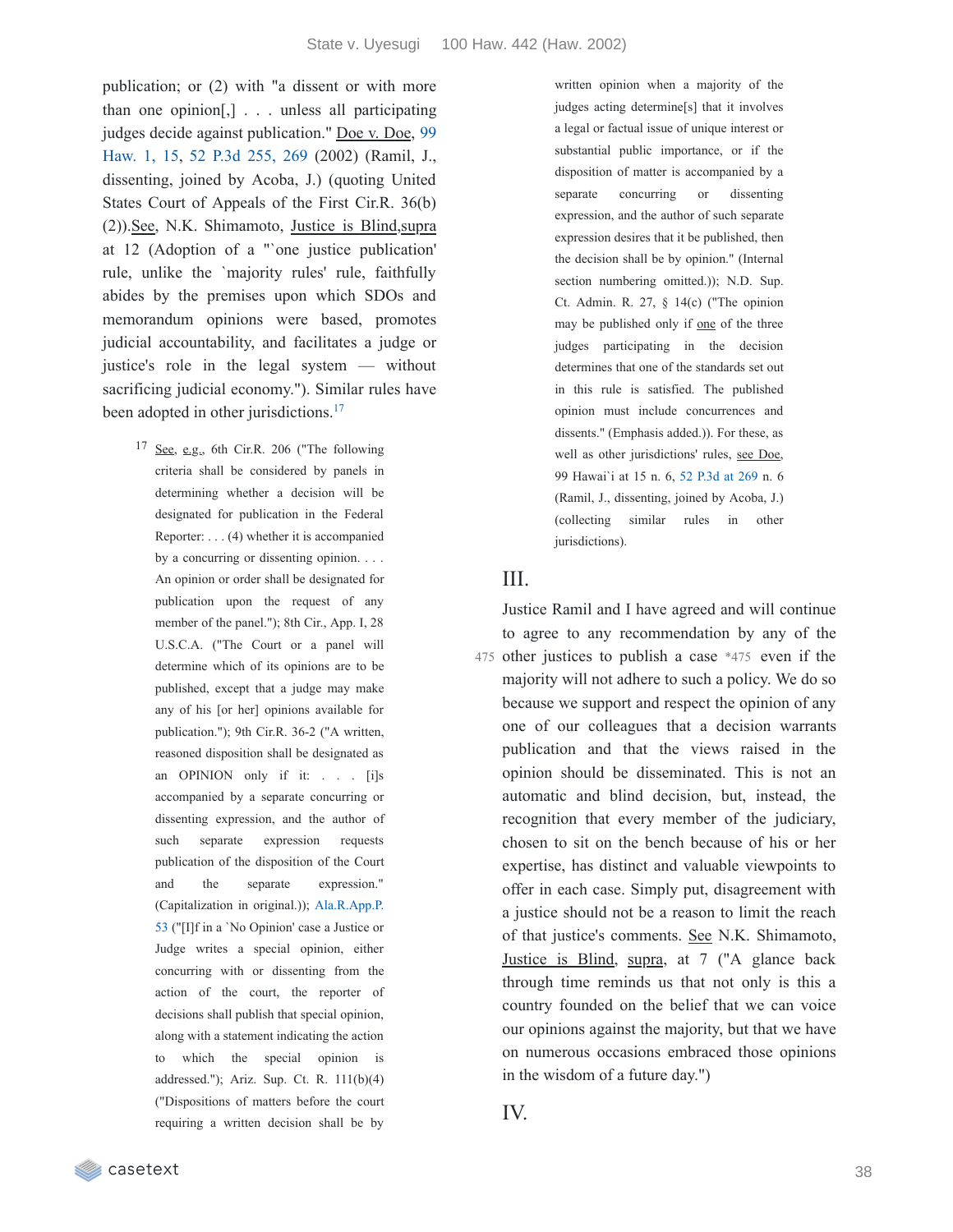By contrast with the "one justice" rule suggested by Justice Ramil and which had once been the custom of this court,  $18$  the current "policy" in this court follows a "majority rules" approach, which the majority insists is the better course. The majority appears to assert that publication guidelines other than "majority rules" would result in our appellate process grinding to a halt. With all due respect, I submit that the majority's arguments against any one justice of this court calling for the publication of a particular case miss the mark.

> <sup>18</sup> My understanding is that the majority rule regarding publication was recently adopted in 1996. As related by Justice Ramil, the custom of this court previously was to concur with a justice's recommendation to publish.

We favor the use of summary disposition orders for the vast majority of cases in which they are currently **appropriately** utilized. Numerous such orders have been filed which we have signed. We also do not propose that every case in which a dissenting or concurring opinion is filed necessarily requires publication. A number of summary disposition orders have been filed with a separate opinion.<sup>[19](https://casetext.com/_print/doc/state-v-uyesugi?_printIncludeHighlights=false&_printIncludeKeyPassages=false&_printIsTwoColumn=true&_printEmail=&_printHighlightsKey=#d9e2b64a-500c-40ba-9f44-5118aaf1ea71-fn19)</sup> We did not urge that these cases be published, as we do here. [20](https://casetext.com/_print/doc/state-v-uyesugi?_printIncludeHighlights=false&_printIncludeKeyPassages=false&_printIsTwoColumn=true&_printEmail=&_printHighlightsKey=#dd4d3f18-eb66-456d-8cbc-8d23451b123d-fn20)

 $19$  See, e.g., State v. Irvine, No. 24193 (Hawai`i Jul. 12, 2002) (unpublished) (Acoba, J., dissenting); Saito v. Fuller, No. 23913 (Hawai`i Jun. 8, 2002) (unpublished) (Ramil, J., concurring; Acoba, J., dissenting); Ng. v. Miki, No. 24267 (Hawai`i May 28, 2002) (unpublished) (Moon, C.J. and Nakayama, J., dissenting); State v. Iha, Nos. 23083, 23156, 23157, 23158, 23161, 23177, 23178, 23189, 23190, 23191, 23192, 23193, 23213, 23234, 23235, 23236, 23237, 23238, 23239, 23240, 23242, 23253, 23254, 23255, 23256, 23257, 23258, 23259, 23260, 23274, 23326, 23327, 23328, 23329, 23330, 23347, 23359, 23363, 23364, 23365, 23366, 23371, 23436, 23437, 23438, 23452,

23453, 23561, 23596 (Hawai`i Aug. 27, 2001) (Nakayama, J., dissenting, joined by Ramil, J.).

20 The majority's refusal to address issues of first impression has little to do with numbers. See, e.g., State v. Bush, No. 24808 (Oct. 11, 2002) (SDO) (Acoba, J., dissenting); State v. Makalii, No. 24833 (Oct. 2, 2002) (SDO) (Ramil, J., dissenting, joined by Acoba, J.); State v. Lopes, No. 24187 (Sept. 6, 2002) (SDO) (Acoba, J., concurring, joined by Ramil, J.); State v. Hauanio, No. 23034 (Aug. 30, 2001) (SDO) (Acoba, J., dissenting). The majority's approach will likely engender more such cases.

Moreover, as observed, from July 2000 through December 2000, "the Supreme Court wrote 106 opinions: 56 cases (52.8%) were disposed of via SDO, 20 cases (18.9%) by memorandum opinion, and 30 cases (28.3%) by published opinion." N.K. Shimamoto, Justice is Blind, supra, at 6. Thus, only 28.3% of Hawaii Supreme Court cases were published during this time period.

We believe that in some cases, however, a decision must be published. Guidance to litigants and the trial courts would be provided, where none exists. The analysis would be available by litigants for citation in pending or subsequent cases. The public and the legal community would be informed of the developing law in this area.

By ignoring, as it does, the views of other justices after a simple majority is obtained, the majority invites avoidable error. As we must all concede, error will occur under any system; the relevant inquiry is on which side error would weigh the least. I submit that there is more to be gained in a jurisprudential sense, and in the present legal

- milieu, \*476 from a policy which shares the 476 decision to publish with each justice.
	- V.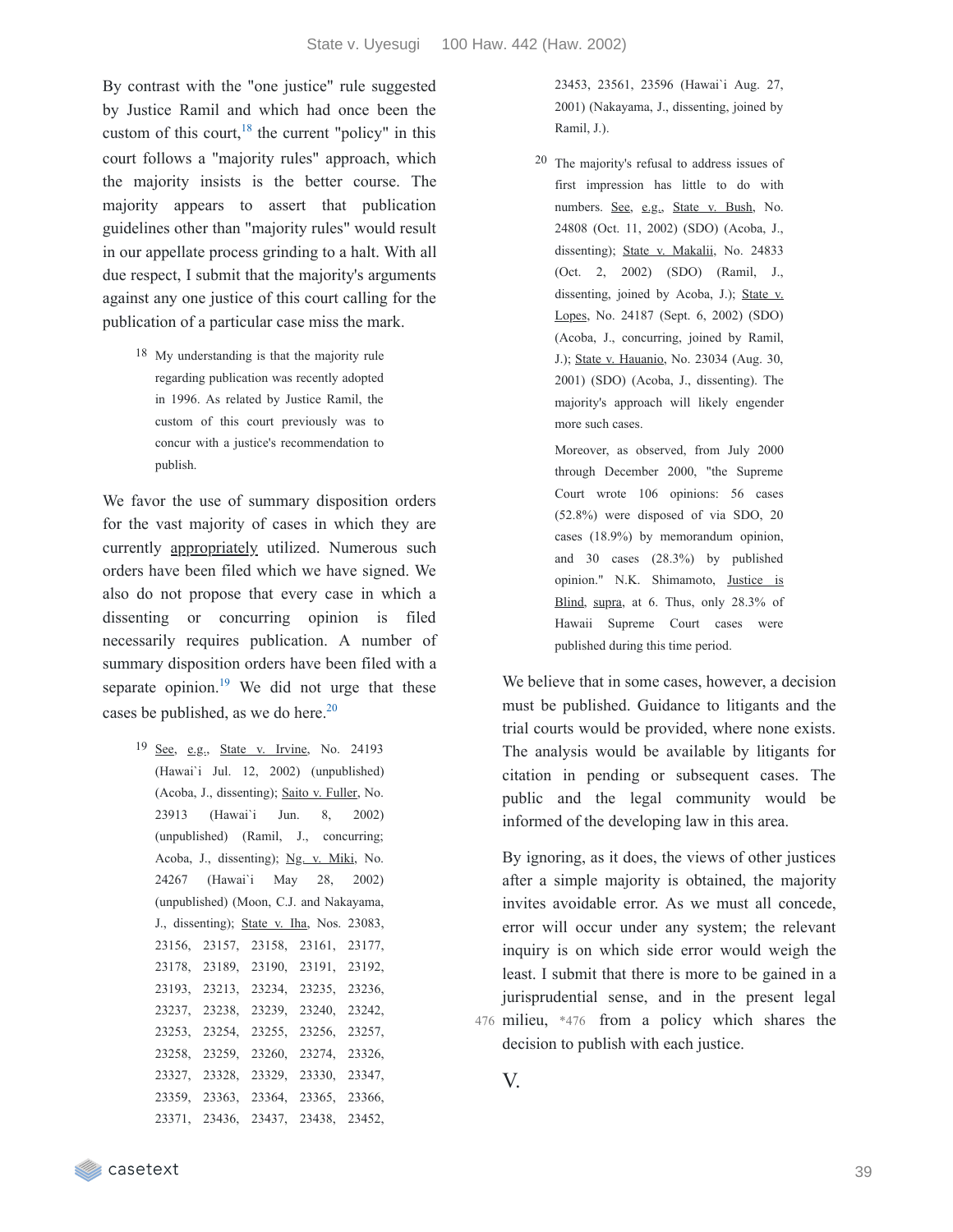Long-term dangers lurk in the silencing of discourse and debate. It has been found that unpublished opinions too easily hide hidden agendas or a lack of reasoning behind an opinion. See M.H. Weresh, The Unpublished, Non-Precedential Decision, 3 J. App. Prac. Process 175, 181 (2001) ("The foremost [criticism of unpublished decisions] appears to be the arguable effect the practice has on judicial accountability."). Moreover, a rule that grants a majority of justices the power to determine that a case will not be published serves to quash the alternative views expressed in a dissenting or concurring opinion. See M. Hannon, A Closer Look at Unpublished Opinions, 3 J. App. Prac. Process 199, 221 (2001) ("[T]he existence of dissenting opinions in unpublished opinions cuts against the premise that unpublished opinions are used only in `easy' cases. . . . [C]ases containing dissents and concurrences are, by definition, controversial[.]" (Internal quotation marks and citations omitted.)); S.L. Wasby, Unpublished Decisions in the Federal Courts of Appeals: Making the Decision to Publish, 3 J. App. Prac. Process 325, 329 (2001) (discussing a 1989 report which reflected findings "that a significant portion of non-unanimous rulings [in the Eleventh Circuit] were not published, [and] that the ideology of judges . . . played a role in what got published" and which concluded that "publication of opinions in the Eleventh Circuit is much more subjective than the circuit courts would have us believe." (Internal quotation marks and citation omitted.)).

A majority's decision not to publish an opinion can be wielded as a punitive measure against those justices choosing to dissent, or who question the majority rule. See, e.g.,People v. Para, No. CRA 15889, slip op. at 34 (Cal.Ct.App. Aug. 1979) (Jefferson, J., dissenting) (objecting to the majority's reversal of its earlier decision to publish a case after the dissenting opinion had been circulated). Such dangers are not hypothetical, but pose real threats to the integrity and efficacy of this court's institutional role in a democratic system.

### VI.

But nothing highlights the inefficacy of the "majority rules" approach to publication or undermines the majority's rationalization of its position more than the proposal submitted to this court to amend HRAP Rule 35 to permit (1) citation to unpublished opinions as persuasive authority and (2) petitions for publication of unpublished cases. On June 14, 2002, the Hawaii Chapter of the AJS submitted the Report to the justices of the Hawaii Supreme Court for our consideration. The proposal recommends that this court adopt an amendment to HRAP Rule  $35,^{21}$  $35,^{21}$  $35,^{21}$ because "[t]here is a problem perceived by the legal community with the continued use of summary disposition orders and, particularly, the inability to cite memorandum opinions despite the fact that these opinions appear to be of substantial

- 477 length and content \*477 and often cite other case law as precedent for the conclusions." The Report at 4 (emphasis added). The consequences of not publishing have thus become a concern to the bench and the bar. A core function of this court is to interpret the law, to set forth our analysis, and to announce it for the education and guidance of the public. We abandon that function when we take a crabbed view of publication.
	- 21 The AJS recommendation, inter alia, suggests an amendment to HRAP Rule 35. See The Report at 18, 20. The suggested amendment adds a new subsection c and re-alphabetizes and supplements the current subsection c as follows:
		- (c) Application for Publication. Any party or other interested person may apply for good cause shown to the court for publication of an unpublished opinion.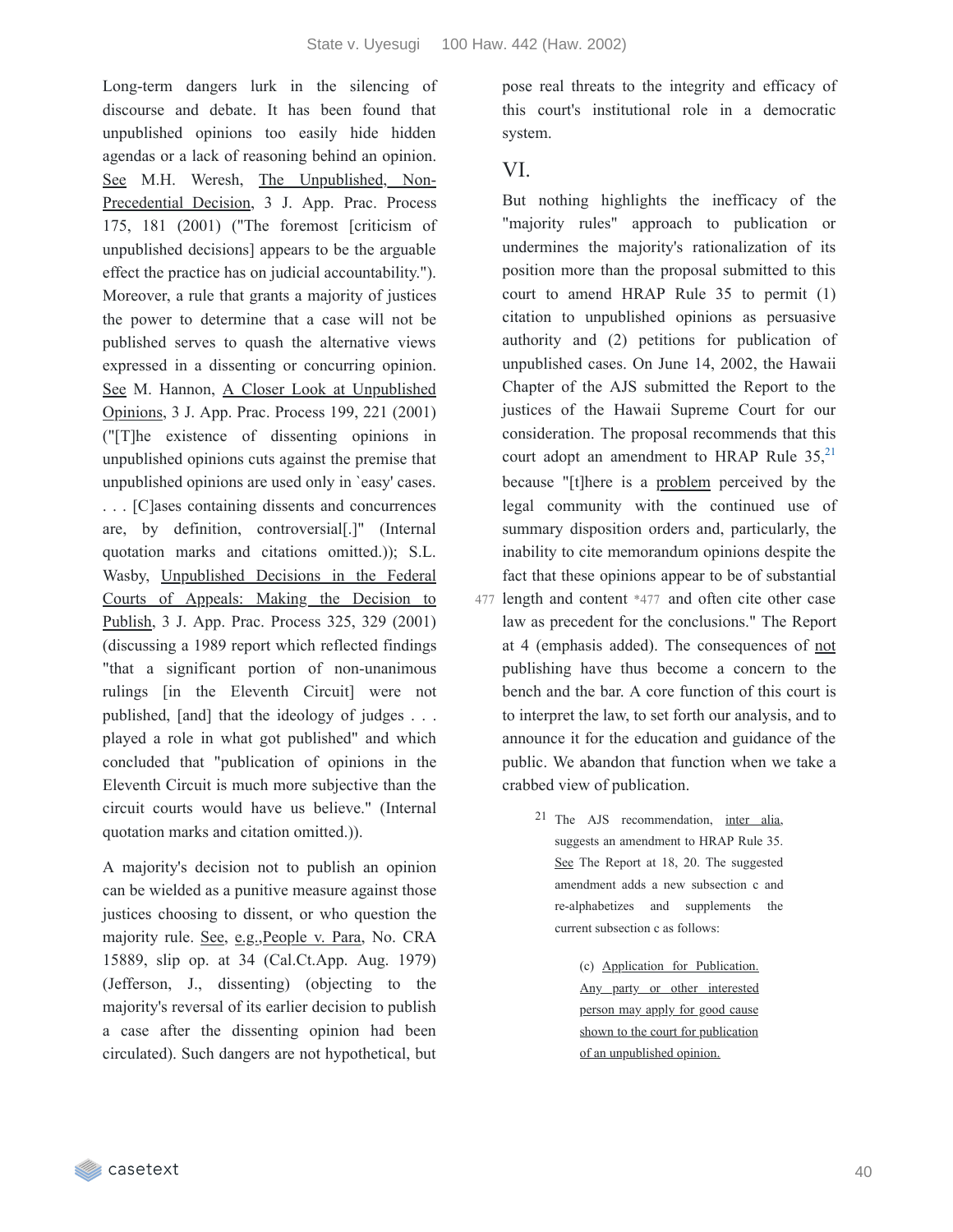[(c)] (d) Citation. A memorandum opinion or unpublished dispositional order shall not be considered nor shall be cited in any other action or proceeding as controlling authority, except when the opinion or unpublished dispositional order establishes the law of the pending case, re [sic] judicata or collateral estoppel, or in a criminal action or proceeding involving the same respondent.

In all other situations, a memorandum opinion or unpublished dispositional order may be cited in any other action or proceeding if the opinion or order has persuasive value. A party who cites a memorandum opinion or unpublished dispositional order shall attach a copy of the opinion or order to the document in which it is cited, as an appendix, and shall indicate any subsequent disposition of the opinion or order by the appellate courts known after diligent search. If an unpublished decision is cited at oral argument, the citing party shall provide a copy to the court and the other parties. When citing an unpublished opinion or order, a party must indicate the opinion's unpublished status.

The Report at 22 (underscoring, indicating additions, and brackets, indicating deletions, in original).

#### VII.

The dissatisfaction with the number of unpublished opinions is also one reason why the State legislature was prompted to authorize two additional judges on the Intermediate Court of Appeals (ICA) level. The 1996 backlog is reflective of a fundamental lack of resources. In 2001, the legislature authorized two additional judges to be appointed to the ICA, in view of the appellate case load. See 2001 Haw. Sess. L. Act 248, § 1, at 646 (amending Hawai`i Revised Statutes (HRS) § 602-51 to indicate that the number of judges on the ICA would be increased by two). In considering whether such a measure was necessary, the legislature viewed the additional judges as one remedy for the burgeoning use of summary disposition orders, which apparently prompted some parties "to question whether [they were] getting due process":

Attempts to deal with the appellate case load have evolved into procedures and processes that have been viewed as controversial, causing some litigants to question whether the parties are getting due process. For example, a large number of cases were decided by summary disposition orders instead of opinion, and oral argument has become rare. . . . [I]f the State is to maintain an effective appellate justice system that disposes of cases in a timely manner and provides litigants with a fair hearing process, the number of ICA judges must be increased.

Stand. Comm. Rep. No. 1460, in 2001 House Journal, at 1495 (emphasis added). The legislators further indicated that such a measure would "improve the functioning and efficiency of the appellate judicial process." Conf. Comm. Rep. No. 166, in 2001 House Journal, at 1129.

However, as for funding for the two ICA judicial positions, the legislature reported that "[t]he Judiciary also testified that no appropriation is needed for the 2001-2002 fiscal year." Conf. Comm. Rep. No. 166, in 2001 House Journal at 1129. "[T]his bill will allow the Judiciary to begin the process of recruiting two new judges for the ICA. It is the intent of your Committee that no new additional funds be provided for this purpose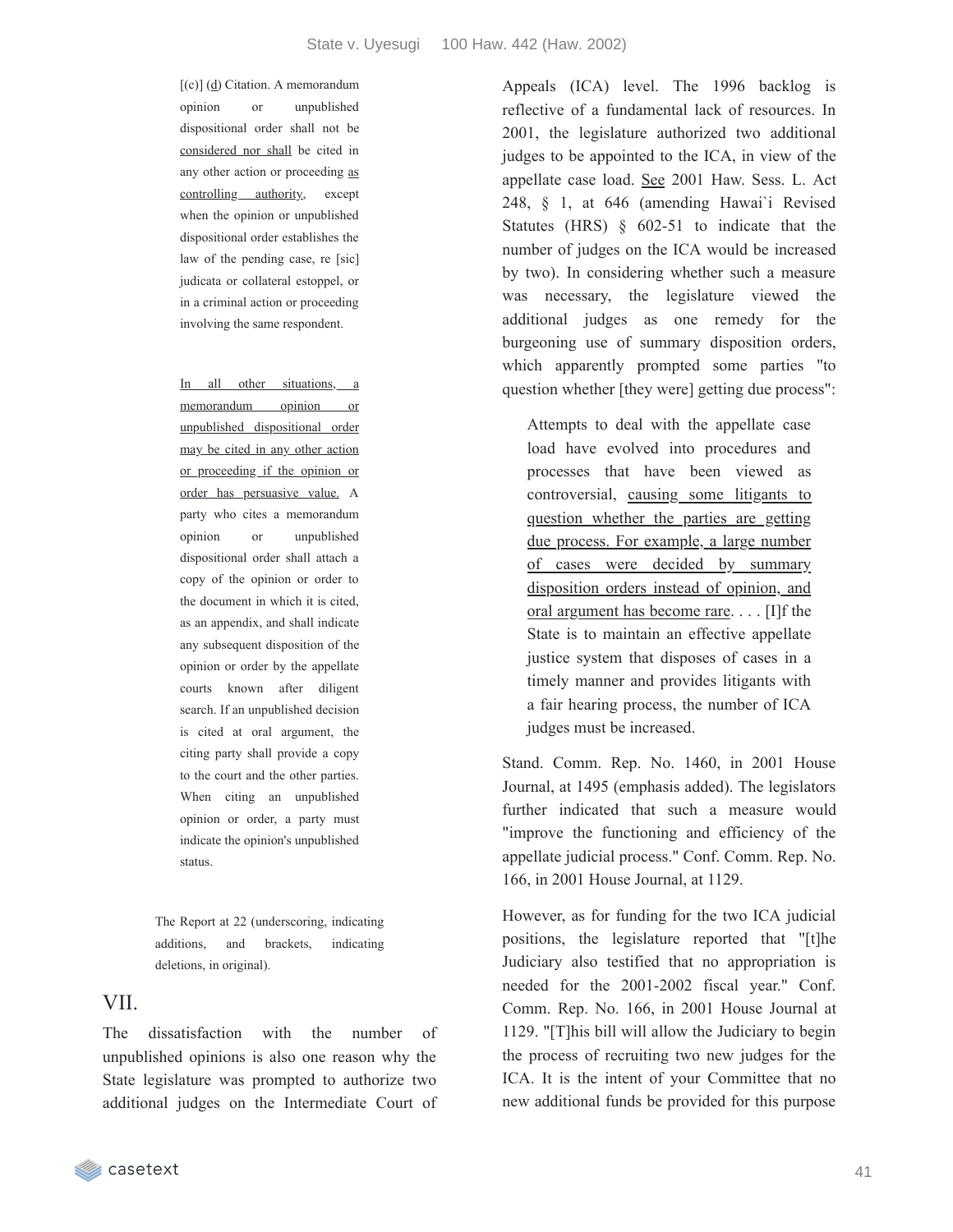for fiscal year 2001-2002." Stand. Comm. Rep. No. 976, in House Journal at 1495. The determination of whether these two ICA positions could have been funded under past or present judiciary budgets or at what point requests for legislative appropriations should be made is obviously subject to the exercise of the judiciary administration's discretion.

The reports also indicate that "[t]estimony of the Judiciary on this measure in this session indicated that expansion of the intermediate court is preparatory for later reorganization of the appellate system, which could be the subject of bills for the 2002 Session." Conf. Comm. Rep. No. 166, in 2001 Senate Journal at 944. A search of the 2002 legislative bills has not revealed any such reorganization plan.

What is stated is from the public record and we certainly do not intend to misrepresent the record. We are not privy to internal administrative decisions made by the judiciary administration. Obviously, we wholeheartedly agree with any and all efforts made to expand the current number of judges on the ICA.

#### VIII.

Any implication that the adoption of a one-justice rule would have a far-reaching adverse impact in criminal cases, child custody and parental termination cases, and for business and property owners in civil cases, would be a decidedly exaggerated one. A one-justice rule would not result in a rash of publication requests or a significant delay. The "one justice" approach has been adopted and implemented in many jurisdictions. Taking into account the expertise of all members of this court regarding the necessity of clarifying the law in any area makes the best 478 use of our collective judicial wisdom. \*478

It is evident that the number of cases on appeal, and the resulting hardship faced by litigants, may be in part due to the lack of clear legal precedent in an area of practice. Non-meritorious appeals are pursued by litigants when the law is murky, because the result is unpredictable. Thus, by not publishing and clarifying the law when such need is evident, we contribute to the uncertainty, and, thus, contribute to our backlog.

### IX.

The possibility of unintended consequences resulting from establishing precedent should not, in my view, alter publication when warranted. We cannot hide behind the fear that, in deciding a case, we may be creating precedent. That is the nature of our common law system. See Anastasoff v. United States, 223 F.3d 898, [904-05](https://casetext.com/case/anastasoff-v-us-2#p904) (noting that the common law doctrine of precedent directed that all cases decided contributed to the common law, and, thus, retained precedential value, even if those cases were not "published" in official [reporters\),](https://casetext.com/case/anastasoff-v-us) vacated as moot on other grounds, 235 F.3d 1054 (8th Cir. 2000) (en banc). Common law is developed through the accumulation of cases, allowing application of rules of law to varying factual situations. A rule of law changes and is refined as time and the circumstances warrant, or may be abandoned altogether. If a case is fraught with contingent problems, it is our job to see to it that our decisions have the clarity and foresight to convey the effect intended, not to take refuge in the expedient cover of an unpublished decision.

Furthermore, as the court of last resort in this state, we are duty bound to decide hard issues presented to us and to render our best judgment in all cases. To allow a concern for unintended consequences to govern our decisions is to abandon our common law tradition altogether. To remain silent because we are afraid of what we might say undermines our role as the highest state court and the reason that we are here.

### $X.A.$

The Judiciary's website, is not the answer, and the fallacy of arguing it is, is transparent. If the searcher knows the specific name and date of filing of the case, the case can be located among numerous dispositions, including orders, listed chronologically and grouped by year and month,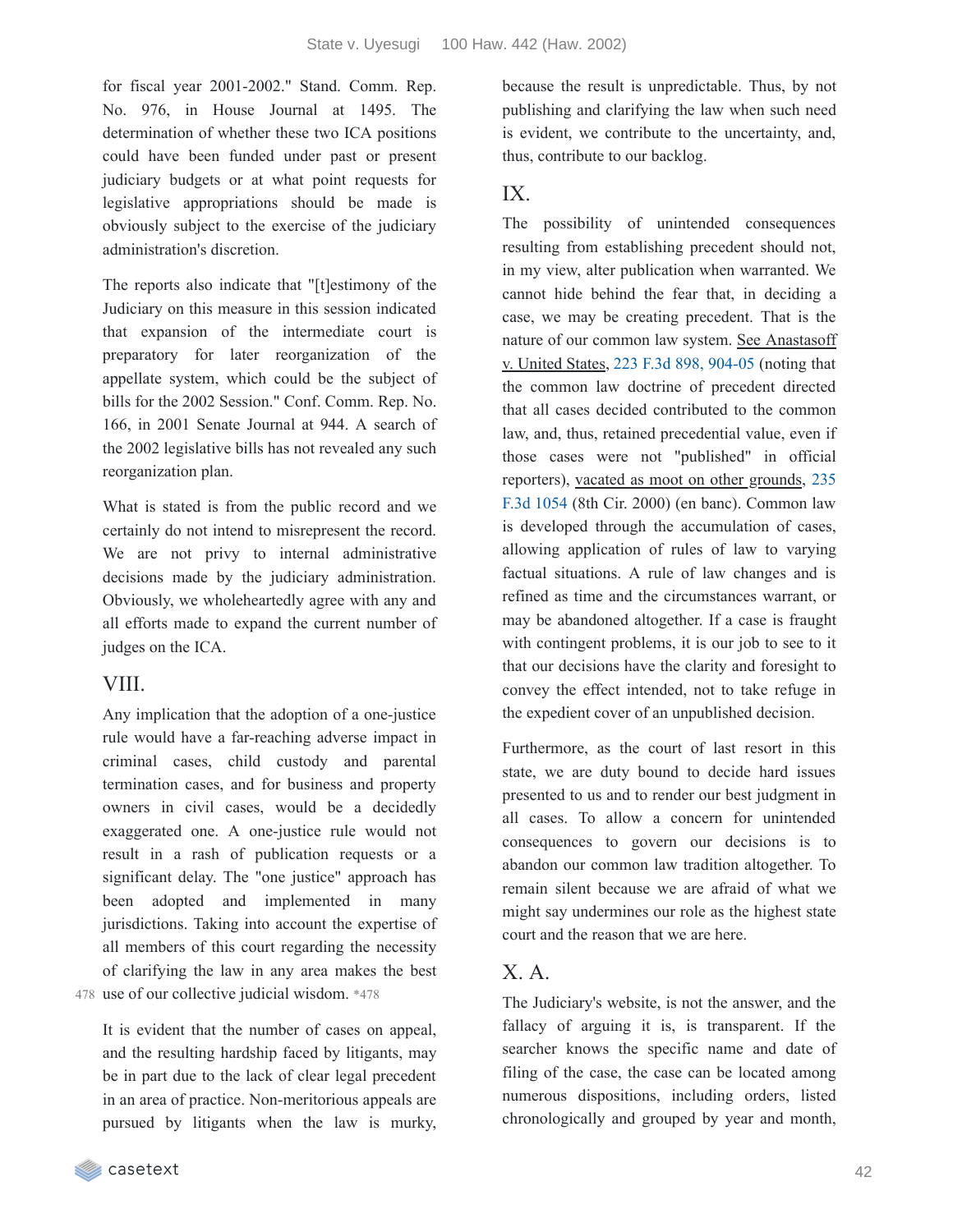by date of decision. See State of Hawai`i Judiciary, Hawai`i Appellate Court Opinions and Orders, at http://www.state.hi.us/jud/ctops.htm (last updated Aug. 14, 2002). However, researching is another matter, entirely. The research capabilities are extremely limited, if not practically non-existent. The Judiciary home page is a repository of our recent dispositions; it is not a research tool.

### B.

In any event, the reality is that, primarily, only published opinions are considered by lawyers and judges in researching the law with respect to a point of law or a specific issue. Only those dispositions that are accessible via the seventeen established case law search engines, such as found in the reporter system, are used by this state's Judiciary. The "publication by majority" rule then, for all practical purposes, suppresses dissenting and concurring theories from that body of law that would be consulted in any serious inquiry.

## $C<sub>c</sub>$

Additionally, because the current HRAP Rule 35 prohibits citation to unpublished opinions, when a majority of this court votes against publication of a case, the dissenting and concurring opinions in those cases cannot be cited as authority by attorneys who hope to urge a similar view or a reexamination of a majority position, or by attorneys and trial judges who consider the separate opinions helpful in deciding related issues. Ultimately, in those situations, the value of dissenting and concurring opinions to practitioners and judges is nil.

## XI.

Limited resources and a backlog do not warrant summary disposition of cases that should be published. This concept was recently expressed by the Eighth Circuit Court of Appeals, which 479 strongly objected to the \*479 over-use of nonpublished cases as a panacea for judicial backlog and emphasized our obligation to spend the time necessary to do a competent job on each case:

It is often said among judges that the volume of appeals is so high that it is simply unrealistic to ascribe precedential value to every decision. We do not have time to do a decent enough job, the argument runs, when put in plain language, to justify treating every opinion as a precedent. If this is true, the judicial system is indeed in serious trouble, but the remedy is not to create an underground body of law good for one place and time only. The remedy, instead, is to create enough judgeships to handle the volume, or, if that is not practical, for each judge to take enough time to do a competent job with each case. If this means that backlogs will grow, the price must still be paid.

Anastasoff, 223 [F.3d](https://casetext.com/case/anastasoff-v-us-2#p904) at 904 (emphasis added). Also, as one Court of Appeals judge has noted with regard to various plans in response to a growing backlog in the federal courts,

[t]he frequently noted solution of reducing our caseload could reverse a series of salutary developments. The heavier caseload in large part reflects better access to the courts and more legal protections and benefits for less-favored members of society. I resist any wholesale surrender of these hard-fought victories to "reformers" rallying under the banner of judicial efficiency.

Patricia M. Wald, Symposium, The Legacy of the New Deal: Problems and Possibilities in the Administrative State (Part 2) Bureaucracy and the Courts, 92 Yale L.J. 1478, 1478 (1983).

# XII.

Cases which require focused review, especially those that deal with matters of first impression or which should be published on other grounds, are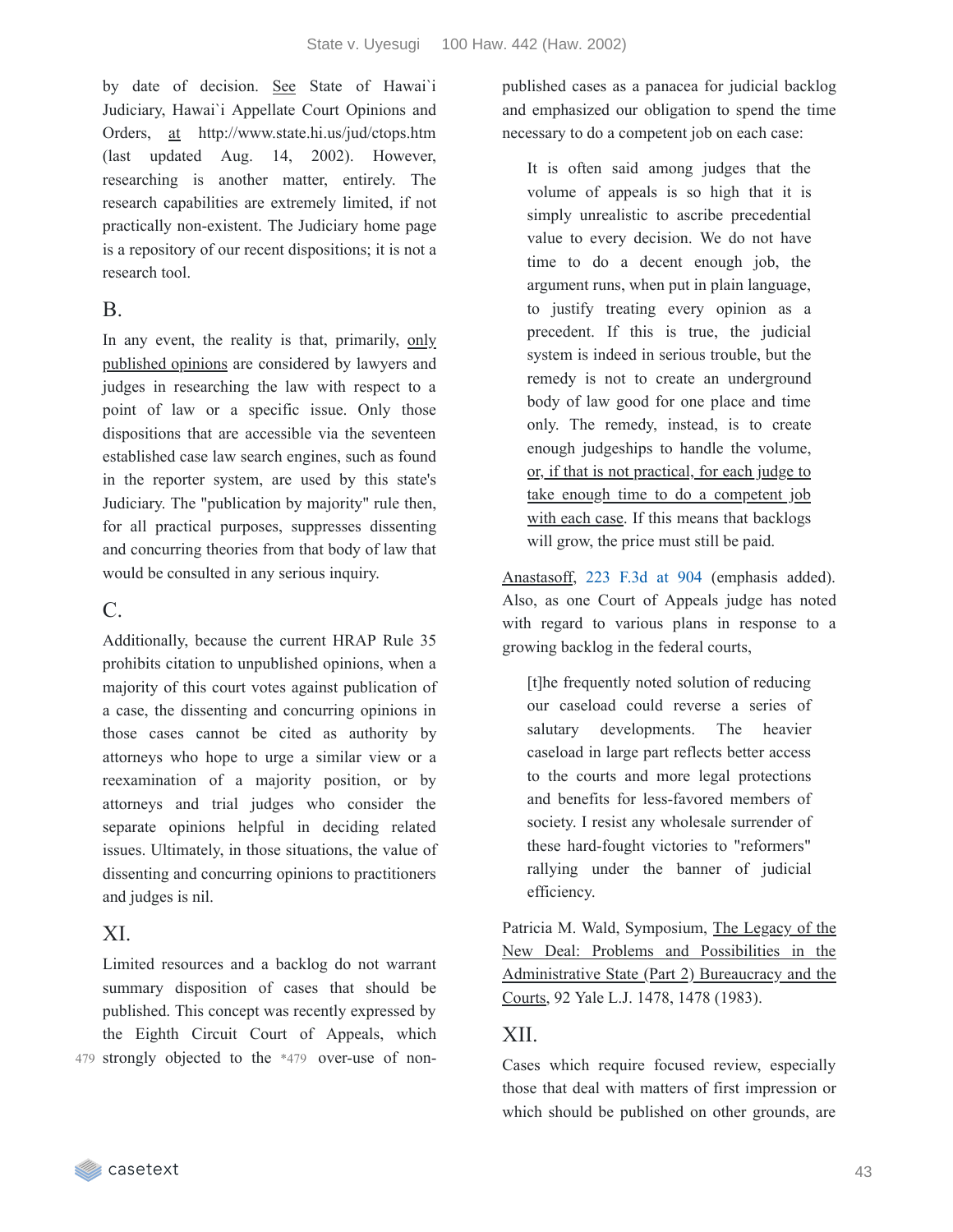not susceptible to disposition according to limited time lines as may be determined by a majority. Not all cases present simple and previously decided questions of law. The critical examination and review necessary inevitably and inescapably requires time to [accomplish.See](https://casetext.com/case/anastasoff-v-us-2#p904) Anastasoff, 223 F.3d at 904. Such examination and review spawn many instances where separate opinions and positions may result in major modifications and even reversals of original positions agreed to by a majority of this court. Insistence upon a contrary approach can only have a deleterious effect on the parties affected, the outcome of cases, and the development of case law.

Moreover, even the ultimate resolution of some apparently simple cases through summary disposition may take more time then initially estimated. Issues not initially raised or addressed by the majority may be pointed out by a dissent or concurrence. The "majority" may change several times as justices grapple with the law and facts posed within a case, and with other considerations and compromises. The decision of whether the case should be published or not may also change several times during the course of consideration. Accordingly, the end result of a lengthy dissent or concurrence by a justice attached to a summary disposition order may have had an earlier incarnation as a majority published decision. See N.K. Shimamoto, Justice is Blind, supra, at 7 n. 12 ("In the case of the Justice or Judge who pens the majority opinion but does not garner the votes for publication, the Judge or Justice may be forced to write a concurring [or dissenting] opinion to . . . express disagreement with the decision of the majority not to publish.")

Thus, a majority rule decision regarding publication does not necessarily mean that more time and resources are saved. That time and effort may already be invested. This is exemplified, as the AJS Hawai`i Chapter points out, by the fact that unpublished opinions of this court have been "of substantial length and content." The Report at 4. Also, denying "publication does not somehow

deposit that time and energy back into the pool of resources so that it can be used on other cases." N.K. Shimamoto, Justice is Blind, supra, at 11.

More importantly, the expenditure of the court's resources in filling out the analysis of what was previously thought an "easy case" cannot be labeled a waste of resources, when a justice believes that justice is not being served by a 480 superficial treatment of an appeal. \*480 Thus, we do not operate as a "committee," and our views, while opposed by the other justices, is certainly not intended to impugn their integrity. Case counts and statistics should not drive our disposition or deliberative process. In a conflict between the two, our primary duty lies in giving a case and the litigants involved the time they deserve.See Anastasoff, 223 [F.3d](https://casetext.com/case/anastasoff-v-us-2#p904) at 904.

### XIII.

The rallying cry for those who raise the specter of backlogs as the justification for the expedient disposition of cases is "justice delayed is justice denied." As one judge has noted, speedy disposition is not to be equated with justice:

To suggest that justice delayed is justice denied is not the answer. Justice delayed is not always justice denied, and speedy justice is not always justice obtained. Increased pressures on the judiciary resulting from increased litigation because of increased use of the courts by our society is an increased burden which must be met by the judiciary alone, without sacrificing the quality of the justice dispensed. The resulting pressures should and must be assumed by the judiciary without complaint. . . . If justice delayed is justice denied, then justice without quality is also justice denied, a result for which the judiciary alone will be held accountable without reference to collateral pressures from whatever source.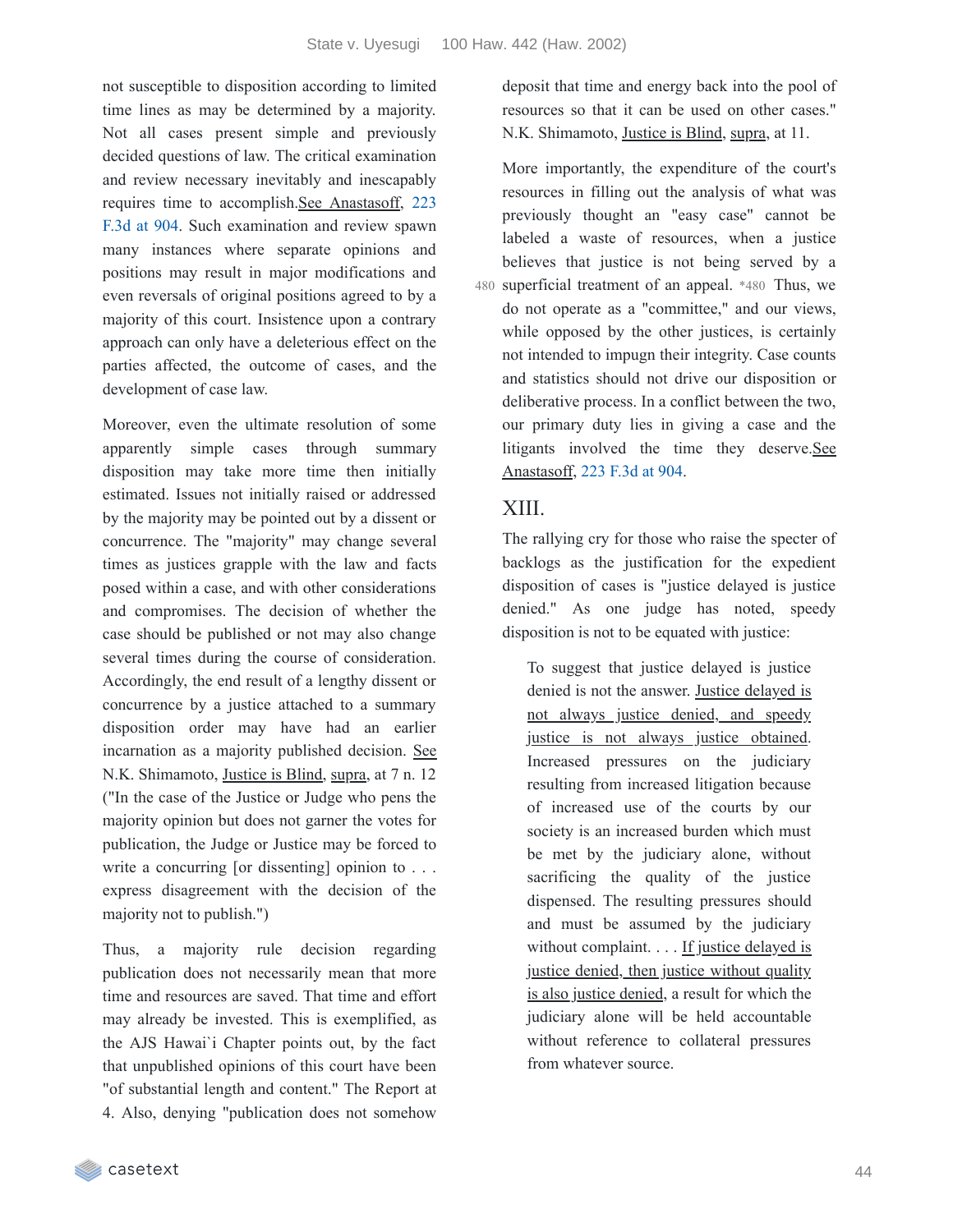Graver v. Secretary of Health, Ed. Welfare, 405 F. Supp. 631, 636-37 (E.D.Pa. 1975) [\(emphases](https://casetext.com/case/graver-v-secretary-of-health-ed-welf#p636) added).

I agree that cases should be decided as promptly as possible. But there is no justice in a rush to judgment that is mandated by internal policies and procedures embracing summary decisions. Too often the administration of formulaic approaches for expediting cases becomes the focus of the time and energy of the court, which should otherwise be spent on our fundamental function of deciding cases. I see no virtue in a race to rubber stamp a circulating draft of a decision so that it may be issued quickly by the court. Such approaches detract the public's attention from a prominent reason for such delays, that is, the lack of resources. See supra Section V.

But other internal administrative obstacles cause inefficiencies that delay resolution of cases. Obstacles such as the lack of objective criteria as to whether an opinion should be published, see State v. Taua, 98 Hawai`i 426, 441 n. 1, 49 P.3d 1227, 1242 n. 1 (2002) (Acoba, J., [dissenting,](https://casetext.com/case/state-v-taua-1#p1242) joined by Ramil, J.) (opinions which depart from existing law should be published);Zanakis-Pico v. Cutter Dodge, Inc., 98 [Haw.](https://casetext.com/case/zanakis-pico-v-cutter-dodge-inc#p326) 309, 326, 47 P.3d 1222, 1239 (2002) (Acoba, J., [concurring\)](https://casetext.com/case/zanakis-pico-v-cutter-dodge-inc#p1239) (opinions which apply new rules of law should be published), and disputes concerning the publishability of an opinion, would be easily resolved by the rule adopted in some jurisdictions that the vote of one justice is sufficient to mandate [publication.](https://casetext.com/case/doe-v-doe-64#p269) See Doe, 99 Hawai`i at 15 n. 6, 52 P.3d at 269 n. 6 (Ramil, J., dissenting, joined by Acoba, J.) But even the adoption of objective criteria and alternative measures such as proposed by the Hawaii AJS will not cure the lack of published opinions, inasmuch as a majority disfavoring publication in the first place is unlikely to actually change its position even in the face of such objective standards or alternative measures. Hence, in our view, a single justice rule is necessary.

#### XIV.

Moreover, although a case that should be published exacts deliberation and, thus, time to complete, over the long-term, publication has the effect of decreasing the backlog and saving ourselves, trial courts, and attorneys needless expense of time, effort, and resources. When we do not publish and address the questions squarely presented to us, there are wide-ranging systemic effects.

Each party for whom the issue subsequently arises is faced anew with an error that is "novel," because we have not yet addressed it. Trial courts must guess at what law should be applied, further delaying the resolution of trials. Law clerks, judges, and justices must in effect "reinvent the wheel." See John v. State, 35 [P.3d](https://casetext.com/case/john-v-state-42#p64) 53, 64 (Alaska Ct.App. 1989) (Manheim, J., concurring) ("[S]o many of our decisions are unpublished that, given 481 enough time and enough \*481 change of personnel, the court `forgets' we issued those decisions."). Appellants and appellees must do the same. Thus, over the long-term, publication will reduce our backlog, by removing issues from our appellate treadmill.

Failing to publish decisions that should be published has a substantial impact on the public. When this court postpones for an indefinite time the resolution of issues presented before it, the result is to leave parties — whether they are prosecutors and defendants in criminal cases, parents and children in family court cases, business entities, government, or the public at large — and their attorneys to guess at what the law is in this jurisdiction, at the risk of guessing wrong. By the time the matter is brought again to this court, much time and events may have passed. It is no wonder that representatives of both the bench and the bar recommend the recourse of citing to the only body of law oftentimes available to them — unpublished opinions.